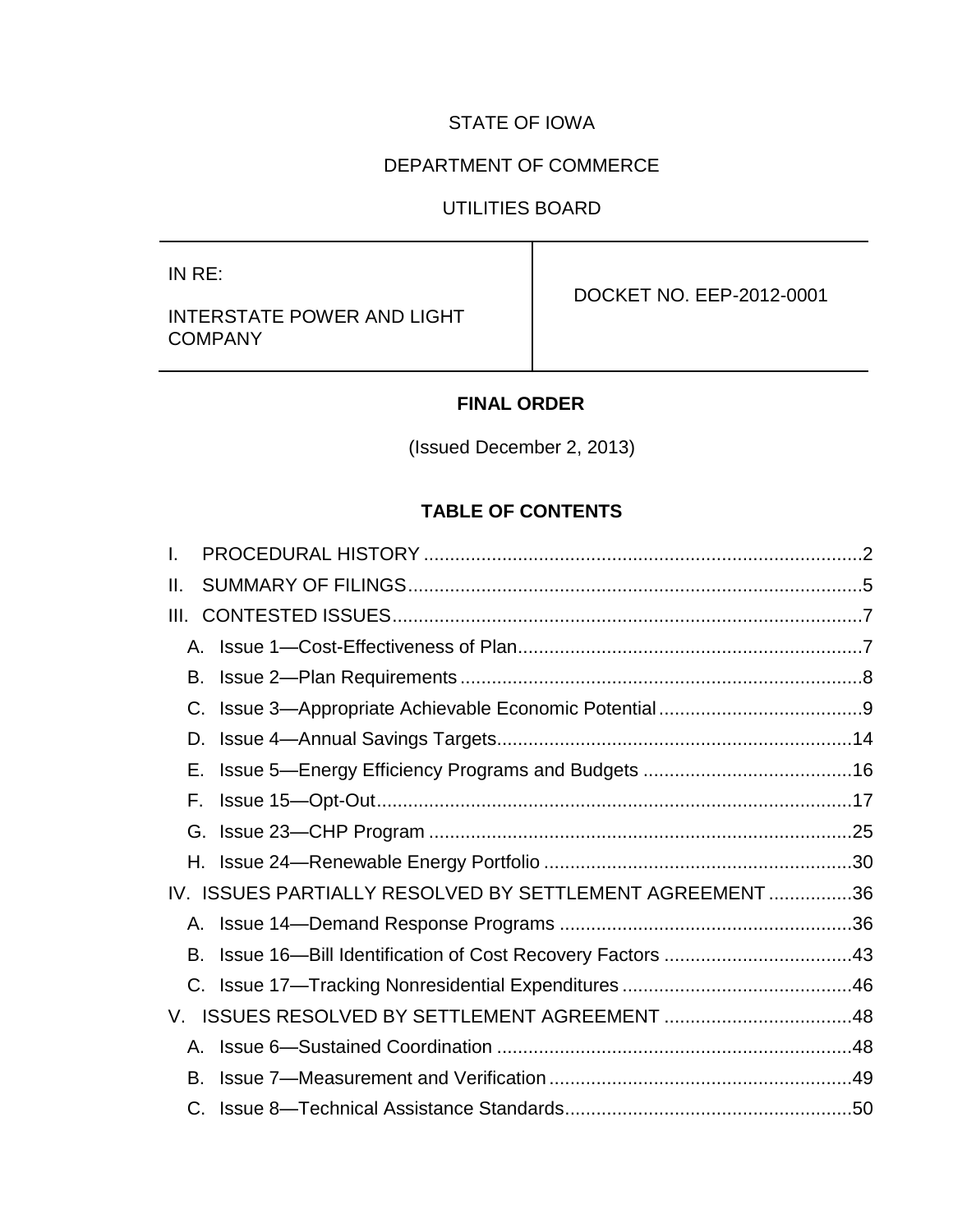| L. | Issue 18—Large General Service Energy Efficiency Cost Recovery Factors.60 |  |
|----|---------------------------------------------------------------------------|--|
| J. |                                                                           |  |
|    |                                                                           |  |
|    |                                                                           |  |
|    |                                                                           |  |
|    |                                                                           |  |
|    |                                                                           |  |
|    |                                                                           |  |
|    |                                                                           |  |
|    |                                                                           |  |
|    |                                                                           |  |
|    |                                                                           |  |

# **I. PROCEDURAL HISTORY**

<span id="page-1-0"></span>On June 24, 2009, the Utilities Board (Board) issued an order directing Interstate Power and Light Company (IPL) to file a new energy efficiency plan on or before December 1, 2012. IPL filed its proposed plan on November 30, 2012, for the years 2014 through 2018. IPL said that its proposed plan contained 25 energy efficiency programs with an annual budget that would increase from about \$76.9 million in 2014 to about \$81.9 million in 2018.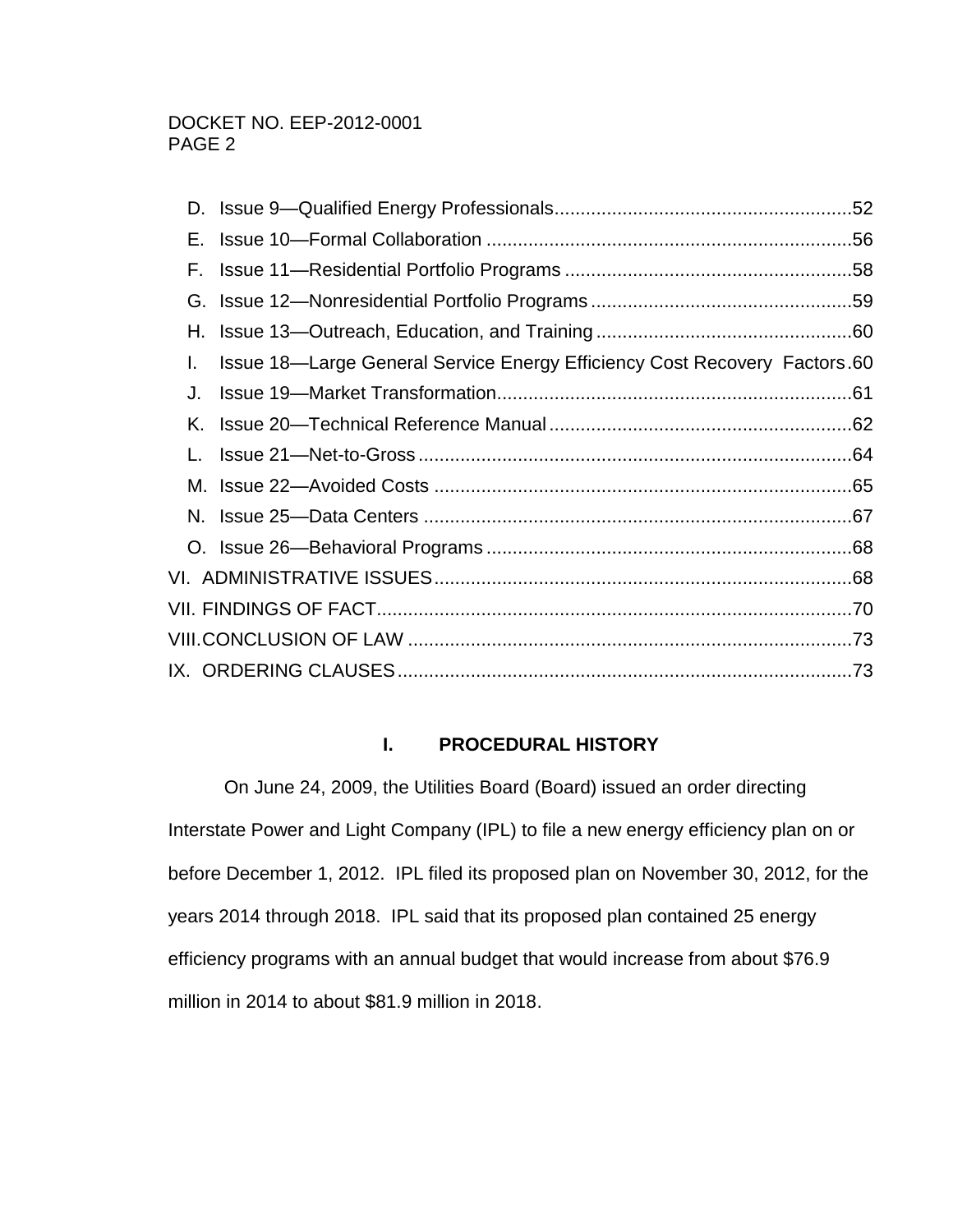The Board docketed the filing, identified as Docket No. EEP-2012-0001, and set a procedural schedule by order issued on December 26, 2012. The order also required that IPL file additional information, which IPL provided on January 25, 2013.

On January 9, 2013, IPL and the Environmental Council, Environmental Law and Policy Center, and Iowa Policy Project (jointly, Environmental Intervenors) filed a joint request for extension of the procedural schedule. The Consumer Advocate Division of the Department of Justice (Consumer Advocate) had no objection to the request for extension. On January 15, 2013, the Board granted the extension and modified the procedural schedule.

In addition to Consumer Advocate, there are five intervenors or intervenor groups in this proceeding: the Environmental Intervenors, Deere & Company (Deere), Sustainable Living Coalition, Winneshiek Energy District (WED), and the Iowa Customers for Energy Efficiency (ICEE), an ad-hoc group of IPL industrial customers. Members of ICEE are Ag Processing Inc, Equistar Chemical Company, Golden Grain Energy LLC, Kinze Manufacturing, Inc., Nestle Purina Pet Care Company, and US Gypsum Corporation.

On April 25, 2013, the Environmental Intervenors filed a motion to compel discovery requesting that the Board order the ICEE to provide complete responses to the Environmental Intervenors' first set of data requests. Additionally, the Environmental Intervenors requested an extension of time to respond to ICEE's testimony after receiving the discovery responses. The Board, on April 26, 2013,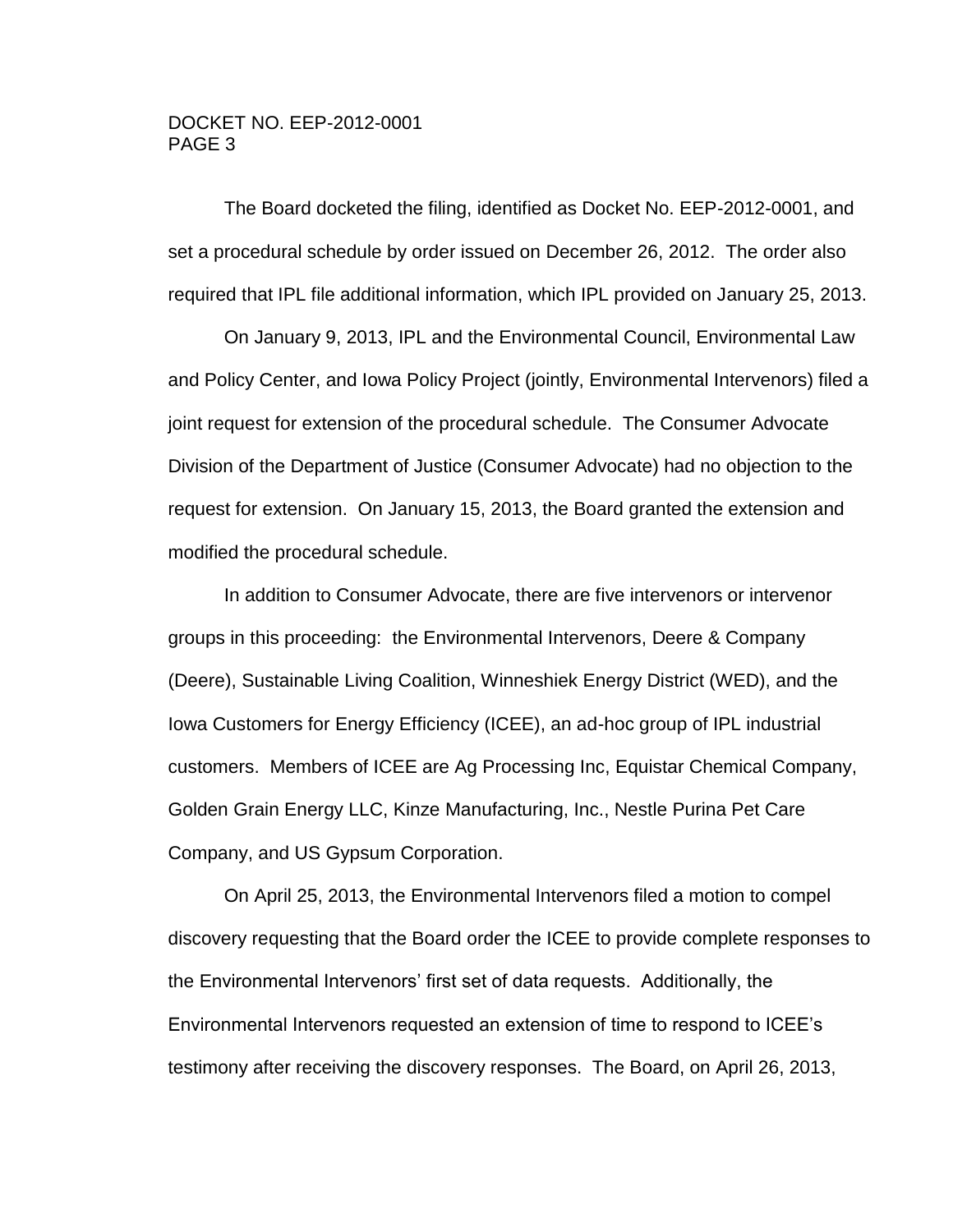issued an order setting an expedited schedule for the ICEE to file a response and for the Environment Intervenors to file a reply. On April 29, 2013, ICEE filed a resistance to the motion to compel, a request for a protective order, and a request to present oral argument. The motion to compel was assigned to the Board's administrative law judge (ALJ) for resolution. An in-person prehearing conference was held on May 9, 2013, at which the parties presented oral arguments on behalf of their respective positions. On May 22, 2013, the ALJ ruled on the motion to compel. ICEE appealed the judge's ruling and asked the Board to reverse the ALJ's order compelling responses to certain data responses from the Environmental Intervenors. The Board affirmed the ALJ's ruling in an order issued June 7, 2013.

On June 18, 2013, IPL, Consumer Advocate, the Environmental Intervenors, ICEE, and Winneshiek Energy District submitted a Joint Statement of Issues. On July 25, 2013, IPL, Consumer Advocate, the Environmental Intervenors, Deere, and ICEE submitted a Non-Unanimous Partial Settlement Agreement (Settlement Agreement), based on the Joint Statement of Issues, which presented proposed resolutions to many of the issues. Not all issues were settled and some issues were settled by two or more of the signatories but not all the signatories to the Settlement Agreement. WED and the Sustainable Living Coalition were not signatories to the proposed partial settlement.

A hearing was held beginning on July 29, 2013, for cross-examination of prefiled testimony and questions regarding the Settlement Agreement. On July 31,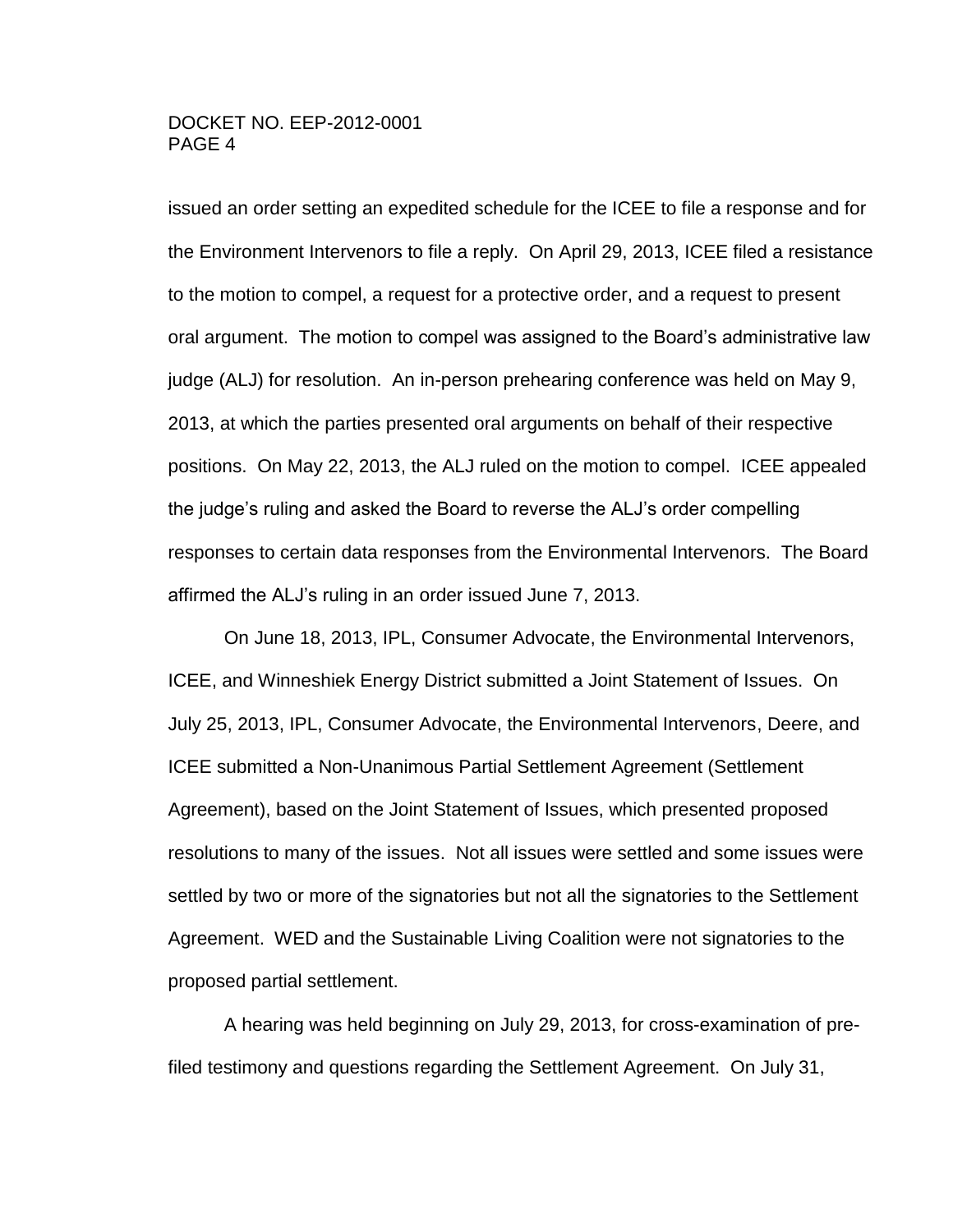2013, the Board issued an order allowing the parties to file settlement comments with their post-hearing briefs on or before August 21, 2013. The order also gave the parties an opportunity to file reply comments regarding the Settlement Agreement on or before August 28, 2013.

The Settlement Agreement refers to the various issues as those issues were numbered in the Joint Statement of Issues filed by the parties. For convenience, the Board will refer to the issues by the numbers used by the parties.

#### **II. SUMMARY OF FILINGS**

<span id="page-4-0"></span>IPL's proposed energy efficiency plan for 2014 through 2018 contains 25 energy efficiency programs and is projected to produce total first-year savings of 815 gigaWatt-hours (GWH) over the five years, which represents, on average, 1.1 percent of annual sales as forecasted in the plan. The proposed plan also projects 436 megawatts (MW) of annual peak demand reduction by the end of 2018, of which 314 MW are from Demand Response programs. The natural gas programs target nearly 12 million therms of total first-year savings over the five years, which represents, on average, 0.88 percent of annual sales. IPL's proposed annual budget would increase from about \$76.9 million in 2014 to about \$81.9 million in 2018, amounting to a total of \$399.3 million of energy efficiency expenditures over the fiveyear plan period.

The Settlement Agreement filed by some of the parties lists 26 issues in a manner similar to the joint statement of issues filed by all parties. As noted earlier,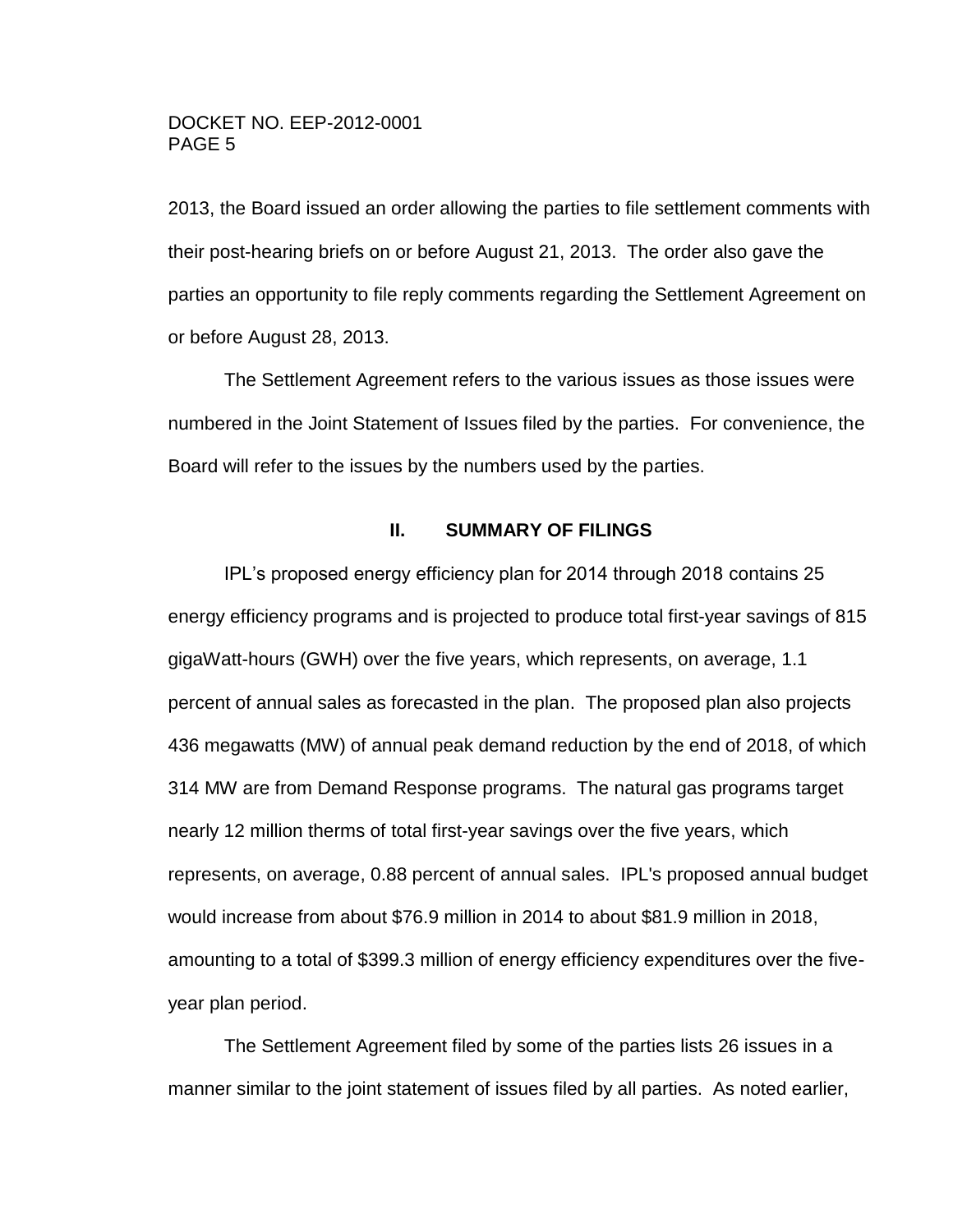the Board will use the issue number designation used in the Settlement Agreement when discussing the 26 issues. Some issues were resolved by all signatories to the Settlement Agreement (or some of the signatories did not take a position on a particular issue or issues), while other issues were resolved by two or three of the signatories.

For convenience, the issues have been broken down into contested issues (although two signatories might agree on some of these issues), partially-settled issues (two or more signatories agree), and issues that have been largely settled (two or more signatories agreeing and others not opposing). Contested issues include savings targets, budgets, ICEE's opt-out proposal, and renewable energy. Partially-settled issues include demand response and ICEE's proposal to track nonresidential energy efficiency expenditures. Largely-settled issues include stakeholder collaborative, avoided costs, and program implementation.

Perhaps the most significant portion of the Settlement Agreement provides for an enhanced stakeholder collaboration process, which should facilitate and improve monitoring and evaluation of the plan and any program or budget changes that become necessary. A five-year energy efficiency plan is not static and the Settlement Agreement has provided a collaborative framework that should improve ongoing plan implementation.

Rule 199 IAC 7.18 provides that the Board will not approve a settlement unless it is "reasonable in light of the whole record, consistent with law, and in the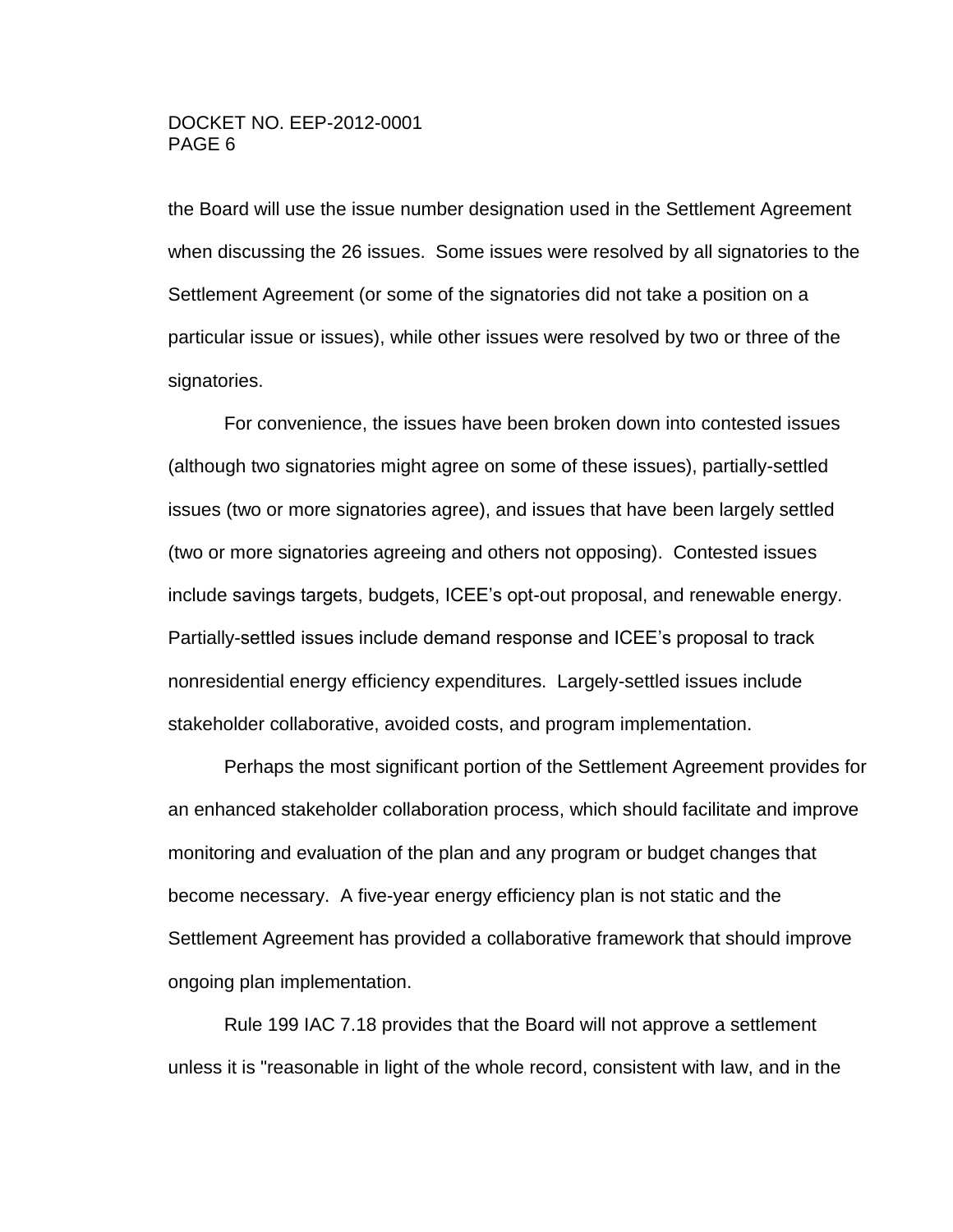public interest." This is the standard that the Board uses when evaluating any proposed Settlement Agreement.

#### **III. CONTESTED ISSUES**

#### <span id="page-6-1"></span><span id="page-6-0"></span>**A. Issue 1—Cost-Effectiveness of Plan**

Issue 1 is whether IPL's energy efficiency plan as a whole is cost-effective under the societal test, utility cost test, ratepayer impact test, and participant test, pursuant to Iowa Code § 476.6(14). IPL, in its initial brief at pages 14-15, maintained that this issue is not in contention on the merits, but rather parties dispute whether other possible formulations of a cost-effective energy efficiency plan may provide greater benefits for customers. For example, the Environmental Intervenors argued that IPL could provide its customers with significantly higher energy efficiency savings targets while maintaining the cost-effectiveness of the plan. Other parties also proposed modifications to IPL's plan.

It is not disputed that IPL's energy efficiency plan as a whole satisfies the societal benefit-cost test, which is the test that must be satisfied pursuant to the Board's rules to determine cost-effectiveness of utility implementation of programs and plans. 199 IAC 35.8(1)"e"(1). While information regarding the utility, ratepayer impact, and participant tests must also be provided pursuant to the cited rule and Iowa Code § 476.6(14), it is the societal test that is used to measure the costeffectiveness of an energy efficiency plan or program. Proposed modifications to IPL's plan, goals, and spending will be discussed in some subsequent issues.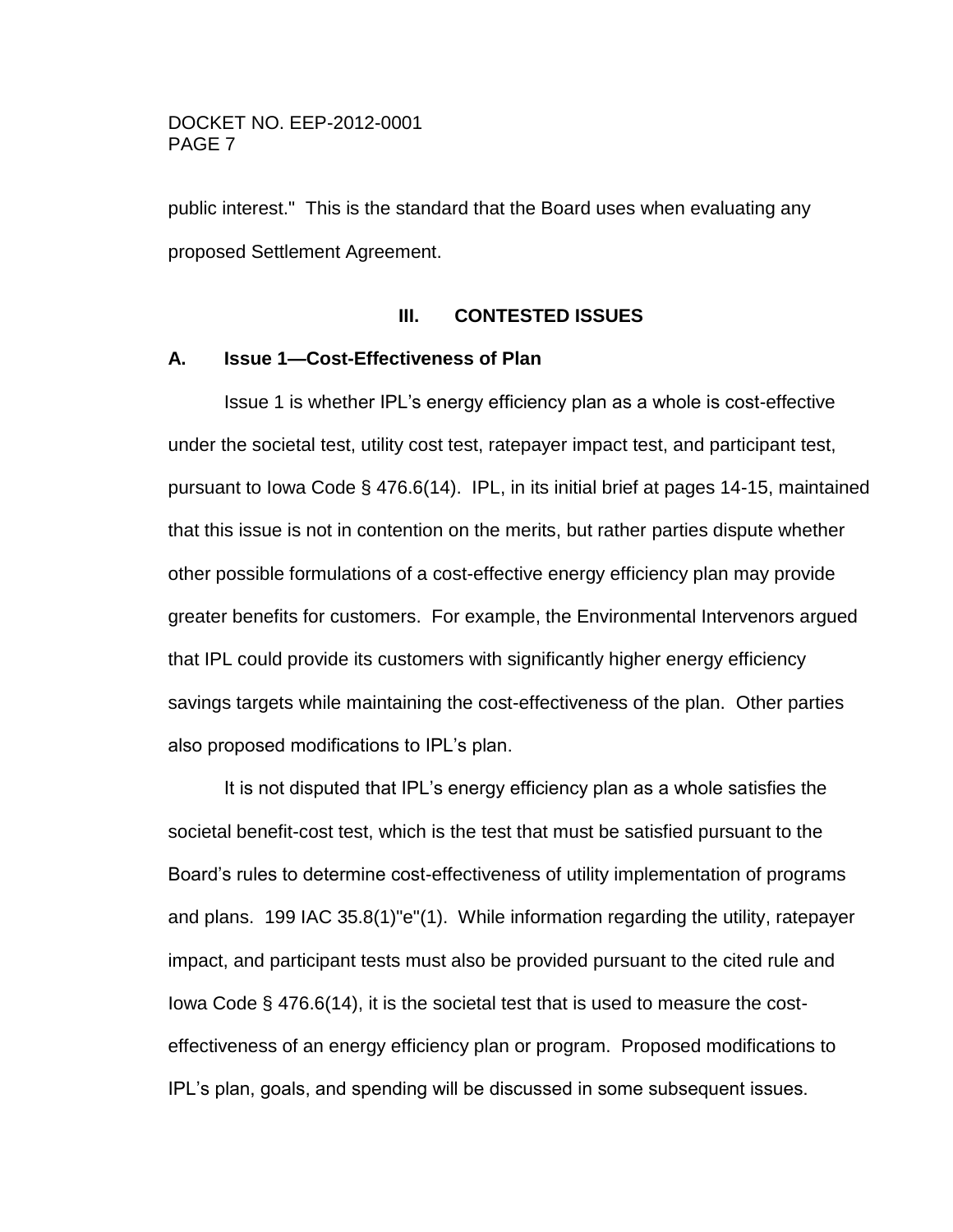For purposes of Issue 1, it is sufficient for the Board to determine that the 2014 through 2018 energy efficiency plan filed by IPL is cost-effective pursuant to the societal cost test, while providing the required analysis from the utility, participant, and ratepayer impact tests. Variations to IPL's plan might also satisfy this standard, but here the Board must only determine that IPL's proposed plan as a whole passes the societal cost-effectiveness test.

#### <span id="page-7-0"></span>**B. Issue 2—Plan Requirements**

Issue 2 is whether the EEP (energy efficiency plan) meets the plan requirements set forth in 199 IAC 35.8, 35.9, and 35.10. As noted by IPL in its brief, Issue 2 does not appear to be in contention on the merits.

While IPL's initial plan filing substantially complied with the 199 IAC 35 plan filing requirements such that the Board docketed the filing and established a procedural schedule, the Board's docketing order also required extensive additional information, which resulted in the procedural schedule being amended and the dates for filing testimony and hearing delayed. The Board will require IPL (and the other investor-owned utilities) to participate in a discussion of plan filing requirements prior to the filing of the next energy efficiency plans. This meeting will be held approximately 18 months prior to the first energy efficiency plan filing date for the next plan period (which is projected to be November 1, 2017) and the goal of the meeting will be to clarify the energy efficiency plan filing requirements such that more complete information will be contained in the utility's initial filing, without the necessity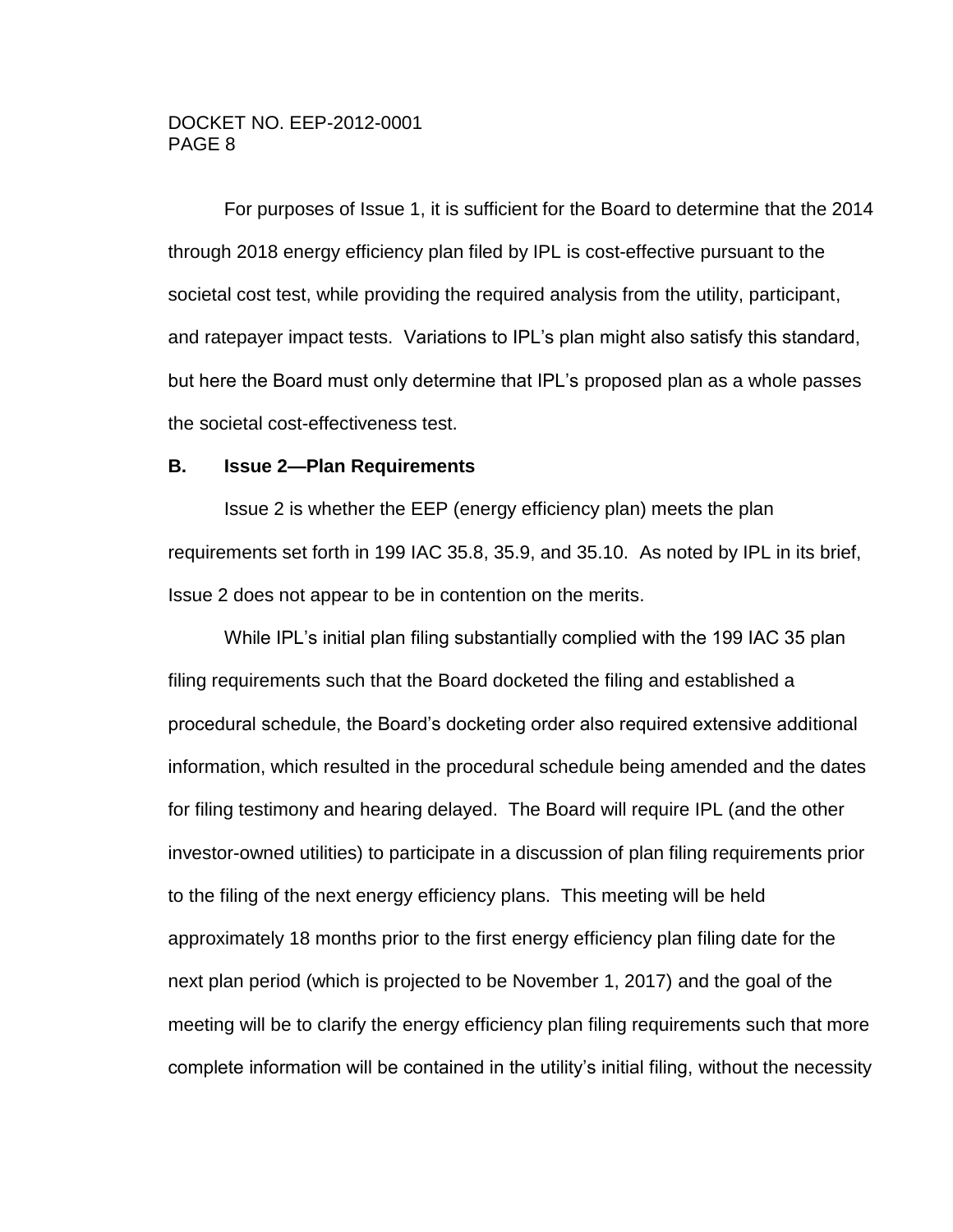for an extensive subsequent remedial filing that would delay consideration of the plan. This meeting date will be set by subsequent order after all current plan reviews are completed.

The Board will also set the date for filing of IPL's next plan. IPL will be required to file its next energy efficiency plan on or before February 1, 2018.

 IPL and the Environmental Intervenors each raised an issue under plan filing requirements. IPL claimed that the Environmental Intervenors failed to provide any program changes to achieve their suggested savings and goals and thereby failed to provide the benefit and cost information required by 199 IAC 35.6(3). The Environmental Intervenors claimed that IPL witness Haeri's testimony should be given little weight because he works for the Cadmus Group, which also completed the Statewide Assessment of Potential. Both arguments are without merit and do not warrant further discussion.

### <span id="page-8-0"></span>**C. Issue 3—Appropriate Achievable Economic Potential**

Issue 3 is whether IPL recognizes the appropriate amount of achievable economic potential pursuant to the Statewide Assessment, including whether the Statewide Assessment is accurate and complete and whether IPL should recognize a higher level of potential; if IPL recognized a higher level of potential, the impact this would have on its customers and on its resource planning would have to be considered. The fundamental issue here appears to be the Environmental Intervenors' contention that the Board should construct goals or savings targets for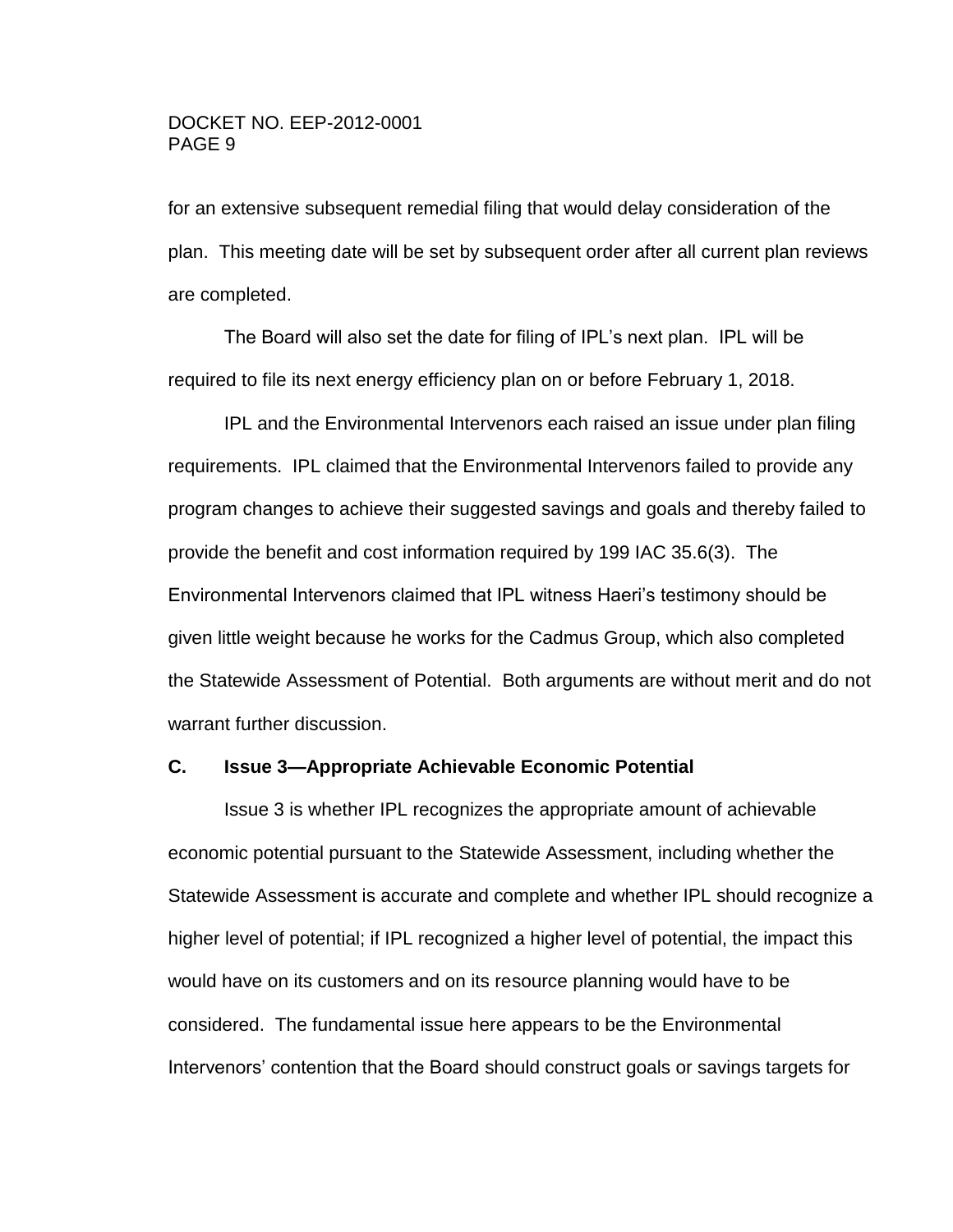IPL from the Statewide Assessment and that IPL should have provided a roadmap on how the Board would use the Statewide Assessment to set savings targets. IPL and Consumer Advocate reached resolution on this issue in the Settlement Agreement.

The Environmental Intervenors argued that Iowa Code § 476.6(16)"b" requires that the utilities assess the potential for energy efficiency, but that the Board is ultimately responsible for setting savings targets for the utilities to meet. The Environmental Intervenors also noted that the Board has the authority to "approve, reject, or modify energy efficiency plans and budgets." Iowa Code § 476.6(16)"e." The Environmental Intervenors said that the Board should set targets consistent with the results of the Statewide Assessment and capture as much as possible of the achievable cost-effective market potential (maximum achievable potential) that is identified in the Statewide Assessment.

IPL argued that the term "maximum achievable market potential" appears nowhere in 199 IAC chapter 35, although it does appear in the Statewide Assessment. (IPL Revised Energy Efficiency Plan, Volume 1, Book 1, Table 2.6.) IPL said that the Environmental Intervenors assume that the estimated potential from the Statewide Assessment is "achievable," in effect trying to create a new standard for development of an energy efficiency plan that has no basis in statute, rule, or Board precedent; IPL stated it did not believe this standard could realistically be met, noting that the Environmental Intervenors acknowledged that IPL has historically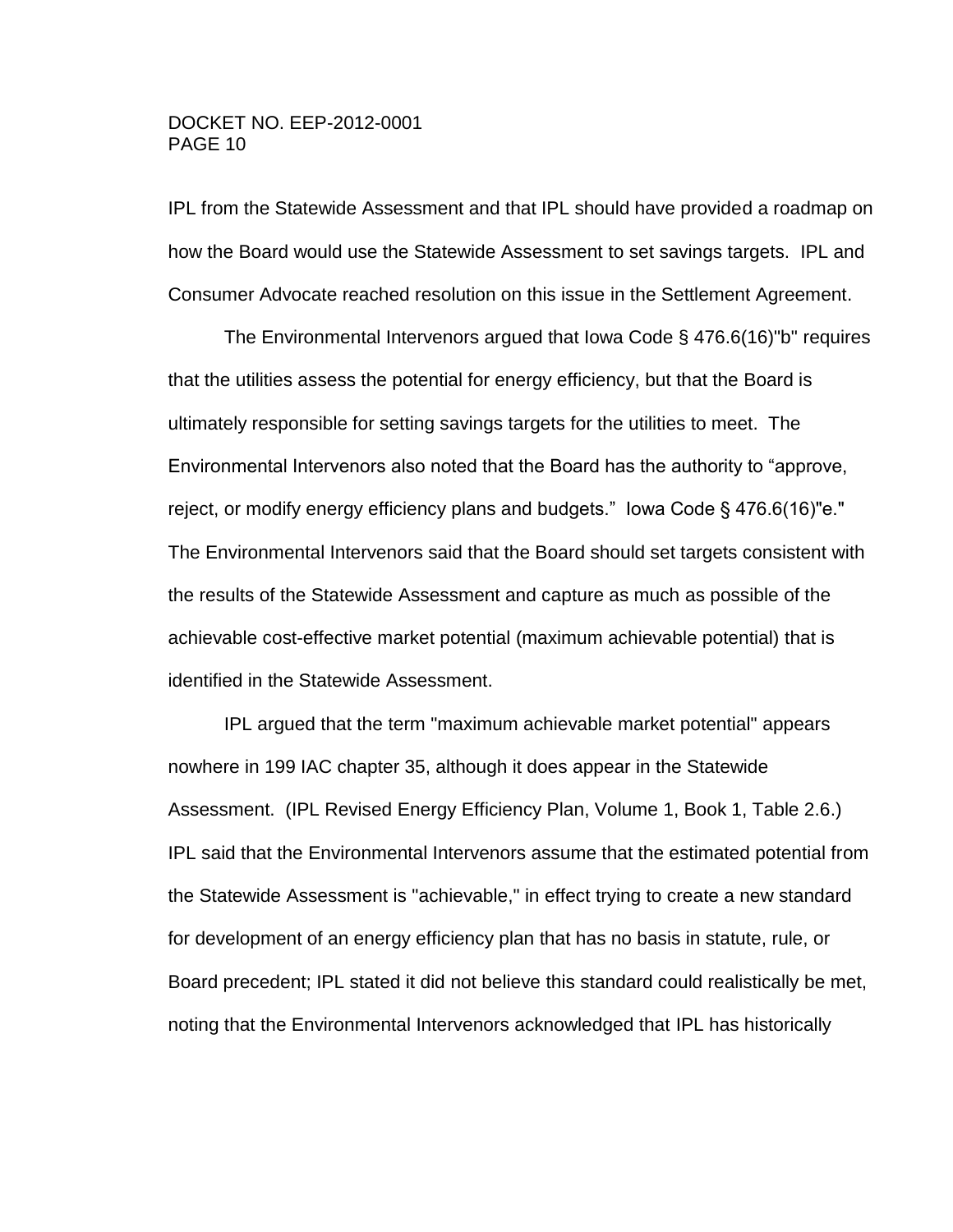performed well with regard to energy efficiency and was continuing to do so. (Tr. 795-96).

Consumer Advocate said the Board sets the goals and utilities are required to offer cost-effective energy efficiency programs tailored to meet the needs of all customer classes. Iowa Code § 476.6(14). Consumer Advocate said the goals are set based on the Statewide Assessment of potential, with the Board determining whether the proposed programs and budgets are appropriate to meet the utility's efficiency goals. Iowa Code §§ 476.6(16)"b" and "e." Regarding the Statewide Assessment, Consumer Advocate commented that while simplifying assumptions are not uncommon or inappropriate in a high level assessment of potential process, their use underscores the importance of a periodic review during IPL's five-year energy efficiency plan implementation period to consider changes in circumstances that impact the programs and achievable savings. Consumer Advocate argued that the enhanced collaborative outlined in the Settlement Agreement at Appendix 3 will address the need for more routine review and appropriate adjustments or modifications to IPL's plan.

IPL correctly pointed out that any achievable energy efficiency potential will have no impact on IPL's resource planning because its load forecasts used in resource planning already take into consideration the impact of the savings achieved by IPL's energy efficiency programs. This is not an appropriate proceeding to launch a collateral attack on IPL's load forecasts used in its application to build a gas-fired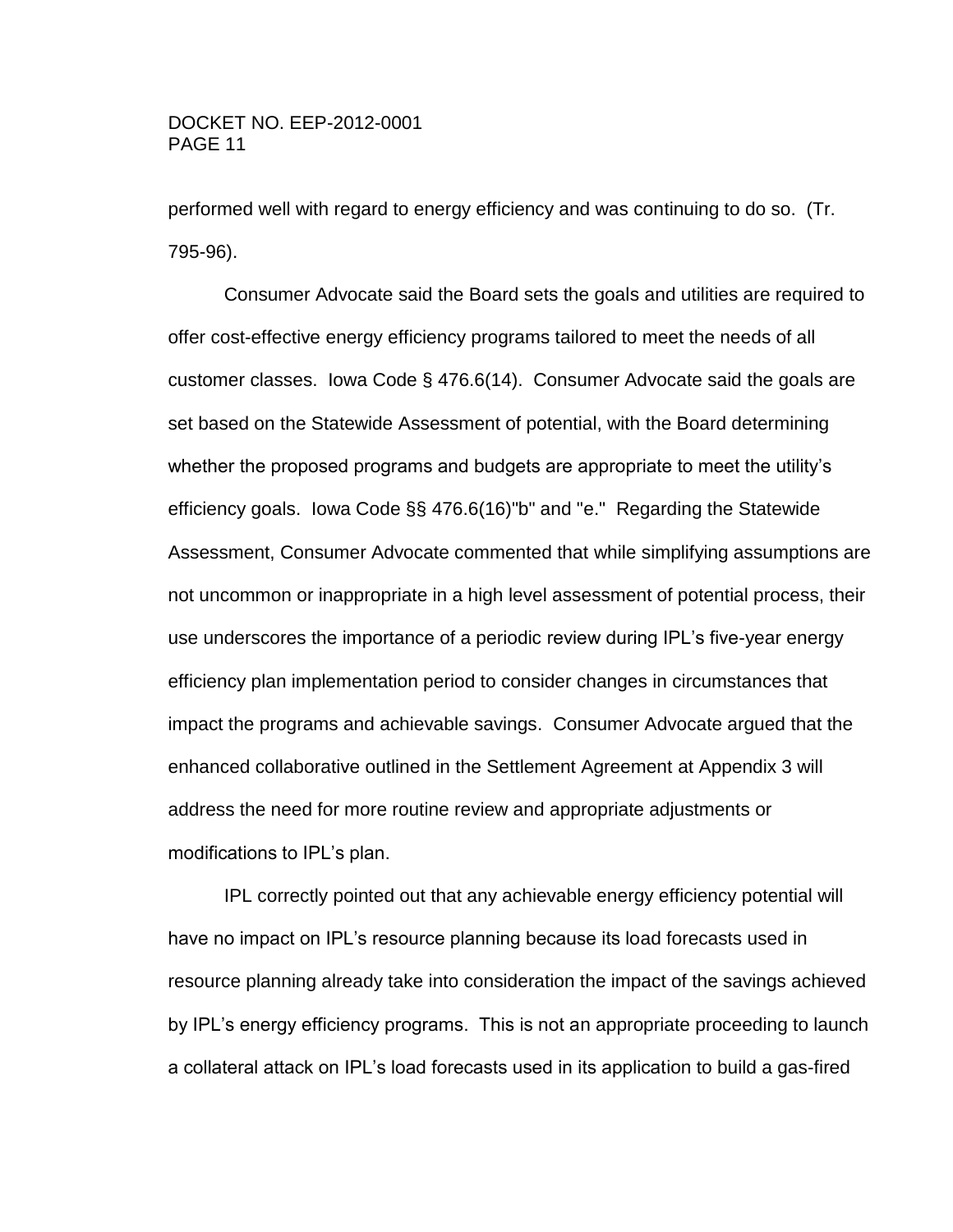generating facility in Marshalltown, Iowa. The proposed Marshalltown facility is the subject of a separate contested case proceeding, Docket No. GCU-2012-0001. There is no statute or rule which requires an investor-owned utility to maximize its energy efficiency potential before putting a power plant or other supply-side resource into service. The value to customers of energy efficiency is not based on a direct comparison to IPL supply-side resources, but is addressed in the development and use of avoided costs in benefit-cost tests, as specified in 199 IAC 35.

The Environmental Intervenors have not offered specific changes to IPL's energy efficiency plan or goals, other than what can be referred to as a "no holds barred" approach to energy efficiency, with no real consideration of the immediate costs to ratepayers of such an approach. The Board cannot accept such an approach. The Statewide Assessment is only intended to be a guide for setting overall program savings goals and the Assessment itself states that its results do not necessarily represent utility targets or program potential.

Pursuant to the Board's rules in 199 IAC 35, utilities file their energy efficiency plans and the Statewide Assessment as a package. The Board has the authority to modify the plan or goals, but there are not two contested case proceedings, one to decide the goals and the other to review the plan. Such a process would impede the implementation of energy efficiency programs because there would likely always be litigation concerning the goals or plans. While the Board can use the Statewide Assessment and the information contained therein as a check on the reasonableness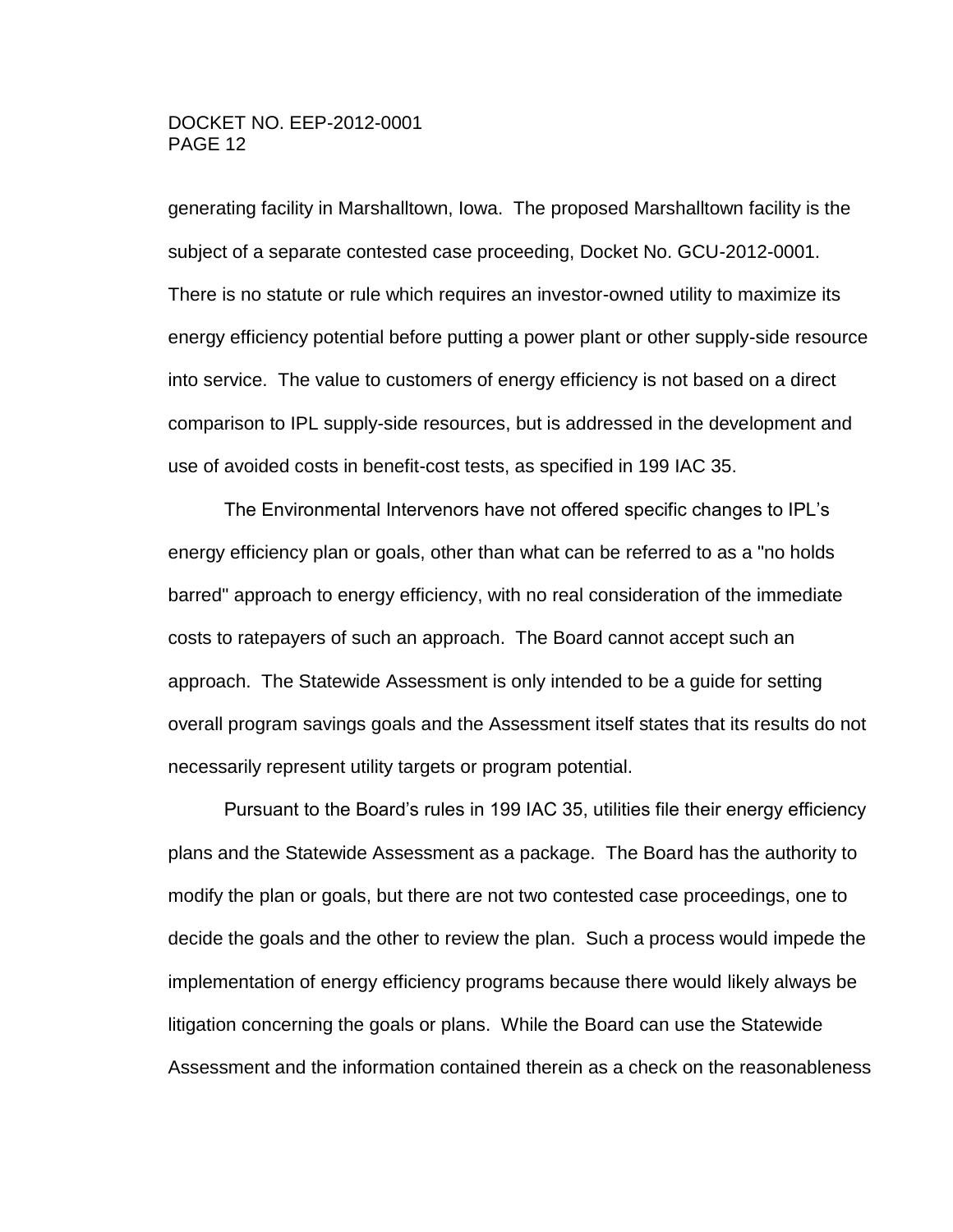of the utility's goals (or as a basis for modifying the utility's goals), others factors also play a role in setting goals, such as the impact on ratepayers.

Also, contrary to the assertions of the Environmental Intervenors, the Statewide Assessment is useful not just for developing goals but in many other areas. There is extensive measure-specific data and technology information provided in the Statewide Assessment, which is used to screen technology, develop programs, and conduct preliminary benefit-cost calculations. Without this information, utilities would be forced to rely solely on data from past program results.

The Statewide Assessment is one tool available to the Board in determining what goals should be approved for a utility. It is not the only tool and the Board rejects the contention that only the Statewide Assessment can be used for determining an energy efficiency plan's goals. The market potential numbers cited in the Statewide Assessment are based on assumptions about implementation methods with potential costs and effects for Iowa ratepayers that have not been adequately documented to use as an exclusive guide. For example, the Statewide Assessment also assumes the availability of financing to overcome first cost as a barrier to participation and the use of emerging technologies as additional qualifying measures. The costs of increased incentive payments and financing costs would be burdensome to ratepayers and there is no financing mechanism available to overcome first cost in all instances. Deere and the ICEE were particularly concerned about increased costs of energy efficiency and the costs of doing business in Iowa.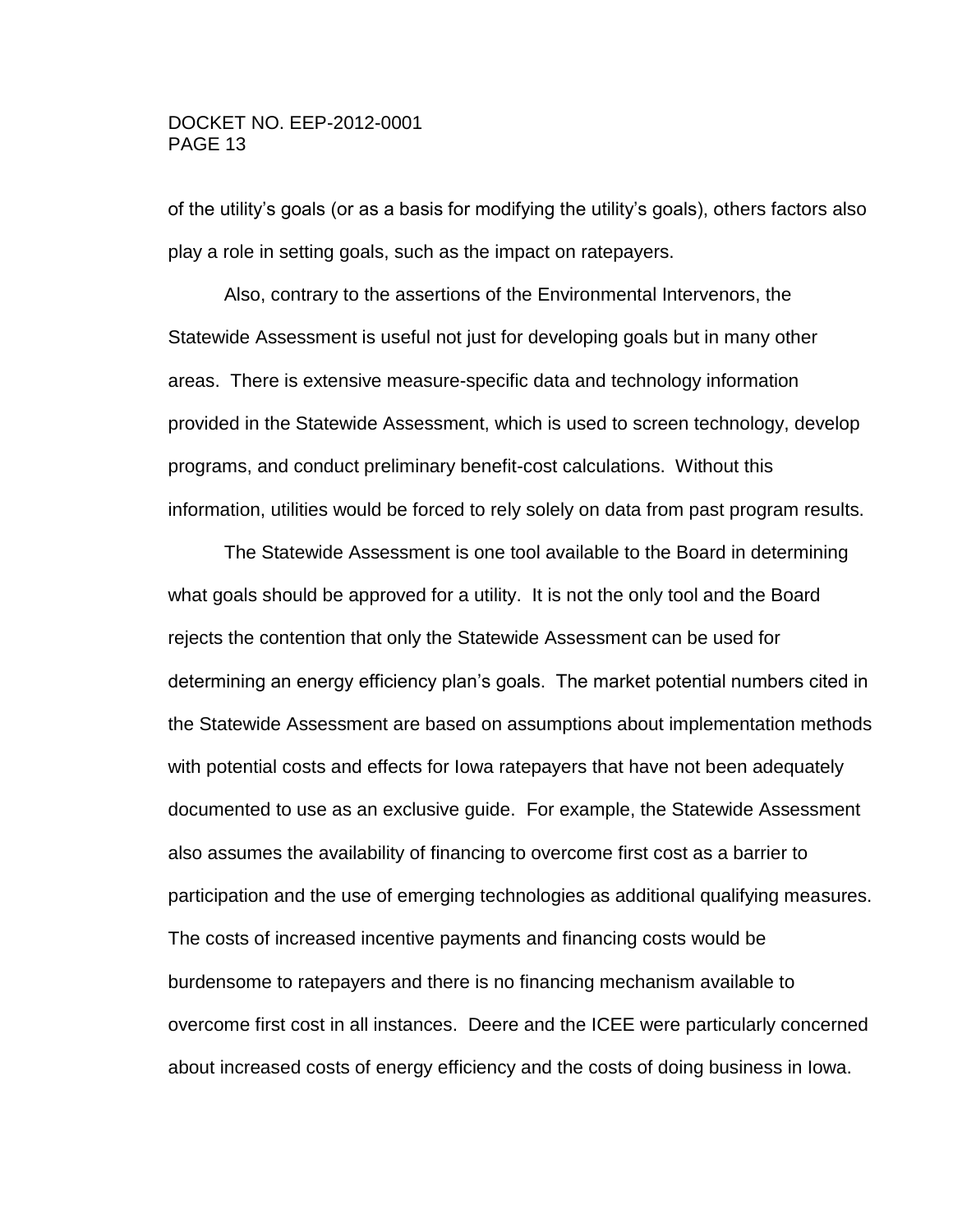The resolution of Issue 3 between Consumer Advocate and IPL is reasonable. The goals are not set in stone for the entire five-year plan period, but can be revisited if warranted by ongoing research and monitoring provided for in the Settlement Agreement. Monitoring on-going processes and addressing any changed circumstances should result in better plan revisions and implementation than a narrow focus on initial goals, which are only a guide.

### <span id="page-13-0"></span>**D. Issue 4—Annual Savings Targets**

Issue 4 is whether IPL's proposed annual savings targets are appropriate. This issue is related to the goals of IPL's energy efficiency plan and the Environmental Intervenors propose a 1.5 percent of MWhs sales savings target; IPL asked the Board to approve a savings target of 1.1 percent. The issue has been resolved between IPL and Consumer Advocate.

As pointed out by IPL, the Environmental Intervenors' alternative savings target is not supported by credible record evidence. If the Environmental Intervenors' recommendations were followed, spending on IPL's energy efficiency plan could increase by \$1 billion, a substantial increase in cost for which no notice was given to customers. IPL witness Penticoff said:

> [T]he current average we've proposed in our 2014 to 2018 plan, 1.1 percent is actually at a higher level than the 1.05, which was the average of our current plan. So in consideration of the qualitative factors that you noted earlier in terms of codes and standards, low natural gas prices, as well as market saturation that we previously had discussed, with those challenges considered, the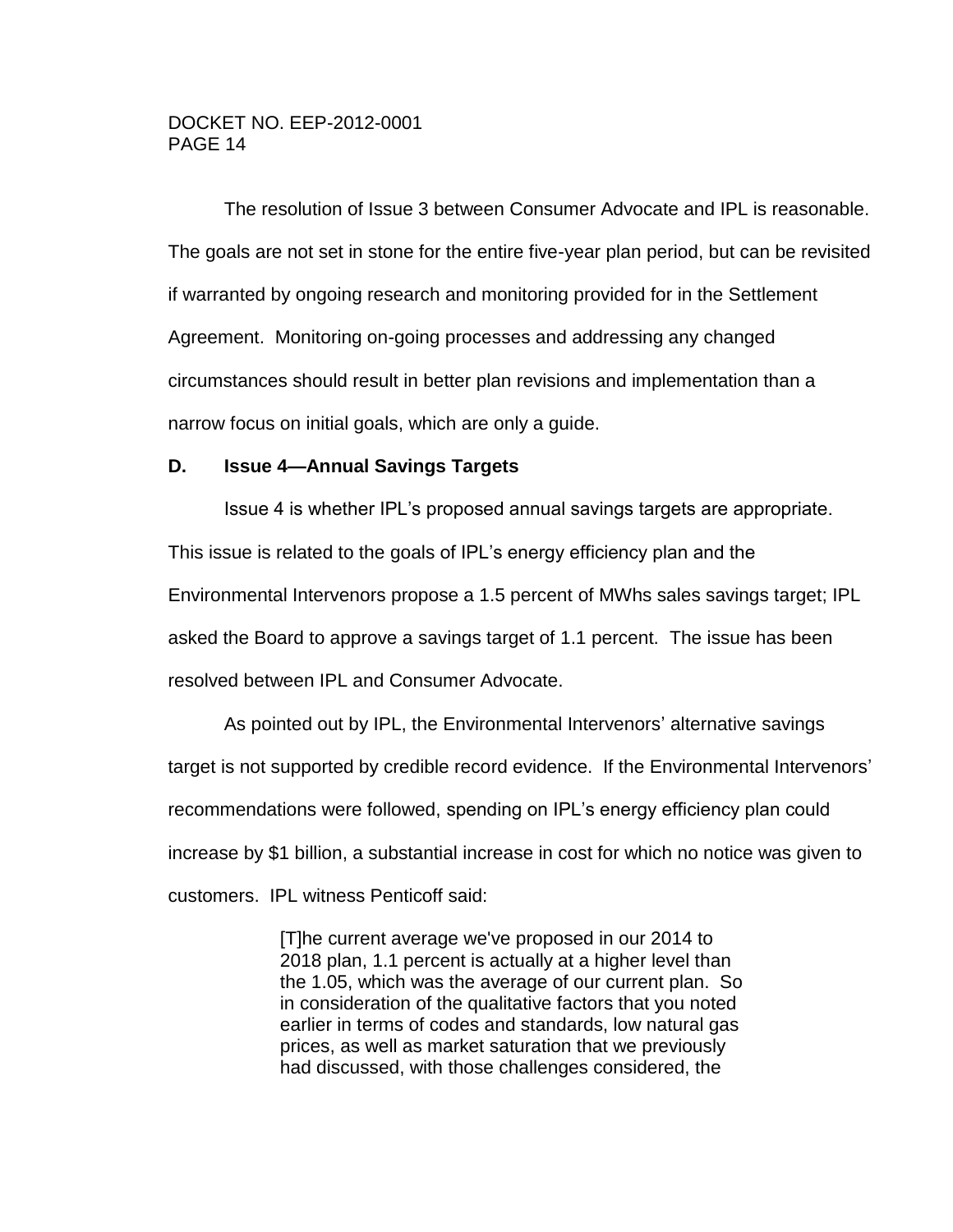1.1 percent is, as we believe, an achievable [sic] but still a stretch ... . (Tr. 125).

A dramatic change in participant funding of the incentives contained in IPL's proposed energy efficiency plan would cause serious concerns, in particular for lowincome customers and employers with a significant energy cost component in their products. (Tr. 335-36, 535). The need for a dramatic increase in program scope and budget has not been demonstrated – it is unwarranted and potentially harmful. Because most energy efficiency costs occur on the front-end while benefits accrue over several years, a dramatic increase in energy efficiency costs could create a backlash among customers and put energy efficiency programs at risk. Too much has been accomplished in Iowa to risk customer rejection of energy efficiency plans that have produced consistent and cost-effective savings.

IPL's goals are reasonable and with the resolution of Issue 3 there is a platform for possible additional savings as the collaborative and monitoring process is implemented. As noted earlier, energy efficiency plans are not static and the Board expects that there will be some changes to programs during the five-year plan period as real-world experience takes the place of projections and assumptions. IPL's goals are set forth in numeric measurements, such as kWh and therms, which for most programs can be accurately measured.

IPL's proposed annual electric savings target of 1.1 percent of retail sales as forecasted in the plan and its projected energy efficiency expenditures of 2.7 percent of annual revenue would place IPL among the top 25 utilities that have achieved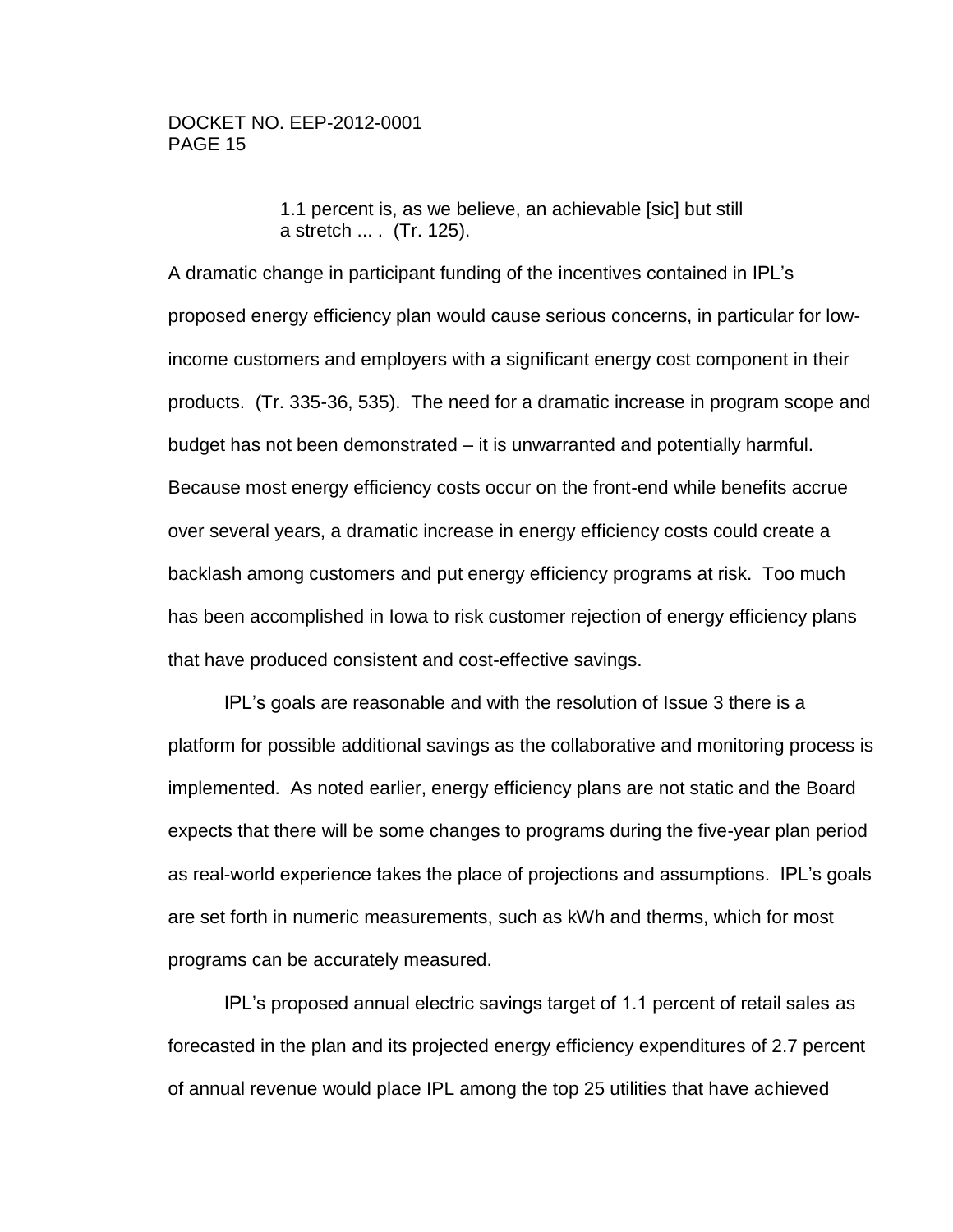savings at this level since 2004. (Tr. 299). From 1999 through 2012, IPL's energy efficiency programs have resulted in first-year savings of about 1.6 million MWh, with IPL exceeding its electric savings goals for 11 of those years. (Tr. 51-52). The goals and projected spending levels for this plan should allow IPL to build on this long-term success, while the Settlement Agreement creates a collaborative process that would allow goals or spending to increase if conditions warrant.

If IPL is able to exceed expectations, the Board has consistently granted waivers so that budgets can be increased to meet increased program participation. Programs can also be modified and adjusted. Goals or budgets are not ceilings and IPL's energy efficiency plans have a history of success. The Settlement Agreement of Issue 4 will be approved.

#### <span id="page-15-0"></span>**E. Issue 5—Energy Efficiency Programs and Budgets**

Issue 5 is whether IPL's proposed energy efficiency programs and budgets are appropriate to achieve those energy savings and whether supplemental performance-based criteria appropriate to help maximize achievement of costeffective energy efficiency opportunities are needed.

IPL's programs and budgets reasonably balance the goal of obtaining energy efficiency savings with the impacts of energy efficiency cost recovery on customers. Rate impacts are important for all customers, but particularly for commercial, industrial, and low-income customers. Significant energy efficiency cost recovery increases that are not readily offset by immediate avoided cost savings would likely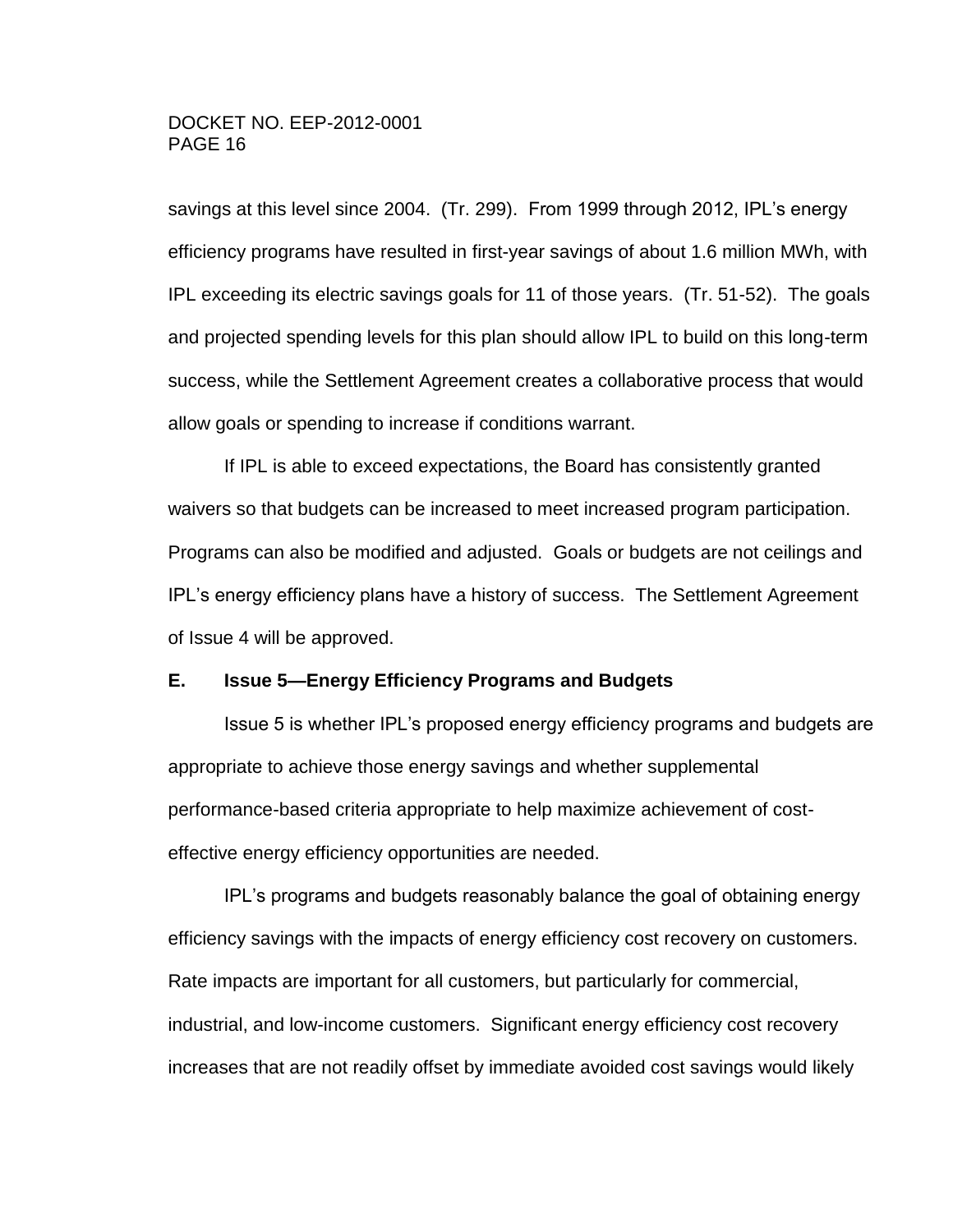result in decreased public support for energy efficiency, the exact opposite of the desired result. The Board will approve the resolution of Issue 5, including the performance based criteria outlined in the Settlement Agreement.

The Board is aware of program changes indicated by the Settlement Agreement, but the Settlement Agreement does not show specifically how these changes alter goals. IPL will be required to document any program specific changes in annual savings impacts due to the Settlement Agreement. This compliance filing should be filed with the Board by January 31, 2014, and must include an update of any budget or savings changes applicable to any of the tables numbered as Table 2.19 through 2.35 (part of the Application Chapters 1-3\_Revised) filed on January 25, 2013, in this docket. In subsequent years, IPL must file an update of program features (much like Attachment A filed on December 19, 2012, as part of Docket No. WRU-2012-0013-0150 (EEP-08-1)). The update is to describe program changes that do not require a plan modification and those updates will be due on January 31 of each year.

# <span id="page-16-0"></span>**F. Issue 15—Opt-Out**

Issue 15 is whether opt-out provisions that would allow customers meeting certain criteria to not participate in or fund utility-sponsored energy efficiency programs should be made available and whether the Board should institute a rule making proceeding to develop the parameters of an opt-out program. IPL said that whether to allow an opt-out was within the Board's discretion. ICEE supported opt-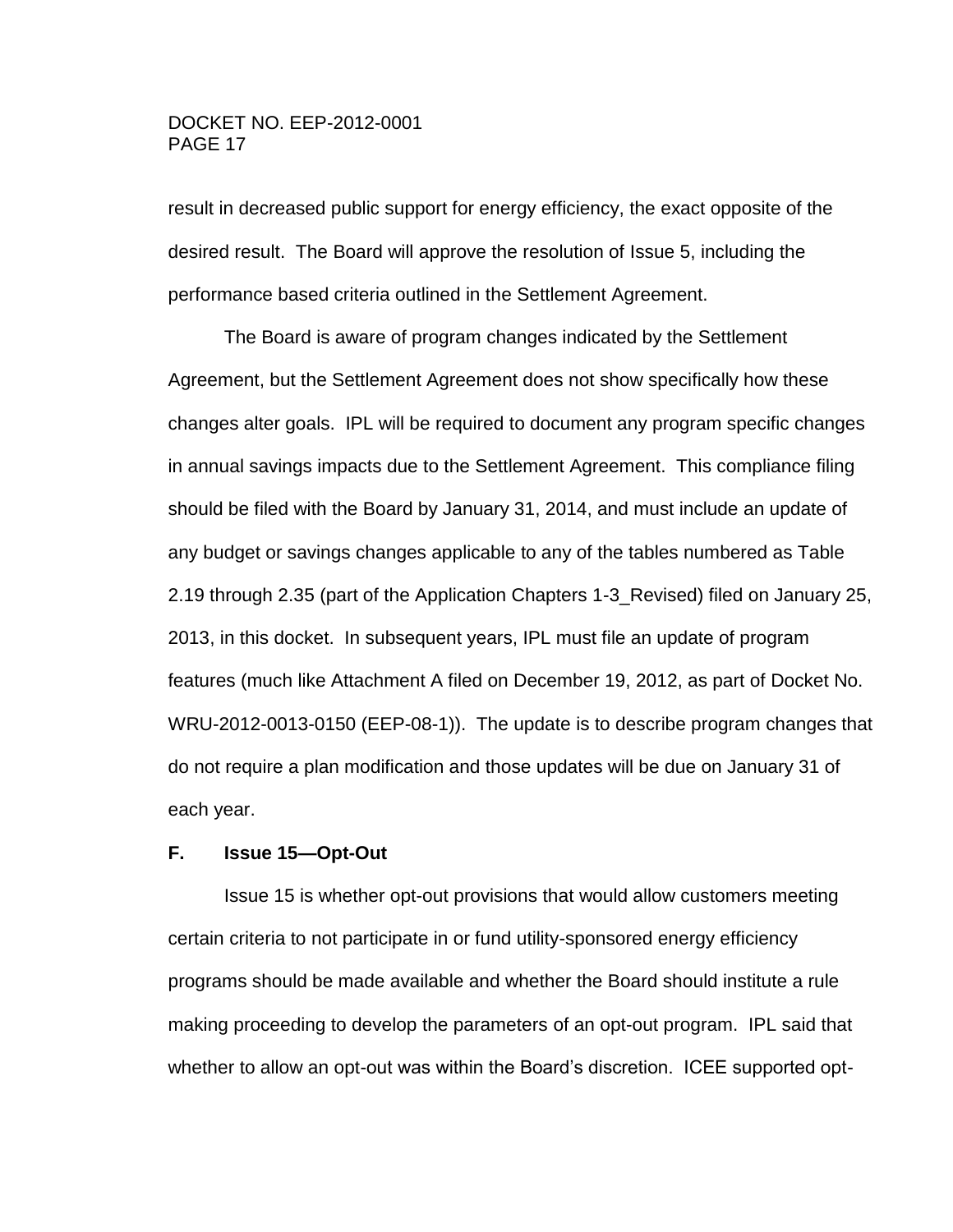out while Consumer Advocate and the Environmental Intervenors opposed such a provision. Deere said a rule making to develop an opt-out would be premature.

ICEE supported an opt-out and asked that the Board commence a rule making proceeding pursuant to 199 IAC 3.4(1) to seek input from all interested parties in the design of the parameters of an opt-out program for Iowa's industrial customers. ICEE maintained that energy reductions will be greater if industrial customers are given the option to proceed independently and that the funds those customers are currently charged under IPL's energy efficiency cost recovery factor could be used to implement large energy reduction projects internally, resulting in greater energy savings that would benefit the state. ICEE argued that it was reasonable to expect that more projects would be conducted and that all Iowans benefit when industry reduces its energy usage whether the efficiency is achieved through a utility energy efficiency program or improvements the customer makes independently.

ICEE said that industrial customers that are unable to participate in IPL's energy efficiency programs incur costs through the energy efficiency cost recovery factor charge, which results in rates being increased. ICEE witness Brubaker explained the inequity in the industrial customer's situation stating, "[t]he primary beneficiary of any energy efficiency service is the customer who receives it directly, and as a result experiences a reduction in the quantity of electricity through the meter." (Tr. 1089). ICEE witness Brubaker also testified that "[c]ustomers who do not participate in the program, including those who have invested their own funds to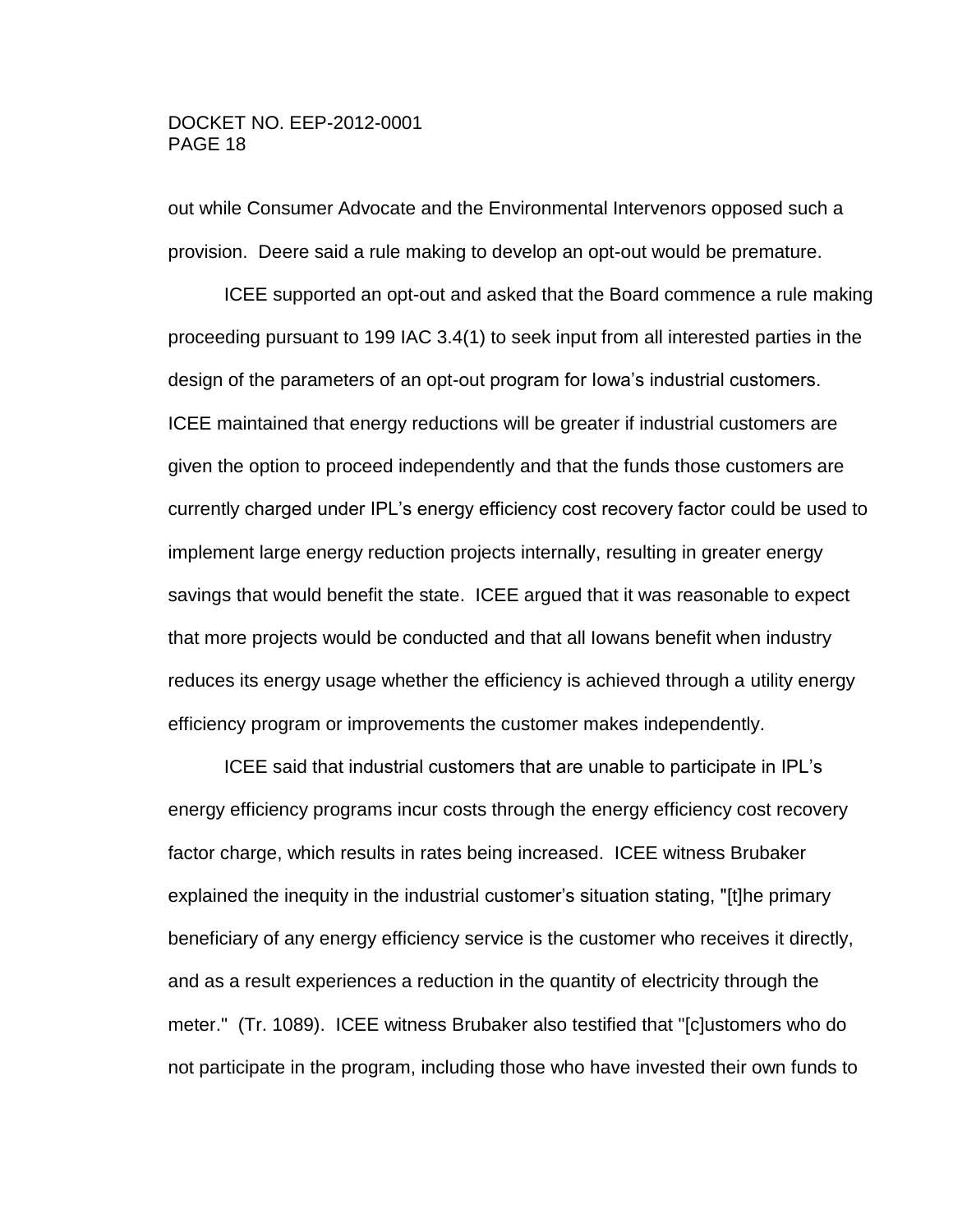improve efficiency will be worse-off because they will pay higher rates and not receive the benefits of lower energy consumption." (Tr. 1090).

ICEE said that the Statewide Assessment shows the economic potential (as a percent of sales) for the industrial class is less than 10 percent, which according to witness Brubaker is overstated because it uses the societal test as the basis for evaluating economic potential. (Tr. 319-20, 528, 1142). ICEE stated that the U.S. Energy Information Administration (EIA) published findings in March 2013 indicating that manufacturing energy usage decreased 17 percent from 2002 to 2010 while gross output declined by only 3 percent. (Tr. 1084). ICEE maintained that the findings of the Statewide Assessment and the evidence from EIA lead to the conclusion that Iowa should focus its attention on providing strong energy efficiency programs for the customers in the residential and commercial sectors. (Tr. 1088).

ICEE said that an opt-out program is consistent with Iowa's legal framework because broad authority is delegated to the regulatory agency pursuant to Iowa Code §§ 476.1, 476.2 and 476.15, which gives the Board authority to regulate the rates and services of public utilities. ICCE argued that the Iowa Legislature has given the Board the broad authority to promote the use of energy efficiency strategies (Iowa Code § 476.1), which includes exercising its expertise and deciding if an energy efficiency program that allows industrial customers to opt out of the utility designed energy efficiency plans and implement their own energy efficiency projects is a strategy that promotes energy efficiency.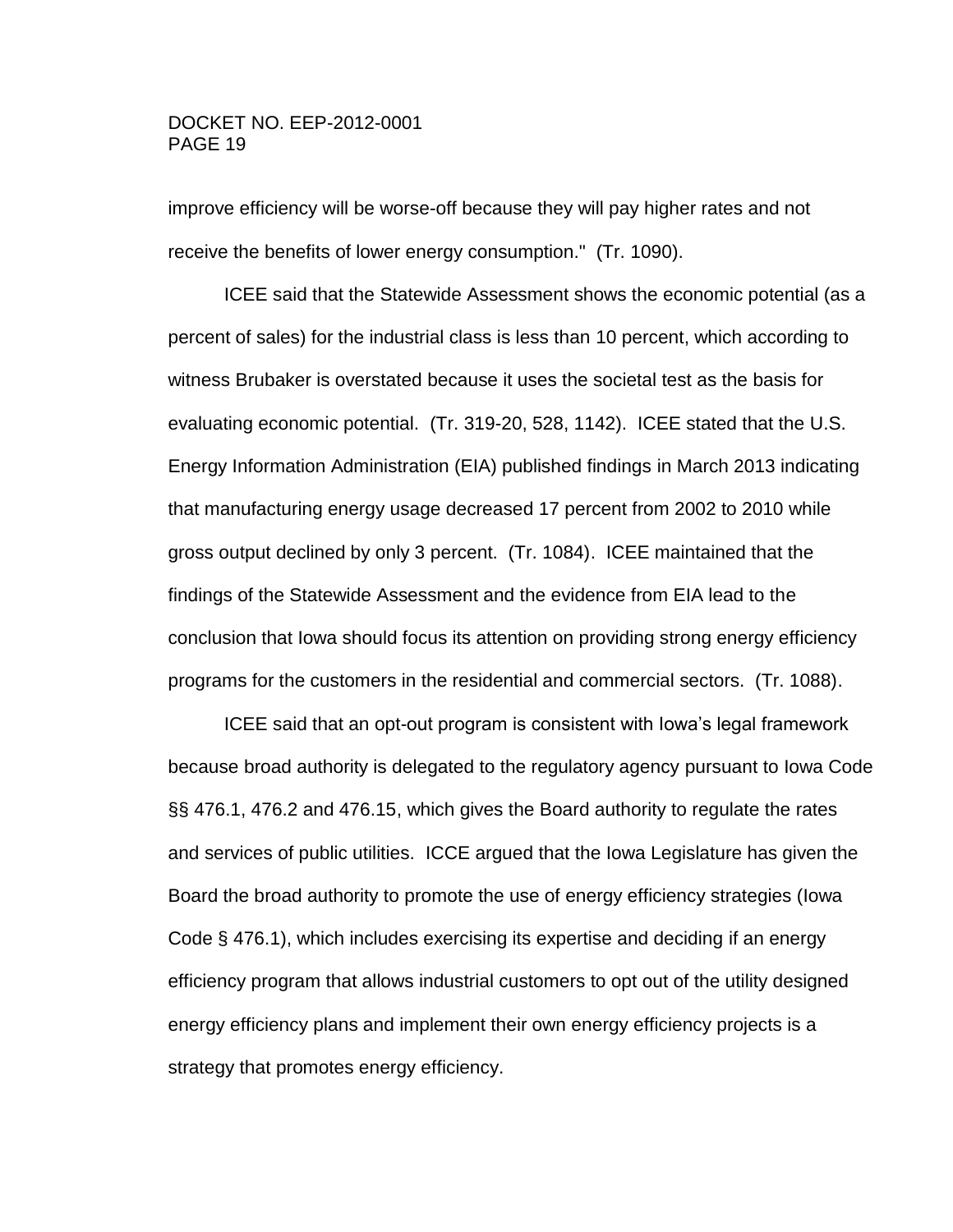ICEE acknowledged that Iowa Code § 476.6(16)"a" requires that energy efficiency plans include a range of programs for all customer classes. By recognizing the special needs of the industrial class and creating an opt-out program, ICEE argued that the Board would be fulfilling that legislative mandate and that an opt-out program would be an option offered to customers meeting criteria determined by the Board; this would not affect a rate-regulated utility's duty to include programs for all customer classes since the utility would continue to offer programs to all classes.

IPL said that the decision to allow an opt-out provision and the means by which the provision would be developed is solely within the discretion of the Board. IPL noted that its 2014-2018 energy efficiency plan is based upon the participation of, and benefits to, the entirety of its customer base. If the Board chooses to allow large customers to opt out of IPL's 2014-2018 EEP before the plan's conclusion, IPL said it would need to re-evaluate and reconfigure the plan and that there are a variety of considerations regarding an opt-out provision that the Board should examine more fully in a different type of proceeding. IPL argued that such a change in Iowa's energy efficiency policy would require broader stakeholder input than represented in this energy efficiency plan proceeding.

Consumer Advocate noted that ICEE's proposal was that the Board find that an opt-out provision from utility-sponsored energy efficiency programs should be available for certain large customers and that a rule making should be instituted to determine opt-out parameters. (Tr. 1092). Consumer Advocate pointed out that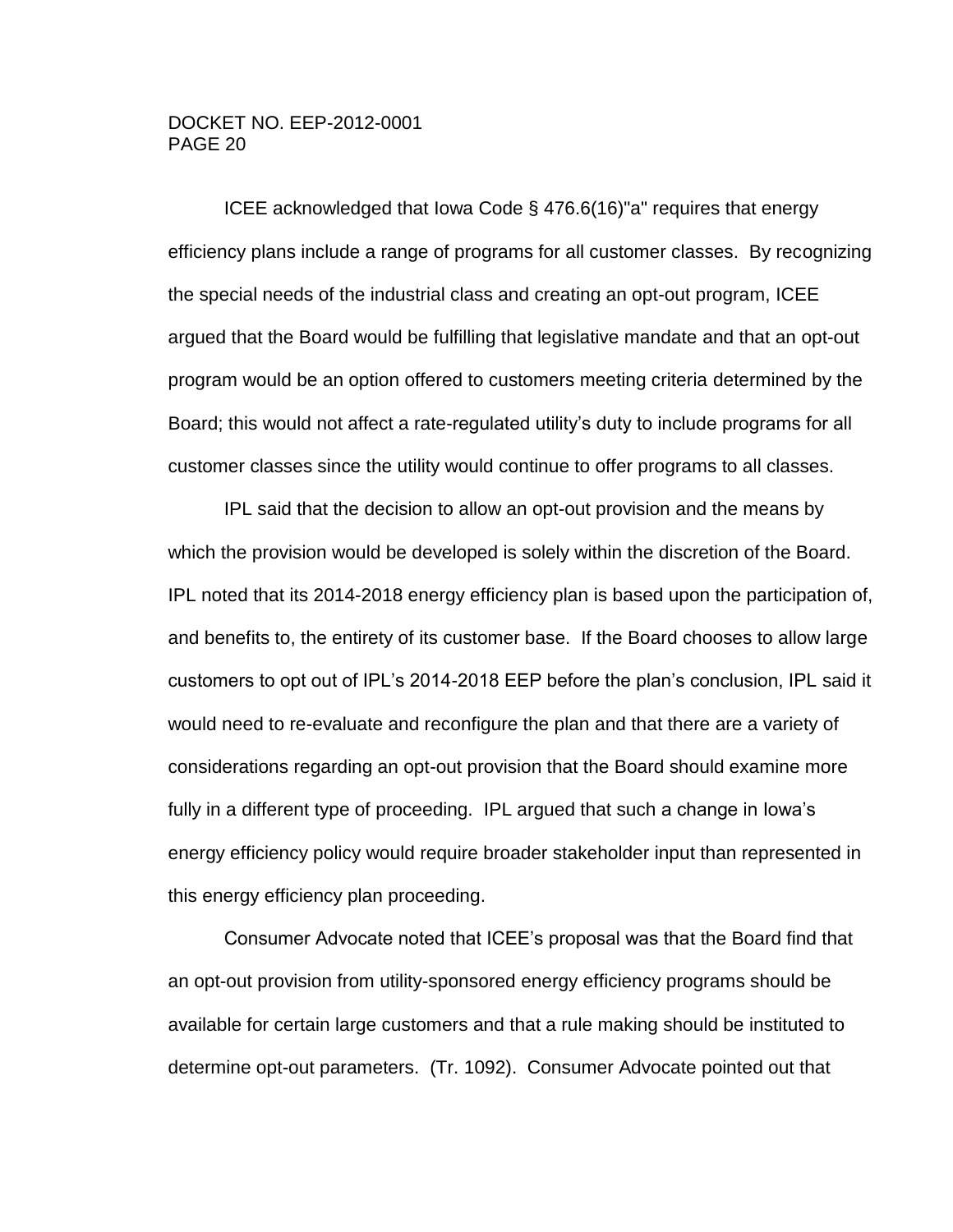ICEE does not propose criteria for the opt-out program but prefers not using energy efficiency criteria. (Tr. 1117-18). Consumer Advocate witness Bodine opposed ICEE's opt-out proposal as being inconsistent with Iowa's long-standing policy of promoting comprehensive energy efficiency policies and recommended against the Board adopting an undefined opt-out proposal prior to any details being provided. (Tr. 970-71, 976).

Consumer Advocate cited Iowa Code §§ 476.41, 473.3, and 266.39C as setting forth energy efficiency as a priority resource in order to reduce Iowa's reliance on energy production from non-renewable energy resources. Consumer Advocate said that Iowa law directs the Board to oversee the investor-owned utilities' development and implementation of cost-effective energy efficiency programs that meet the needs of all customer classes. Iowa Code § 476.6(14). Consumer Advocate pointed out that Iowa utilities are not permitted to procure new generation resources subject to advanced ratemaking principle determination without showing the utility has in effect a Board-approved energy efficiency plan. Iowa Code § 476.53(c)"1." Consumer Advocate said that in rejecting an opt-out proposal in IPL's last energy efficiency plan proceeding, the Board said that "Iowa has a strong public policy supporting and developing energy efficiency and the Board will not undermine that public policy by exempting certain customers from the energy efficiency paradigms." Interstate Power and Light Company, Docket No. EEP-08-1, "Final Order," p. 33 (6/24/2009).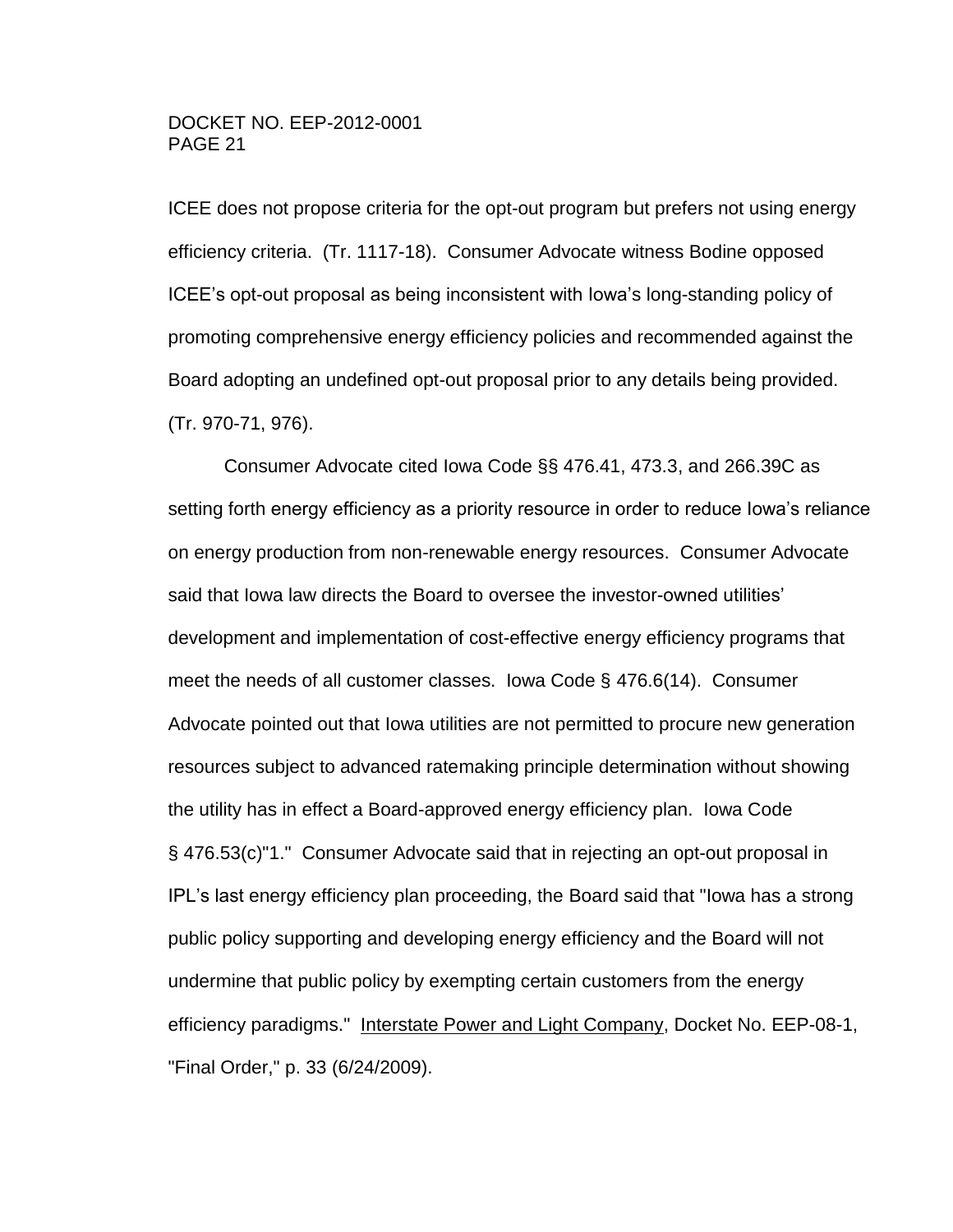Consumer Advocate argued that while ICEE contends the primary beneficiary of any energy efficiency service is the customer who receives it directly and as a result experiences a reduction in the quantity of electricity through the meter; in fact all customers, whether they participate directly or not, benefit from energy efficiency programs. (Tr. 474, 961-62, 1089). Consumer Advocate noted that nonresidential customers contribute a significant portion of IPL's overall energy efficiency savings and in 2012 contributed 133,459,759 kWh of IPL's total electric savings of 192,233,926 kWh. (IPL 2012 Annual Report, Appendix A, (Tr. 487).) Consumer Advocate said that an opt-out program targeted to nonresidential customers could significantly reduce customer participation and impacts and threatens the viability of these programs. (Tr. 963).

Consumer Advocate said that ICEE has not analyzed the number or percentage of IPL's individual industrial customers that are already efficient. (Tr. 1119). Consumer Advocate argued that the failure of ICEE coalition members to prove the central thesis of their argument – that they are already energy efficient and have limited opportunities to participate in IPL's energy efficiency programs (Tr. 1118) – is indicative of the difficulties that could be expected in administering an optout program that utilizes energy efficiency criteria. Consumer Advocate said there is inadequate justification for incorporating an opt-out program in IPL's plan or opening a rule making to explore ICEE's proposal.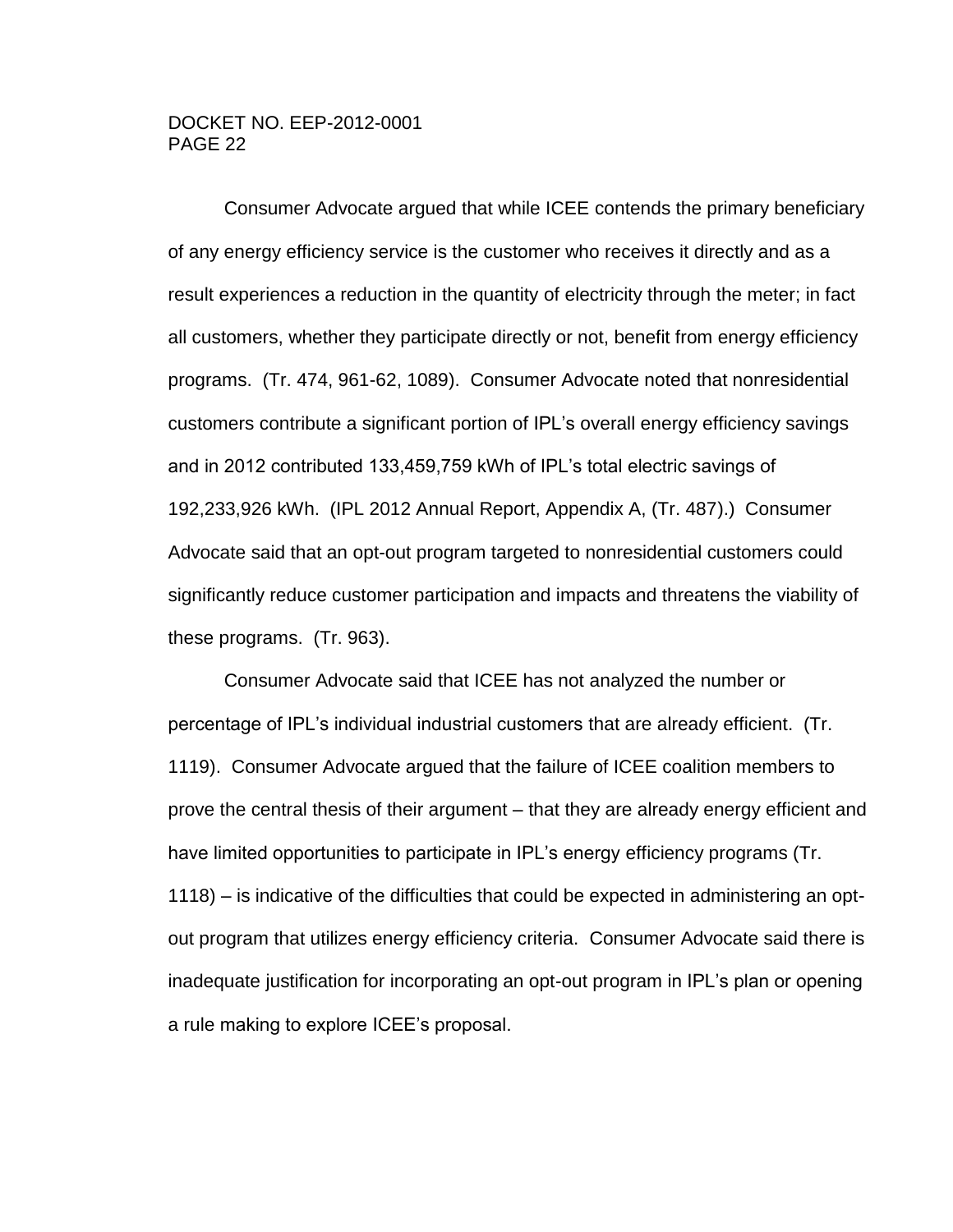Consumer Advocate also argued that ICEE places undue reliance on IPL's Statewide Assessment by asserting that it demonstrates industrial customers have achieved most of their available energy efficiency potential. (Tr. 1087). As explained by other witnesses, Consumer Advocate said, there are flaws in ICEE's assertion, including that the industrial sector continues to offer an important source of costeffective economic energy efficiency potential and that industrials account for 26 percent of Iowa's total technical potential and 28 percent of Iowa's economic potential. (Tr. 304-05, 964).

The Environmental Intervenors said that an opt-out provision is beyond the scope of the Board's authority regarding energy efficiency, contradicts the legislative policy favoring energy efficiency and legislative requirements that energy efficiency plans include programs to meet the needs of industrial customers, and would leave significant amounts of industrial energy efficiency unrealized. ICEE cited Iowa Code § 476.1(7), which provides that "[t]he jurisdiction of the board under this chapter shall include efforts designed to promote the use of energy efficiency strategies by rate or service-regulated gas and electric utilities." The Environmental Intervenors argued that an opt-out program is not an energy efficiency program or service provided by a utility, but rather constitutes a way to avoid the energy efficiency services of a utility.

The Environmental Intervenors also cited Iowa Code § 476.6(16)"a," which provides that an energy efficiency plan "shall include a range of programs, tailored to the needs of all customer classes, including residential, commercial, and industrial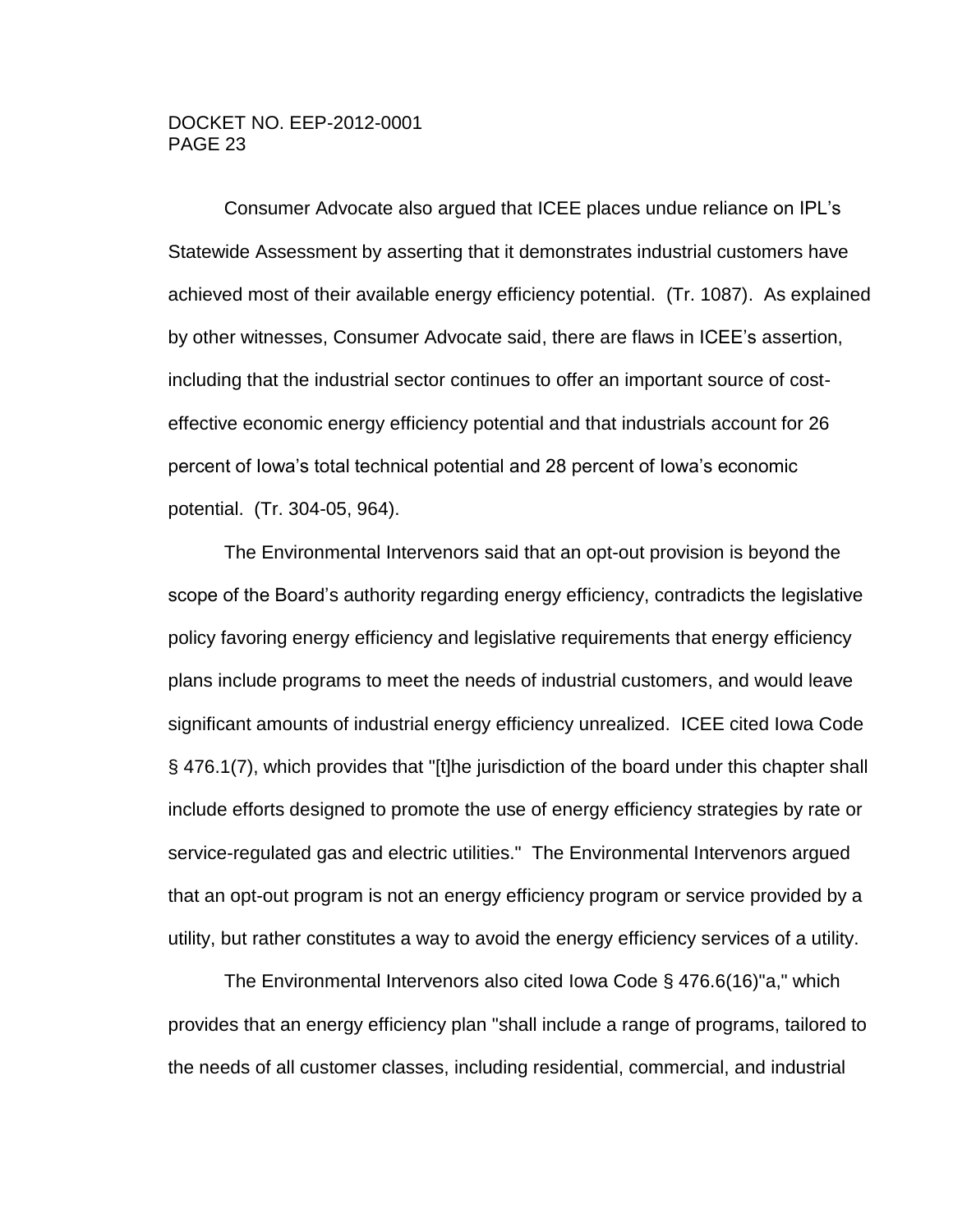customers, for all energy efficiency opportunities." The Environmental Intervenors argued that creating a mechanism for industrial customers to opt out of utility energy efficiency programs contradicts the legislative requirement of Chapter 476 to develop a plan to meet the needs of all customer classes.

The Environmental Intervenors said that there are significant energy efficiency savings still available in IPL's service territory and there is no evidence that an optout program would help attain those savings. The Environmental Intervenors argued that the customers advocating for an opt-out provision have failed to assess and implement energy efficiency opportunities at their facilities and the Board should reject ICEE's proposal to create a rule making for an opt-out program.

Deere said a rule making to implement opt-out provisions would be premature because sufficient evidence was not provided in this proceeding to allow the Board to develop the policy necessary to initiate a proposed rule making on opt-out provisions. Deere said that the details of an opt-out alternative have not been presented and proponents have requested a separate proceeding. (Tr. 1117-18). Depending on the design, Deere noted that an opt-out alternative could have significant impacts on both the interruptible program and customers who continue to participate in IPL's energy efficiency program.

The opt-out issue has been raised previously in various forums, including IPL's last energy efficiency plan docket. The Board did not approve opt-out then and will not approve it now. No specifics were provided by the ICEE as to the parameters of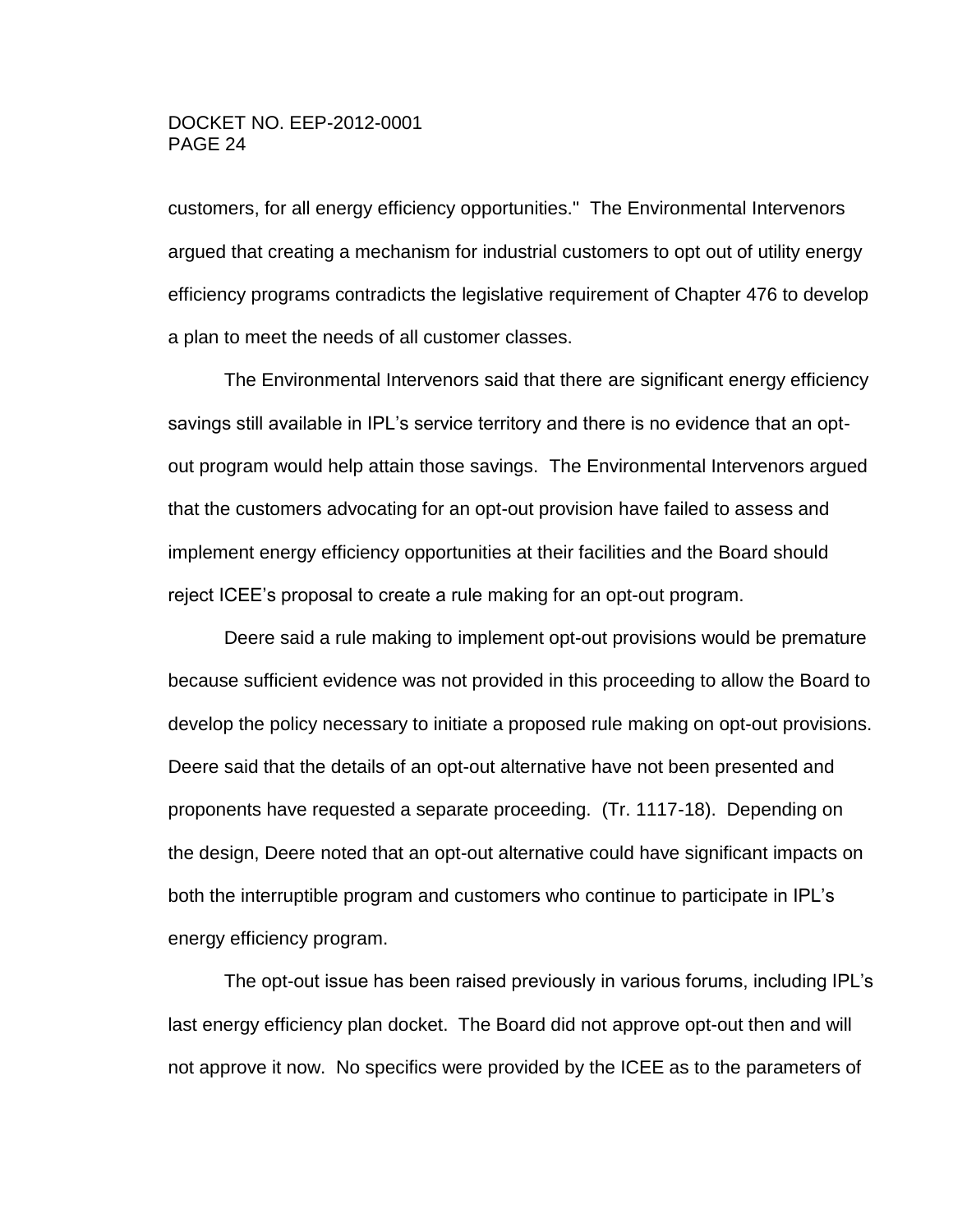any opt-out plan or what its impacts might be on IPL's proposed energy efficiency plan and other IPL customers. Because there is a lack of consensus among stakeholders as to whether any opt-out should be considered or is even permitted by statute, and where there has been no showing of any likelihood than an opt-out would be a net benefit, a rule making proceeding would not be a productive use of resources.

In addition to the significant legal questions revolving around whether the Board has the statutory authority to implement an opt-out process, the Board is not persuaded that allowing an opt-out is good public policy, particularly in view of the existing legislative pronouncements supporting energy efficiency efforts. All utility customers, even those who do not directly participate in energy efficiency programs, benefit from the avoided cost savings that are the primary goal of energy efficiency programs. There are also intangible benefits such as improved air quality because less generation is used than otherwise would be. Iowa has a strong public policy of supporting and developing energy efficiency and the Board will not undermine Iowa's policy by allowing certain customers to opt-out of the energy efficiency paradigm.

#### <span id="page-24-0"></span>**G. Issue 23—CHP Program**

Issue 23 is whether IPL's Combined Heat and Power (CHP) program should 1) be better defined in IPL's plan to include more specific program information, guidelines, savings targets, and incentives; and 2) be expanded.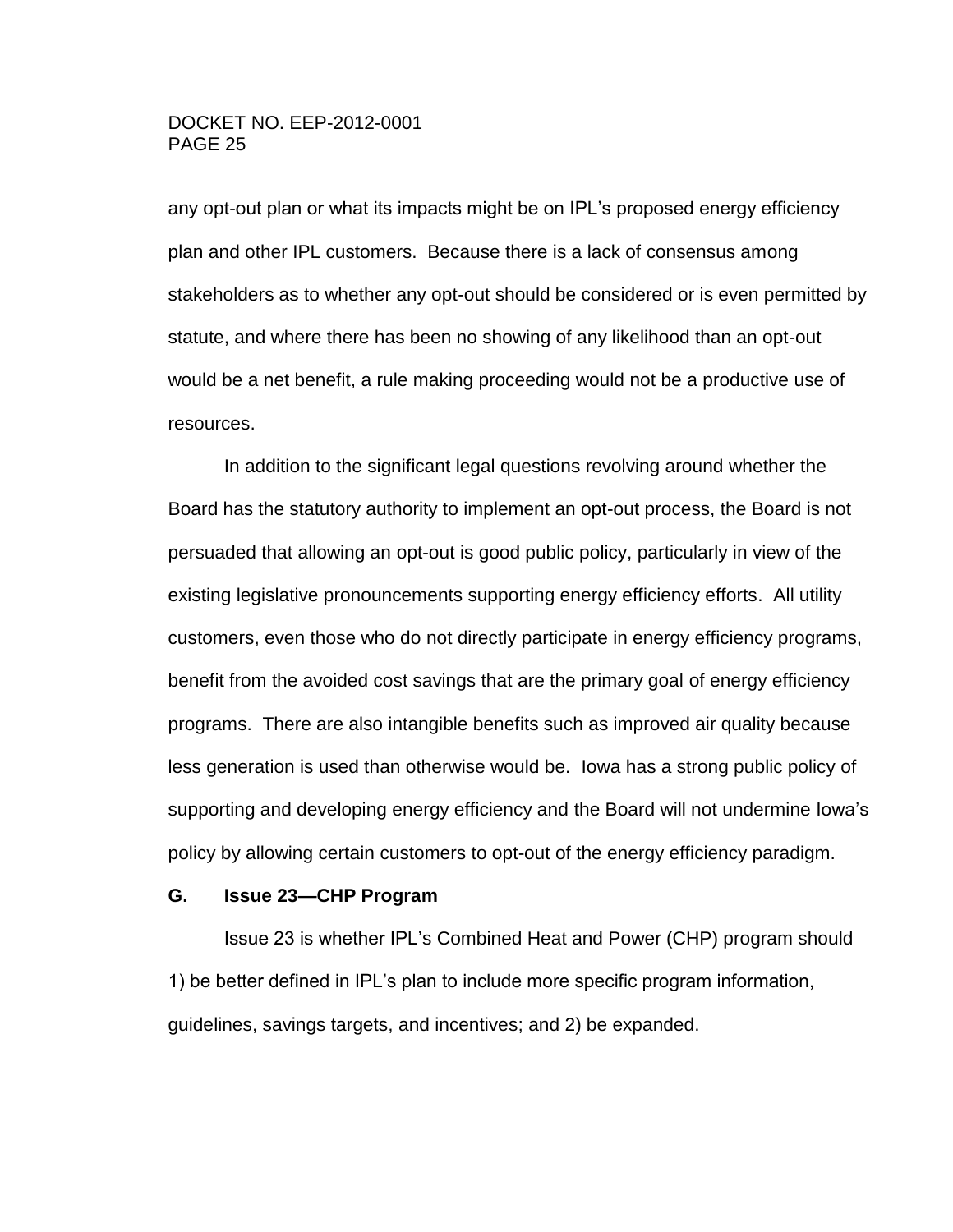$\overline{a}$ 

IPL said its current plan supports CHP through its Custom Rebate program and its existing cost-based tariffs. IPL's Custom Rebate program provides qualifying customers<sup>1</sup> an incentive of 150 percent of the first-year energy dollar savings associated with the primary fuel serving the thermal load.<sup>2</sup> IPL has had success with its current CHP incentives and notes 70 percent of CHP installations in Iowa are located within IPL's service territory. (Tr. 470).

The Environmental Intervenors suggested that IPL consider four different policies to further IPL's CHP participation. The four policies included having an energy efficiency portfolio standard, accounting for system efficiency, having an energy savings calculation formula, and defining system eligibility and incentive level caps. IPL said witness Vognsen points out those considerations are not appropriate for the scope within which IPL operates. (Tr. 470-71).

At the hearing the Board took administrative notice of "The Iowa NGA<sup>3</sup> Policy Academy Action Plan on Enhancing Industry through Combined Heat and Power in Iowa" (NGA Report), which notes that a "key factor" in a business's decision to incorporate CHP is economic feasibility. IPL pointed out that the report goes on to

 $1$  Qualifying customers are those who: 1) Participate in IPL's EEP associated with the primary fuel source related to thermal load; 2) Install the customer-owned CHP project on the customer's site and size the project so that it meets the customer's thermal load characteristics with electricity, no more than the customer can use on site, because it is an ancillary benefit; and 3) Complete a pre-approved feasibility study or site assessment.

 $2$  IPL will reimburse 50 percent of the required study cost up to \$7,500 and will reimburse an additional 50 percent of the study cost up to \$7,500 if the customer implements the project and the project is found to be cost-effective in the study. If the project is not cost-effective, the customer will not be eligible for a custom rebate, but may still be eligible for incentives through IPL's other EEP programs. <sup>3</sup>National Governors Association.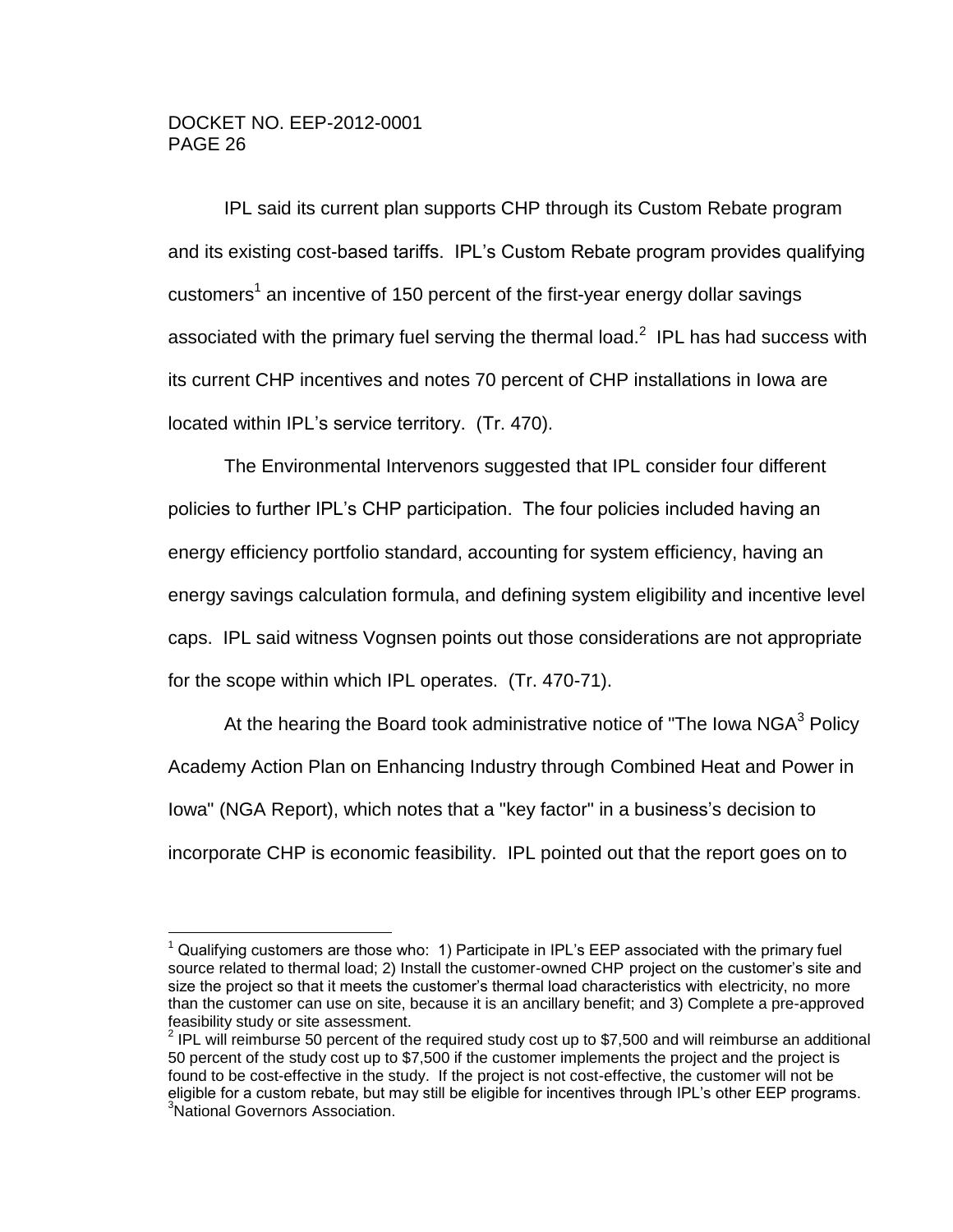say, "In Iowa, the price of electricity and natural gas are relatively low making the economics of CHP more difficult."

IPL said it is proposing to continue its current CHP Custom Rebate incentive. IPL noted that this is a significant incentive, which is demonstrated by the Environmental Intervenors' Exhibit 209. With this incentive structure, IPL said it has successfully managed its CHP program. Although IPL pledged to continue to evaluate the CHP incentives, IPL does not suggest instituting any changes unless and until those changes are demonstrably viable in Iowa.

The Environmental Intervenors maintained that CHP technologies meet the definition of an energy efficiency measure in that they are "activities on the customers' side of the meter which reduce the customers' energy use or demand<sup>"4</sup> for energy and they are consistent with Iowa Code § 476.6(16)"a," which requires that a range of programs tailored to the needs of all customer classes be included in the utility's energy efficiency program. Furthermore, the Environmental Intervenors said that including CHP in utility energy efficiency plans advances the efforts of the Report.

The Environmental Intervenors said that CHP technologies provide both electricity and thermal energy more efficiently than conventional methods. (Tr. 1043).

 4 199 IAC 35.2.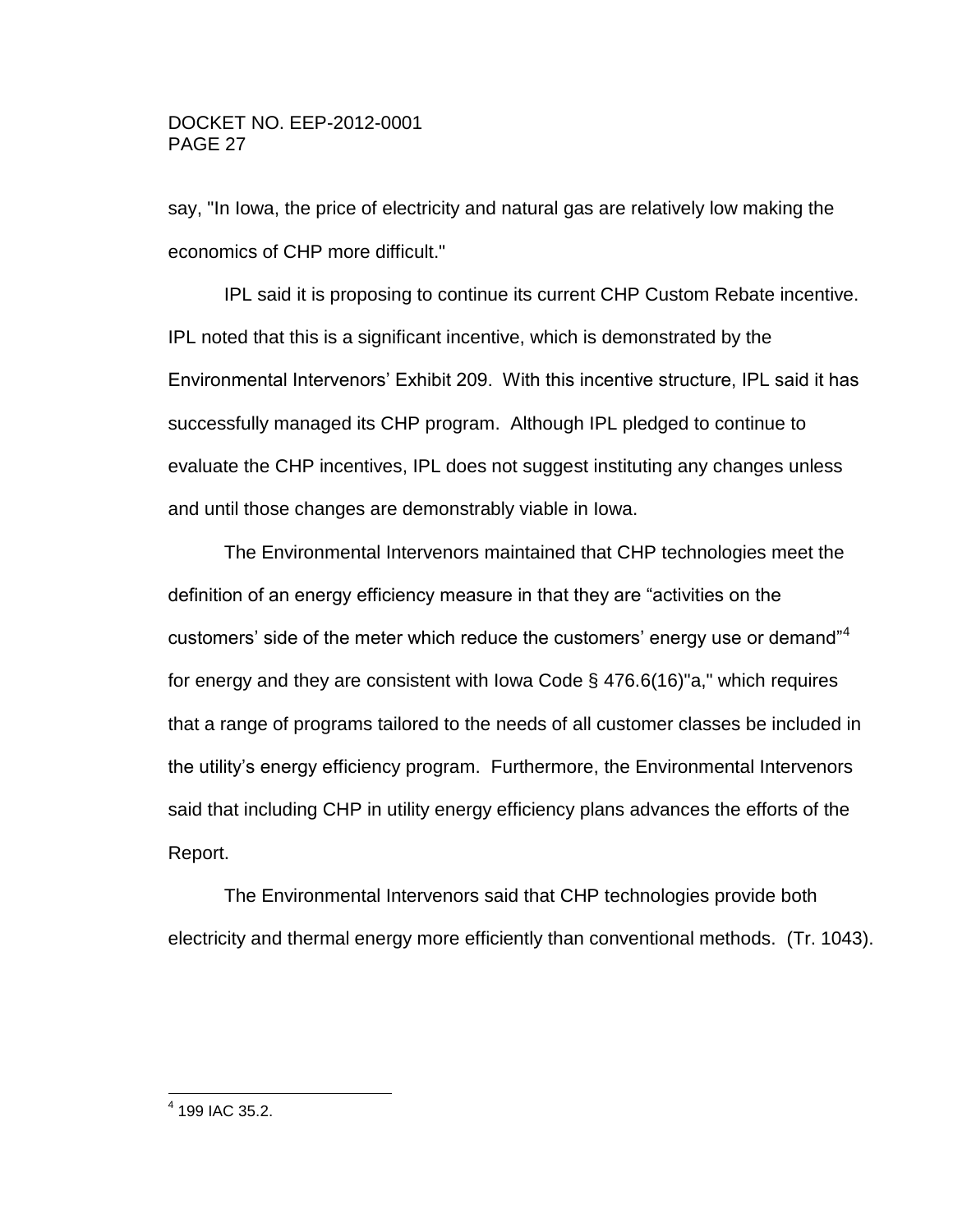$\overline{a}$ 

The Environmental Intervenors argued that topping<sup>5</sup> cycle CHP could be analogized to a new construction program where the goal is to maximize efficiency in a new project, while bottoming<sup>6</sup> cycle CHP or waste heat to power (WHP) could be analogized to retrofits where the goal is to make the existing system as efficient as possible. In either application, the Environmental Intervenors said that customers with CHP use less overall energy to meet electric and thermal energy needs.

The Environmental Intervenors noted that IPL has included CHP as a measure in its Custom Rebate program, but did not include CHP savings when savings targets were calculated. The Environmental Intervenors said they support IPL's inclusion of CHP in the energy efficiency plans and think it is important that qualifying CHP measures are clearly identified and effectively marketed to IPL customers.

The Environmental Intervenors said that the Energy Resource Center working with ICF International has analyzed the technical potential for CHP in IPL's service territory and estimated there are approximately 800 MW of technical potential and, that even if a fraction of this potential is captured, it represents a significant increase from IPL's current efficiency potential. Because the Statewide Assessment did not

 $5$  "[F]uel is combusted in a prime mover such as a gas turbine, micro turbine, reciprocating engine, or fuel cell for the purpose of generating both electricity and thermal energy. The thermal energy, which comes from using heat that 'would otherwise be lost in the prime mover's hot exhaust or cooling systems is recovered to provide process or space heating, cooling, and/or dehumidification.'" (Tr. 1044).

 $6$  "[T]he CHP system takes advantage of the heat that is generated as part of the industrial process and is normally vented to the atmosphere." "In the WHP process a portion of the heat rejected from the industrial process is recovered and typically used to produce high grade steam through a heat recovery steam generator and then the steam utilized in a steam turbine to generate the electricity." (Tr. 1044).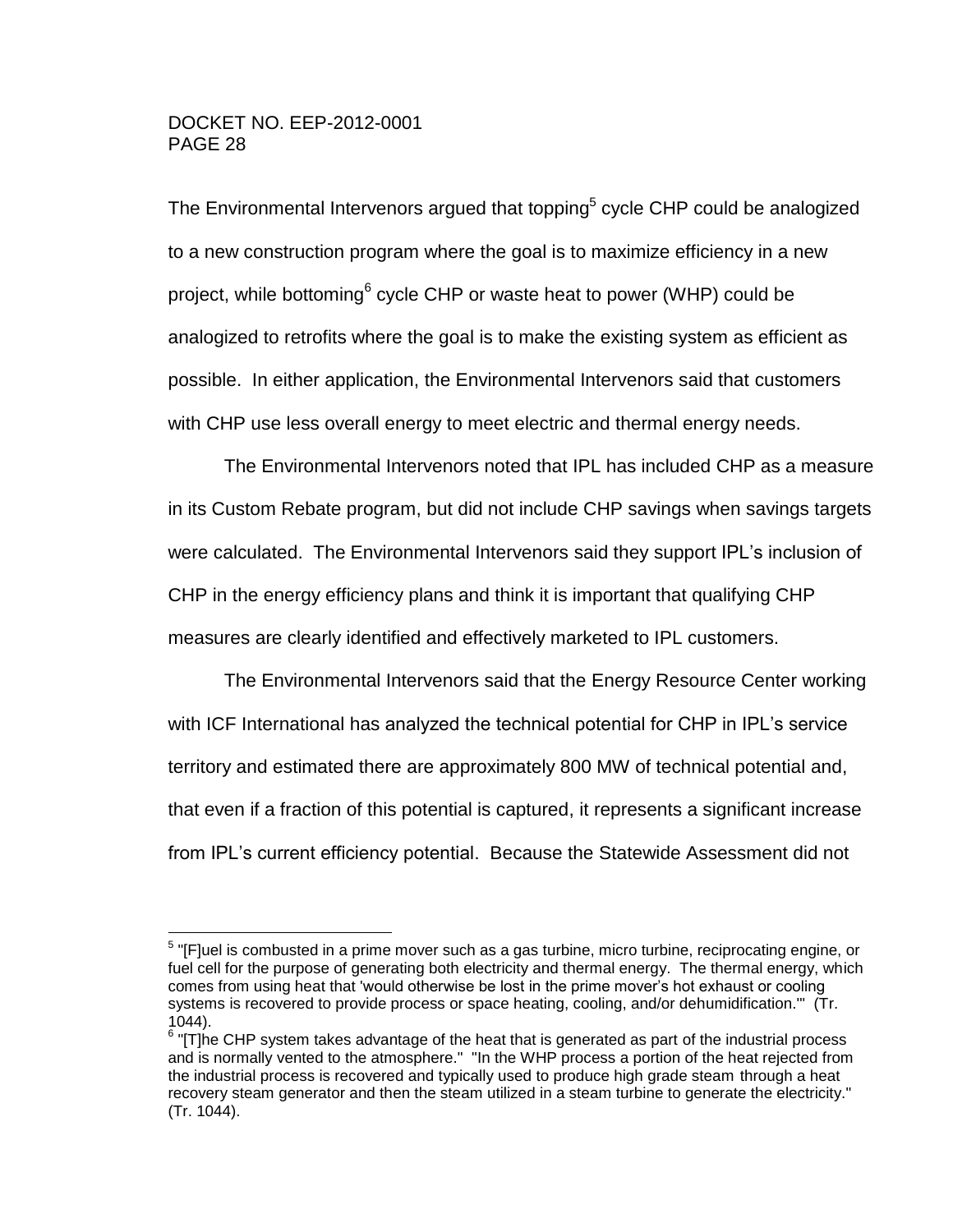include CHP as a measure, the Environmental Intervenors said that IPL did not include its potential when deriving its savings targets.

The Board is reluctant to expand IPL's current CHP program because the technical potential cited by the Environmental Intervenors does not equate to economic or market potential. The NGA Report indicates that because of Iowa's relatively low electric and natural gas rates, the economics of CHP, particularly the topping cycle CHP projects, are difficult. The Board is also concerned that the topping cycle CHP projects, when they produce energy, may not result in an overall energy usage reduction, but only a replacement of utility generation with customer generation.

CHP that utilizes waste heat, however, does reduce overall energy usage and should remain in IPL's energy efficiency plan. It has been difficult to measure the savings from waste heat recovery or bottoming cycle CHP, which is why savings from CHP have not been made part of IPL's savings targets. Nevertheless, IPL has been successful with the CHP project and it should be continued. The Board will not require IPL to establish specific CHP-related targets or incentives, as requested by the Environmental Intervenors.

The Board agrees with the Environmental Intervenors' recommendations that IPL should provide more detailed information related to its CHP-related rebates both on IPL's Website for energy efficiency programs and in such things as newsletters and brochures. Perhaps most importantly, IPL is to ensure that its key account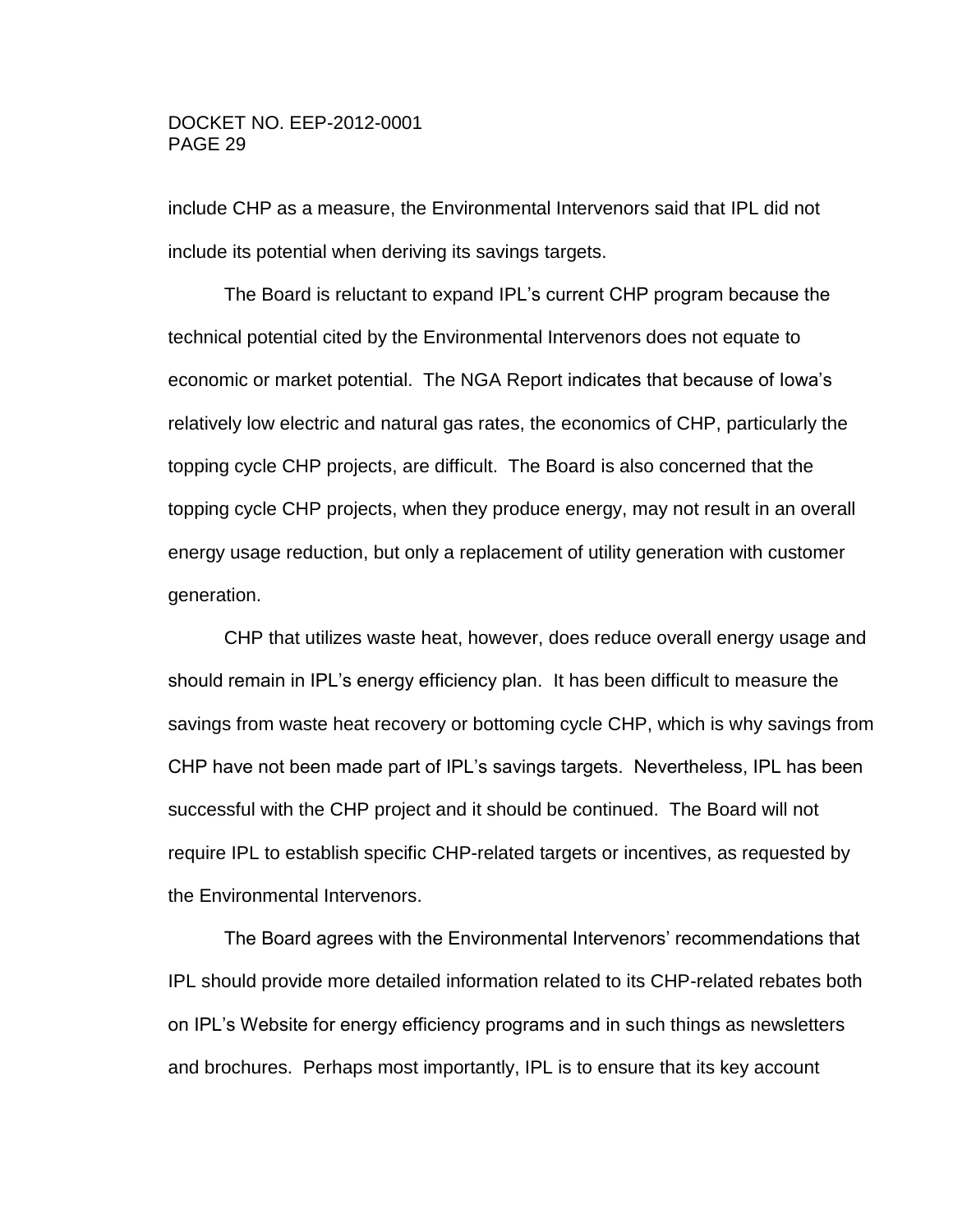managers effectively market the Nonresidential Custom Rebate program to include the specifics of which CHP projects would be eligible for rebates.

# <span id="page-29-0"></span>**H. Issue 24—Renewable Energy Portfolio**

Issue 24 is whether IPL should be allowed to discontinue its Renewable Energy Portfolio. IPL asked to discontinue the renewable energy portfolio because it has not been cost-effective; the Environmental Intervenors, Consumer Advocate, and WED ask that the program be maintained or modified.

IPL argued that its renewable energy program was approved in the last plan proceeding as a pilot program and that after actively promoting the program and its stated goals, IPL has determined that sufficient energy efficiency savings were not demonstrated to warrant continuation of the pilot.

The Environmental Intervenors want the program to be continued or modified, but not dropped. The Environmental Intervenors argued that the Board approved the renewable program as part of IPL's current plan to guide highly-motivated customers toward optimal investments in energy efficiency and renewable technology<sup>7</sup> and "to maximize energy efficiency first and then provide renewable incentives for the sitespecific needs of customers."<sup>8</sup> The Environmental Intervenors said that the Board determined there was no significant difference between renewable technologies and energy efficiency on the customer's side of the meter.<sup>9</sup>

 $\overline{a}$ 

 $7$  Docket No. EEP-08-1, "Order Approving, in Part and with Conditions, Renewable Energy Program" at p. 9 (April 29, 2010).<br><sup>8</sup> Ibid., p. 12.<br><sup>9</sup> Ibid., p. 3.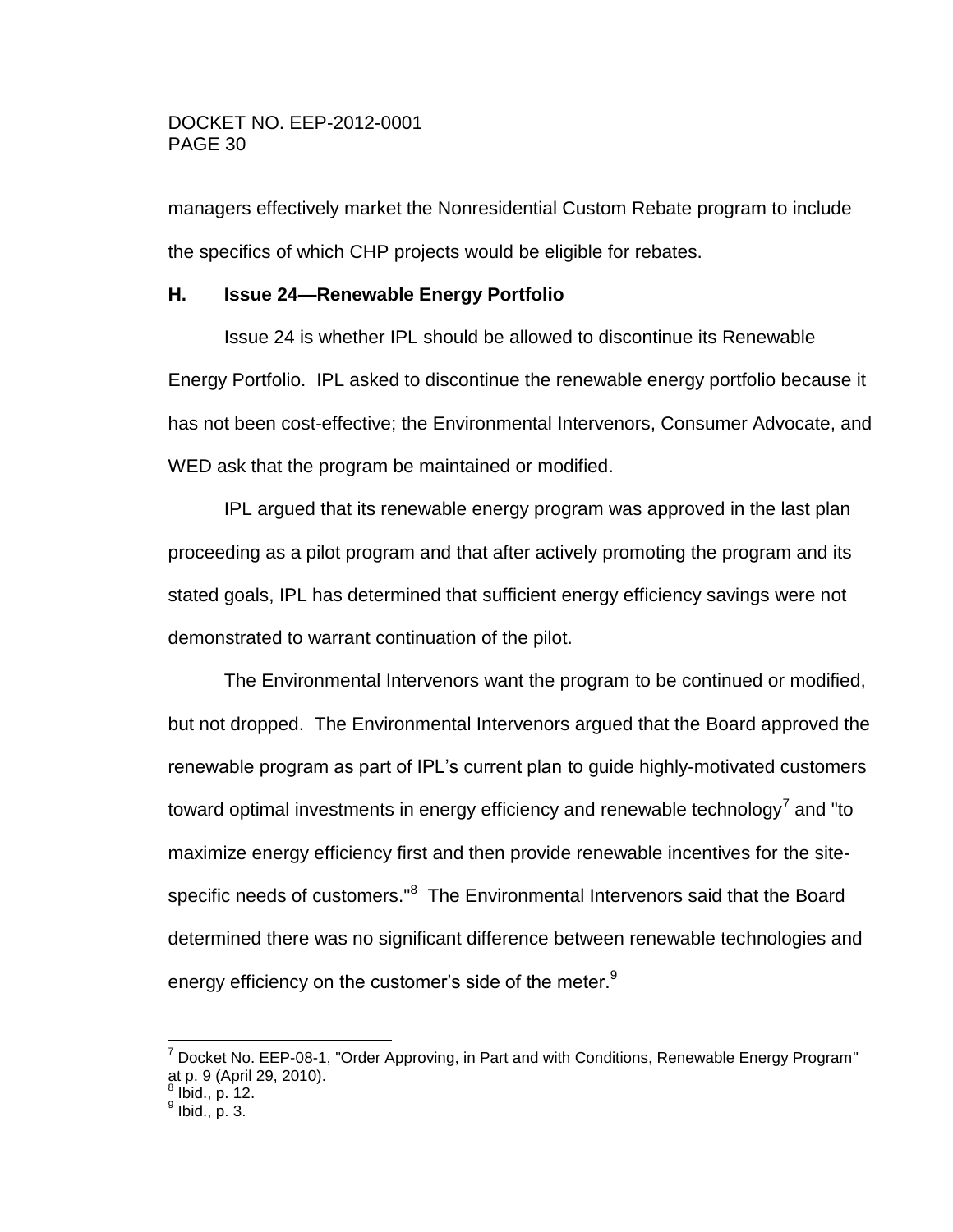The Environmental Intervenors also said that the Board found that renewable programs would be consistent with prior Board decisions which allowed demand-side management as part of energy efficiency.<sup>10</sup> The Environmental Intervenors noted that the Board required IPL's renewable energy program to link the incentives for renewables to customers' efforts to reduce energy use through energy efficiency<sup>11</sup> and found that the renewable energy program would probably not be cost-effective but some costs might decline if a market develops.<sup>12</sup>

While the Environmental Intervenors argued that the renewable program may not need to be cost-effective, they also noted that program results through June 2013 are now available and they show an increasing number of projects and cost savings. The Environmental Intervenors said a modified program could focus only on costeffective or close-to-cost-effective solar projects.

WED said that the Iowa energy efficiency programs do not belong to utilities, but rather the utilities are entrusted to use ratepayer funds to the benefit of customers and society. WED asked the Board to instruct both IPL and MidAmerican to provide funding to Consumer Advocate in order that it might contract an independent study regarding the value of customer-owned solar PV, to order IPL to continue its renewable program and to ask IPL to develop customer incentives based on a percentage of the actually installed cost of certain measures.

 $10$  Ibid., p. 3.

 $\overline{a}$ 

 $11$  Ibid., p. 3.

 $12$  Ibid., p. 8-9 citing the Final Order, pp. 14-15.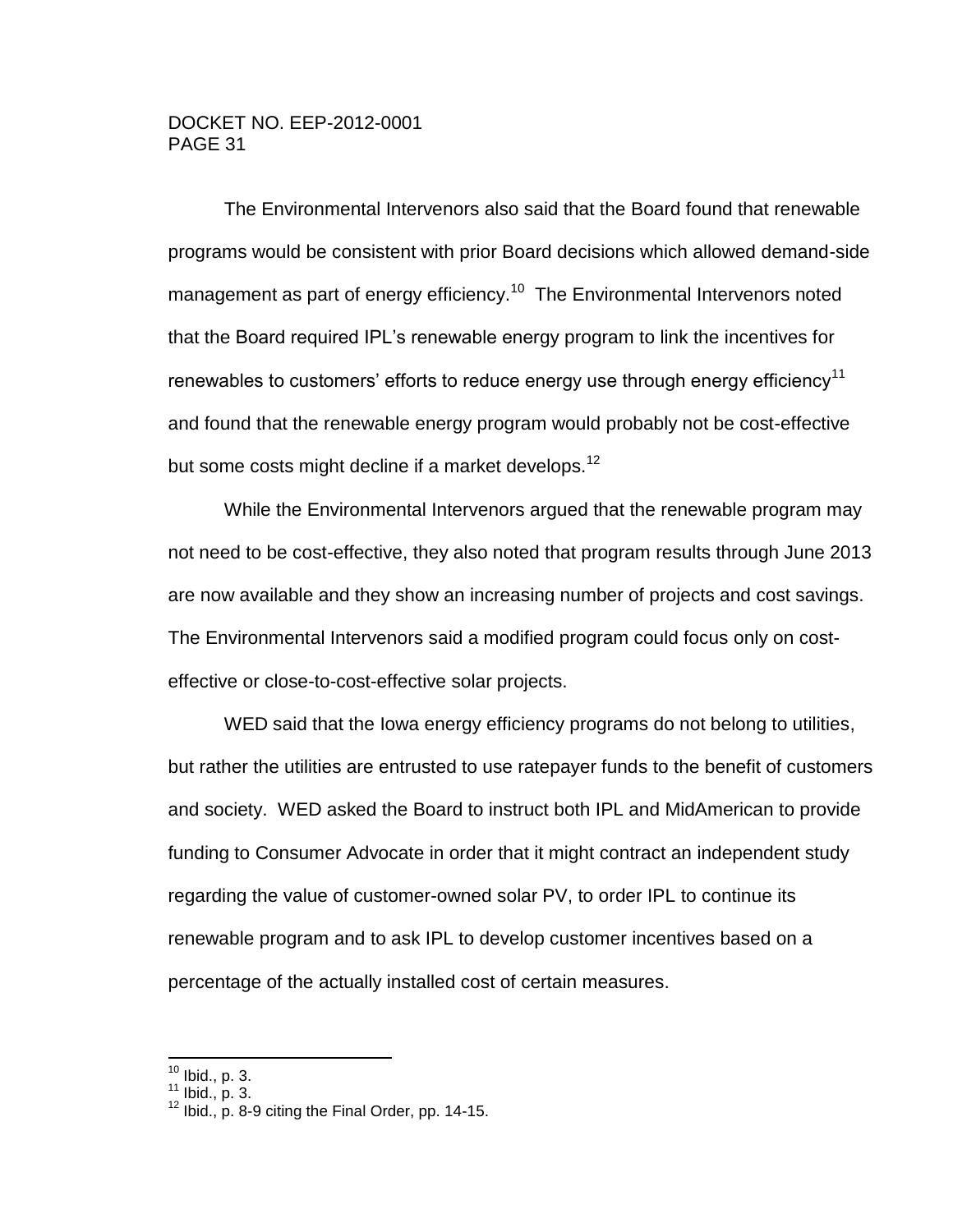Consumer Advocate supported continuation of the renewable program and noted that in Docket No. EEP-08-1 IPL stated that a small number of "green-minded" residential and business owners would be willing to take risks (installing renewable technology) regardless of payback periods, but the program sought to expand renewable technology beyond these early adopters.<sup>13</sup> By offering incentives, Consumer Advocate said that IPL maintained that the utility would thereby shorten payback periods, encouraging more customers to install the technologies.<sup>14</sup> (Docket No. EEP-08-1, Tr. 592).

Consumer Advocate noted that in 2008, IPL's witness testified that renewable

energy was consistent with language in the Iowa statutes concerning allowable

program components and further explained:

 $\overline{a}$ 

1) IPL is always seeking to add cost effective measures or delivery mechanisms that encourage customers to reduce their peak demands – which delay the need to add production and delivery capacity to the IPL system – and to promote efficient energy use – which avoids the combustion of non-renewable resources.

2) Over time, renewable technologies have become more cost effective which stimulates customer interest in, and adoption of, these technologies.

3) Increased interest in climate change has led to an increased interest in renewable energy as an important component of the supply portfolio, not only as the energy source in a centralized power station such as a wind farm but also as a resource behind the customer meter.

 $^{13}$  Interstate Power & Light Company – 2009-2013 Energy Efficiency Plan, Section 8.1, pp. 147-48 (April, 2008), of which the Board took administrative notice.  $14$  Ibid. pp. 147-48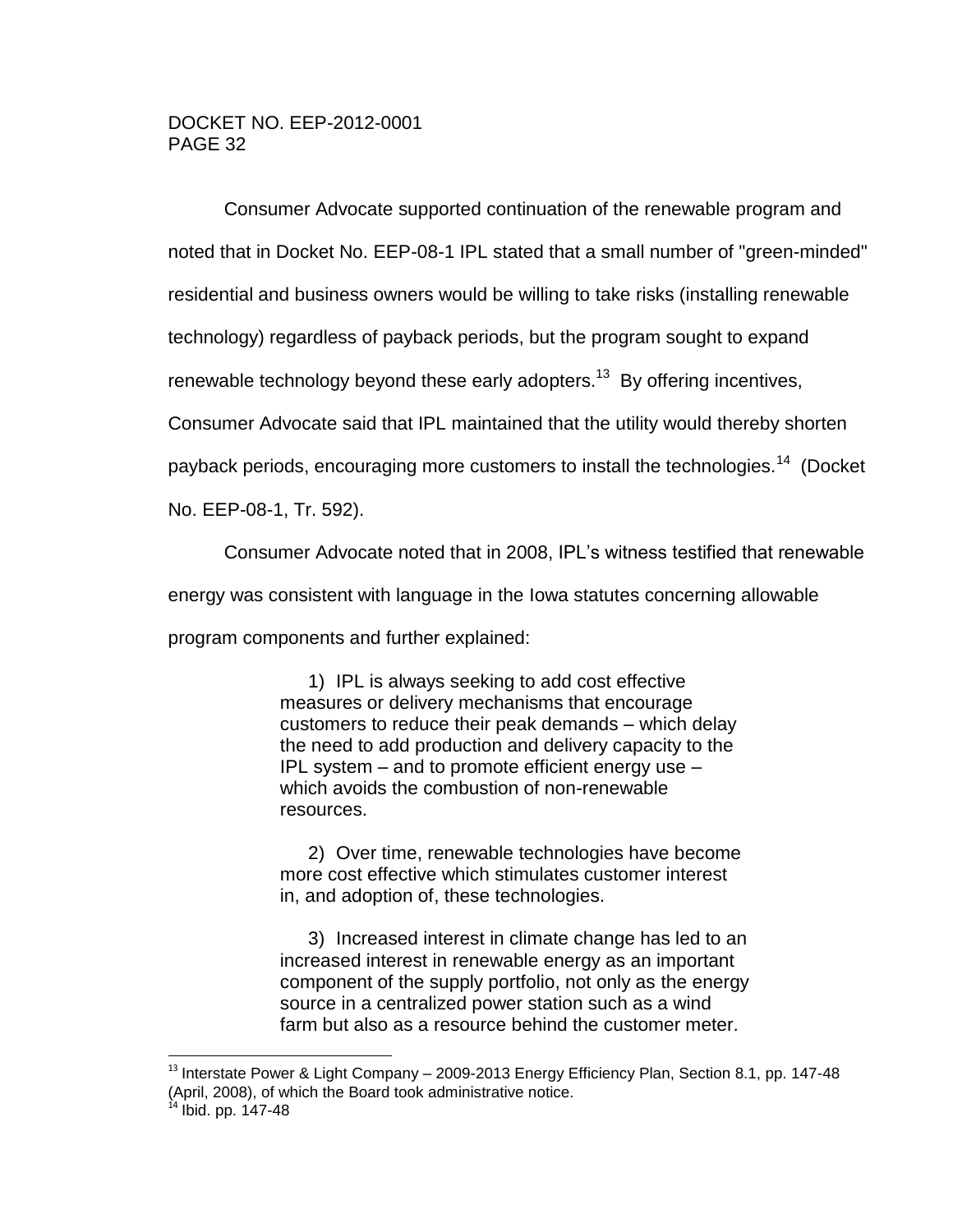(Docket No. EEP-08-1, Consumer Advocate Hearing Exhibit 104, pp. 3-4)

Consumer Advocate said that the Board accepted IPL's arguments, stating in

its June 24, 2009, final order in Docket No. EEP-08-1 that:

The Board finds no precise definition of energy efficiency in Iowa Code chapter 476. The Board can discern no difference between the use of renewable technologies and classic energy efficiency measures when those activities take place on the customers' side of the meter. As do classic energy efficiency measures, the use of renewable technologies reduces a customers' demand and energy use from the utility. (Exhibit KGK-1, Schedule A, pp. 12-13). Interstate Power and Light Company, Docket No. EEP-08-1, "Final Order" (6/24/2009), p. 11.

Consumer Advocate argued that these conclusions are consistent with Iowa public policy, which seeks to promote energy efficiency and renewable energy as priority resources in order to reduce Iowa's reliance on energy production from nonrenewable energy resources. Iowa Code §§ 476.41, 473.3, 266.39C. Consumer Advocate said that the matter of whether renewable energy satisfies applicable criteria for inclusion in energy efficiency plan portfolios was litigated and determined in IPL's current plan and there have been no changes in the underlying nature of applicable renewable energy measures that would change these conclusions.

In approving IPL's renewable program as a pilot program in Docket No. EEP-08-1, the Board expressed concerns and noted that incentives for such programs must be designed to avoid transforming a renewable energy efficiency program operated under the umbrella of energy efficiency into a program that primarily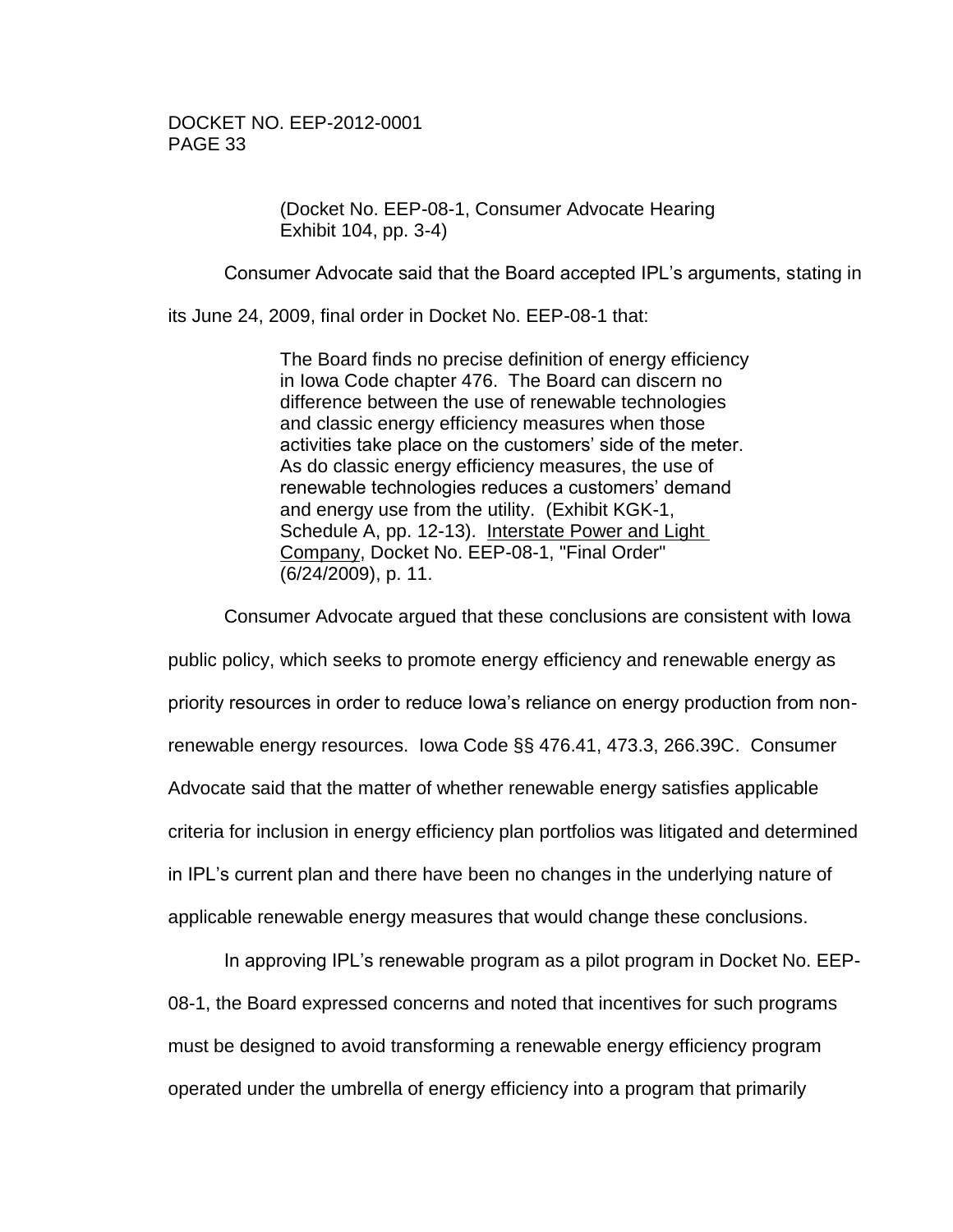promotes customer on-site generation. Also, as noted by IPL, renewable programs today receive a variety of incentives from other sources, such as tax credits or rebates, and a renewable energy program is no longer needed as part of an energy efficiency program. Because the program has not been cost-effective, IPL wants to discontinue the program as part of its energy efficiency plan but it pledged to continue its programming to help customers evaluate customer-owned on-site generation.

IPL's evidence clearly shows that the renewable program is not cost-effective, even with recently declining renewable energy costs. IPL's 2012 annual report (Table D-27A) shows that the societal benefit cost ratio of the program is 0.26, which is substantially less than the 1.0 ratio needed to pass this test. No credible evidence was presented that the renewable energy program could quickly or easily become cost-effective, even though it has been in operation for several years. The program was begun as a pilot and the Board is unwilling to continue offering incentives as part of a pilot program that is not cost-effective for another five-year plan period, particularly when there are other incentives available for the installation of renewable energy. Also, the Board continues to have concerns about programs that reduce a customer's usage of utility-purchased generation, but not the customer's overall usage, particularly when this is not done in a cost-effective manner. While the renewable program reduces reliance on out-of-state fossil fuel such as coal, which is a legislative objective, a customer's behind-the-meter installation of renewable energy does not, by itself, reduce the customer's overall energy consumption.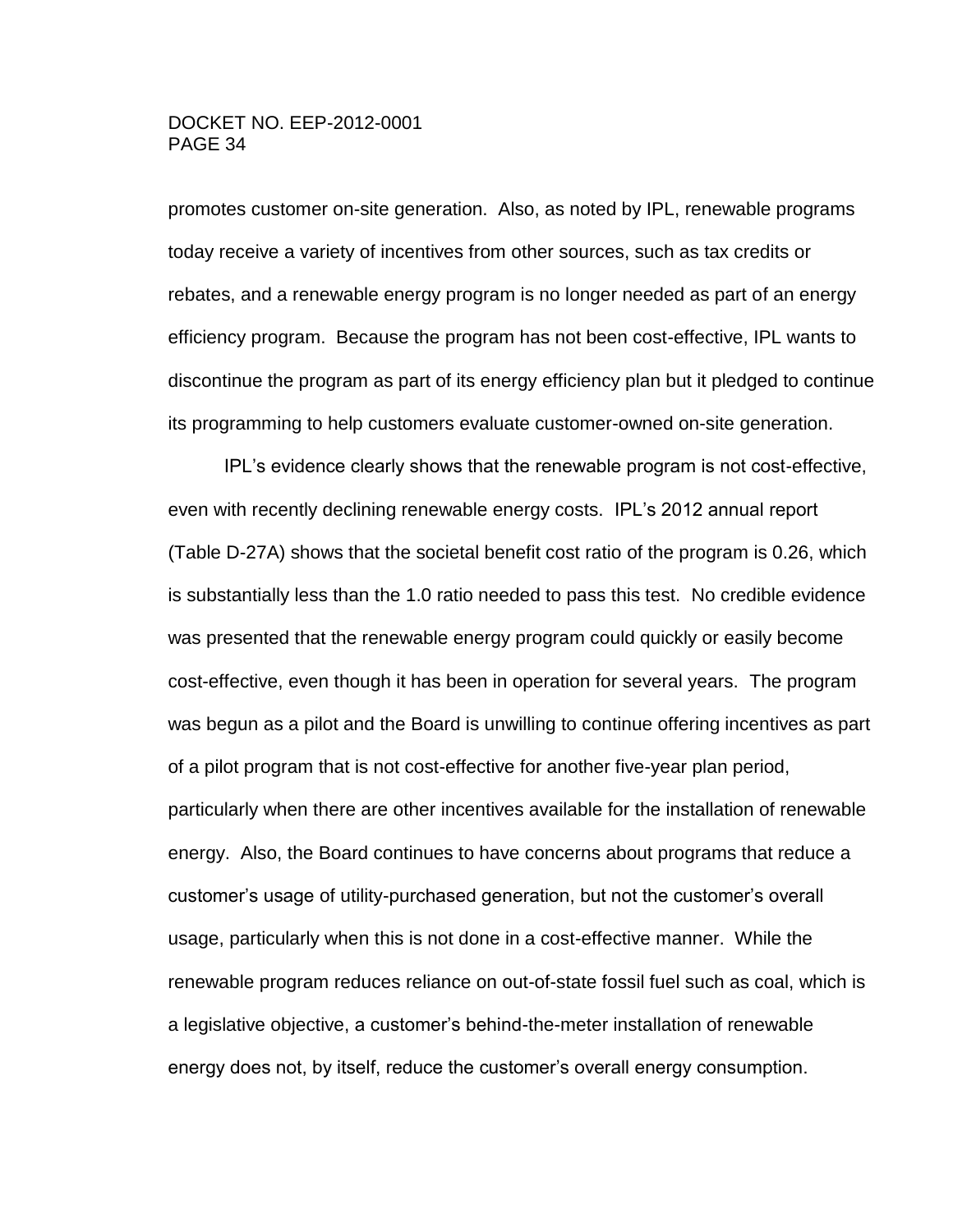The Board is concerned that the IPL renewable energy program has created an imbalance between promotion of renewable energy and energy efficiency by providing funding for renewable technologies at a per kWh level that would not be appropriate for energy efficiency programs. Therefore, the Board will suspend the part of the renewable energy program that pays incentives to customers for renewable installations, but will direct IPL to continue offering the information and technical assistance for renewable projects that it currently offers by providing this as part of its outreach, education, and training program. Also, for those projects that are currently in IPL's program pipeline, the incentives are to be paid pursuant to the renewable program guidelines.

The Board is also concerned that IPL has not completed a thorough evaluation of the renewable energy pilot. IPL's reports for 2011 and 2012 did not adequately address, for example, whether the projects facilitated market development, how the projects compare to other renewable promotions, how the incentives offered by IPL compare to tax or other incentives for renewable energy, and what can be learned about renewable energy system installation costs. IPL will be required to file a complete evaluation of the renewable program for the years 2010 through 2013, with the report due on or before March 16, 2015. If complete information is not available at that time, IPL shall provide supplemental reports every six months from that date.

The debate over IPL's renewable program is part of a larger discussion regarding distributed generation in general. There are potential long-term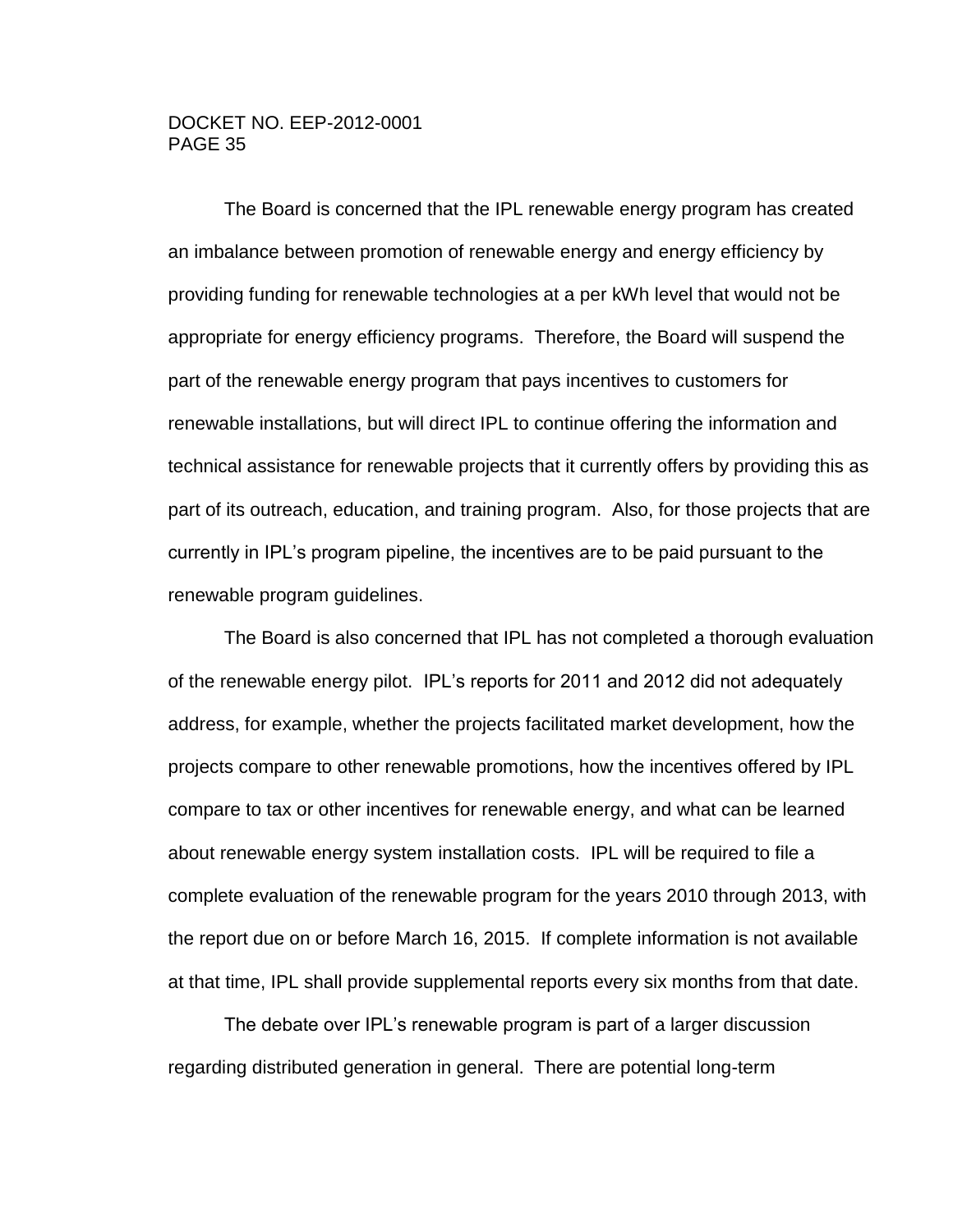consequences associated with customer-owned behind-the-meter renewable generation and other distributed generation. As noted by IPL, its tariffs and rates were not designed to accommodate a significant number of distributed generation installations, and such a shift would likely require substantive changes to those tariffs and rates to, among other things, protect non-participating customers from undue cost shifting. (Tr. 586). The Board intends to commence a notice of inquiry in late 2013 or early 2014 to address the broad policy and technical issues associated with potential widespread use of distributed generation.

### <span id="page-35-0"></span>**IV. ISSUES PARTIALLY RESOLVED BY SETTLEMENT AGREEMENT**

The following issues have been settled by two or more signatories to the Settlement Agreement, but have been disputed by at least one signatory to the agreement. WED and the Sustainable Living Coalition were not signatories to the Settlement Agreement.

#### <span id="page-35-1"></span>**A. Issue 14—Demand Response Programs**

Issue 14 is whether IPL has proposed appropriate Demand Response Portfolio programs. Issue 14 has been partially resolved between IPL and Consumer Advocate regarding cross-promotion of other programs through the direct load control program, with IPL sharing its comprehensive marketing plan with interested stakeholders at the October/November stakeholder meeting that is also referenced with respect to Issue 10. The Environmental Intervenors, ICEE, and Deere have not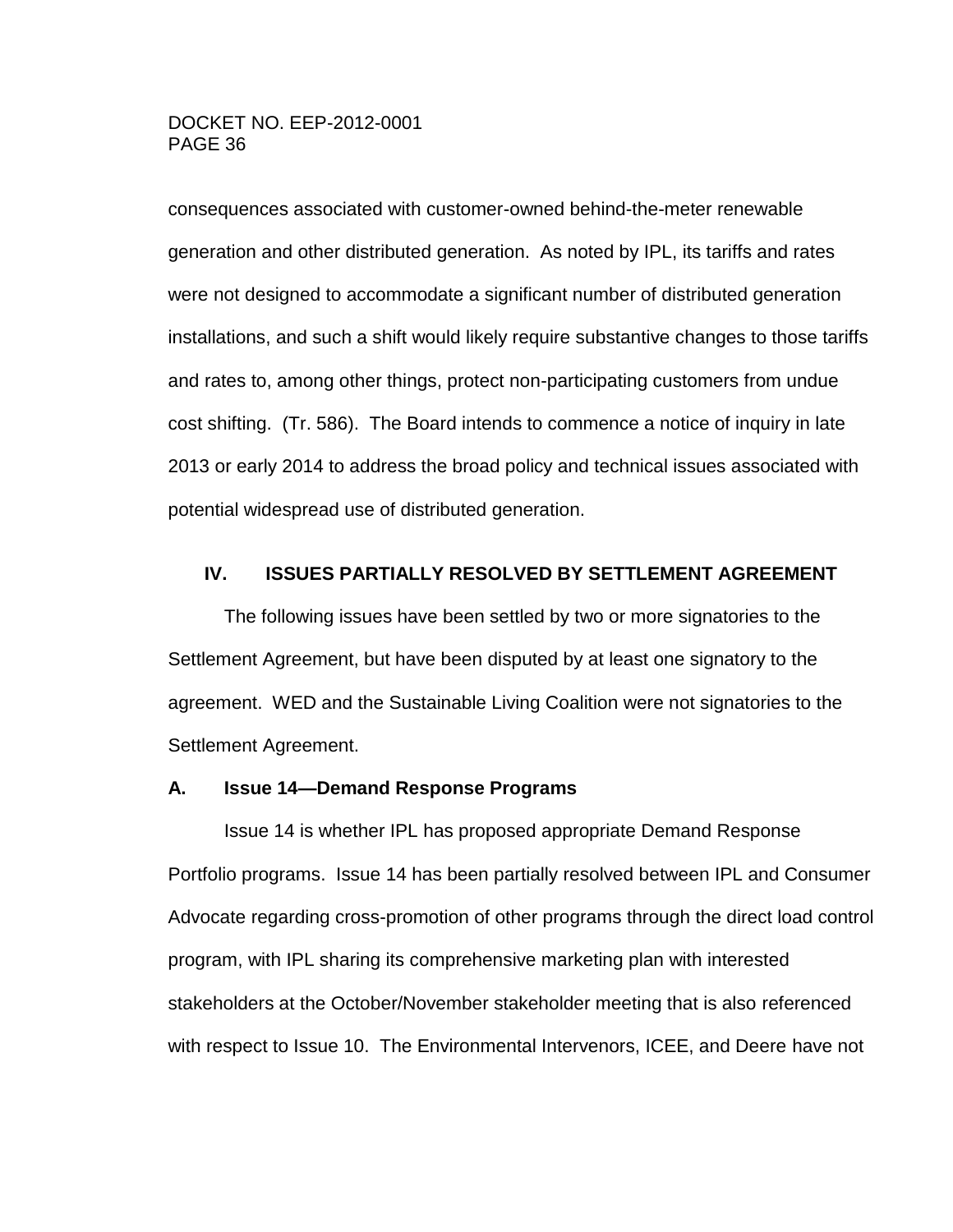taken a position on this aspect of the settlement. The cross-promotion of other programs through the direct load control program is reasonable and will be approved.

The issue regarding the appropriate levels of credits for customers taking interruptible service remains in dispute. IPL supported the current method for calculating the interruptible credits and notes that Consumer Advocate recommends IPL re-initiate a joint process to establish through a new tariff Rider INTSERV credits utilizing "regional electric market" data "if at all possible." (Tr. 959). IPL chose not to base the calculation of interruptible credit on short-term capacity auctions administered by the Midcontinent Independent System Operator, Inc. (MISO), because the interruptible program is intended to focus on long-term resource reliability and load relief. IPL said witness Vognsen noted that a shift to a credit based on the short-term capacity auction could cause customers to re-think the value of participating in the program (Tr. 468) and may have a negative impact on customers who made an investment based on the current interruptible credit level. (Tr. 489-90, 563-64).

IPL said that basing the interruptible credit on the short-term capacity auction could introduce customer uncertainty, which would make capacity planning more difficult. IPL argued that if the interruptible credit level changes drastically or frequently, the level of customer participation may follow those changes; that is, it will be high when the credit is high and low when the credit is low.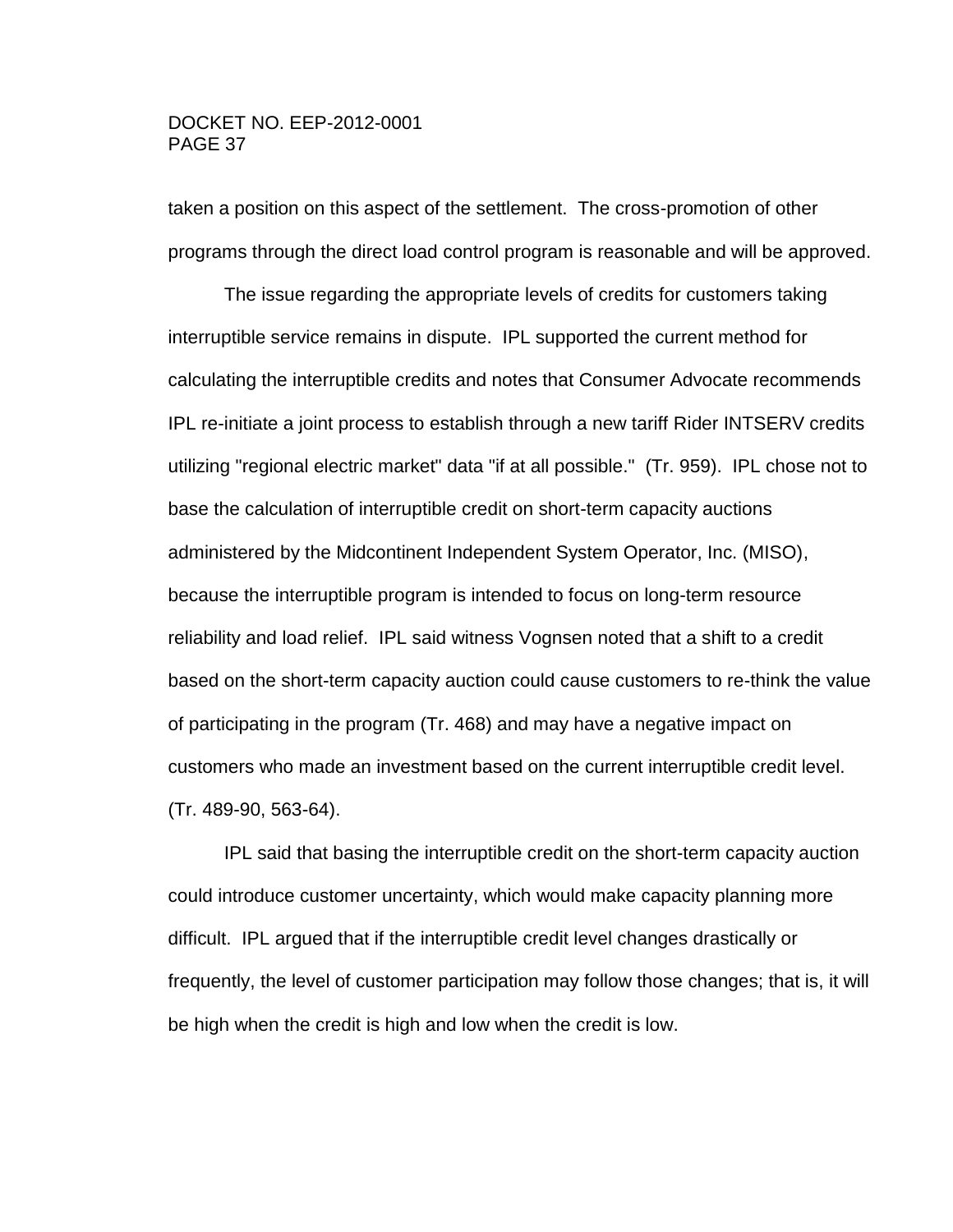At hearing IPL noted that Consumer Advocate suggested that IPL could bring its nonresidential interruptible credit more in line with those of MidAmerican. However, IPL said that might not be possible because IPL's current interruptible credit is based on its approved avoided generation, transmission, and distribution costs (Tr. 467-69), which are different from MidAmerican's. (Tr. 484, 1011). Additionally, IPL noted that the parties have agreed with respect to Issue 22 to discuss the issue of avoided costs in a separate investigative proceeding rather than this docket.

IPL pointed out that the nonresidential interruptible program also "supports the reliability of the distribution and generation systems … ." (Tr. 469). Given the value provided by the interruptible program, the investment required from participating customers, and the dubious merits of the credit recalculation, IPL cautioned against instituting any substantial change to the nonresidential interruptible credit program.

Consumer Advocate said it recognized the benefits of the long-standing interruptible program, but takes issue with IPL's refusal to review whether the current interruptible credit level is appropriate given the lower prevailing market prices for short-term capacity and the significant market changes that have taken place since IPL's interruptible credit was last reviewed in 2006. (Tr. 958). Consumer Advocate noted that IPL admitted that market changes implemented by MISO provide greater flexibility to meet reserve margin, more fully utilize its generation resources in periods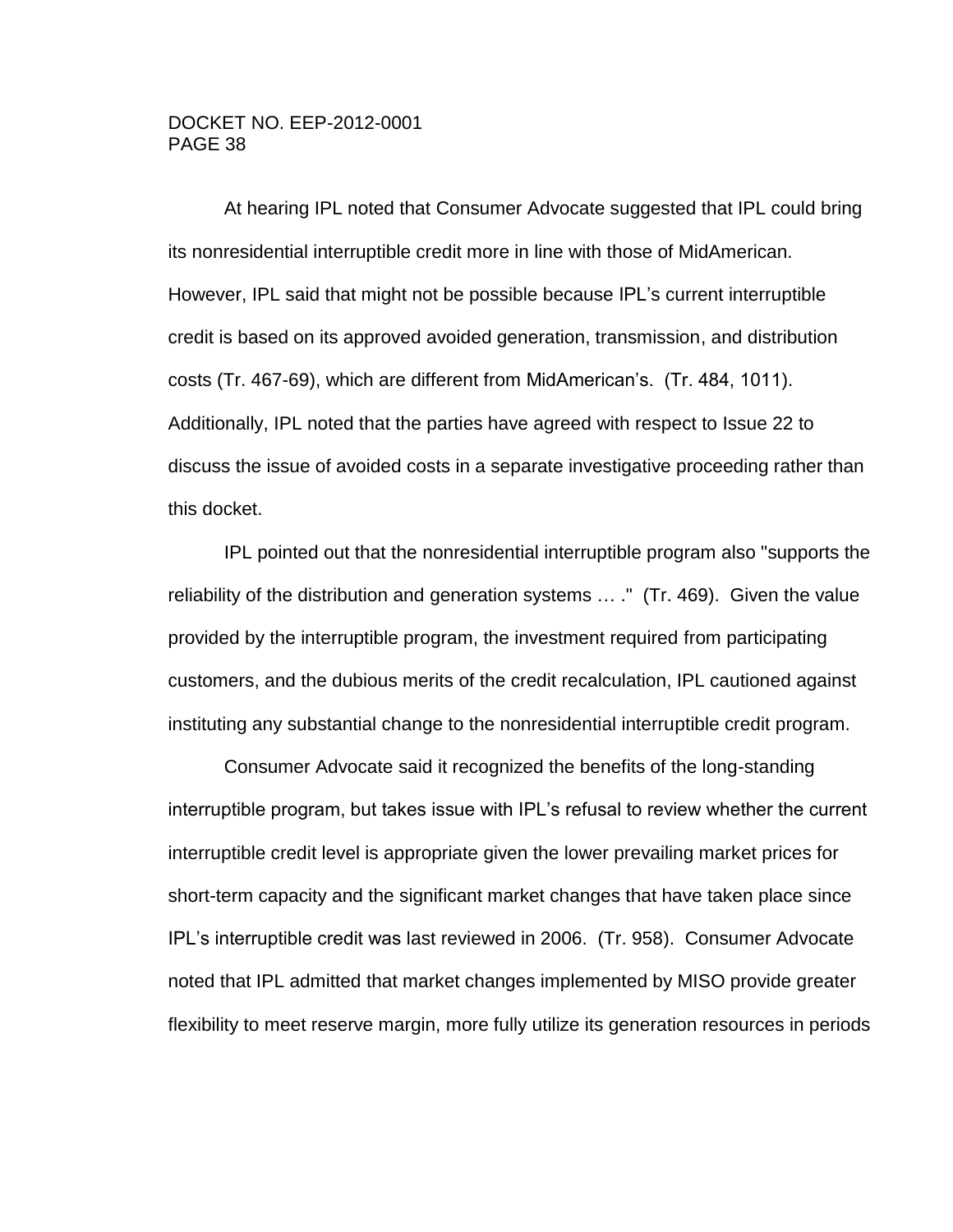of high demand, and diminish IPL's need to rely on interruptible capacity in these periods. (Tr. 499-500).

Consumer Advocate contrasted the testimony of its witness and IPL's witness. Consumer Advocate said that IPL witness Vognsen is opposed to using short-term capacity prices to establish interruptible credit levels because no other programs are evaluated that way. (Tr. 467). Consumer Advocate witness Bodine recommended short-term capacity rates be considered as one factor in setting the interruptible credit level because interruptible contracts are not long-term in nature and should reflect some element of the short-term commitment. (Tr. 504, 958).

While IPL is concerned that if a substantial change in the interruptible credit is introduced a number of participants would find that the program is no longer economical, Consumer Advocate argued that a number of circumstances relevant to interruptible capacity value have changed and warrant IPL's review of whether the interruptible credit level is appropriate. Consumer Advocate noted that IPL has not undertaken an analysis of credit levels necessary to support IPL's desired level of interruptible capacity. (Tr. 468, 568). Consumer Advocate maintained that IPL's concerns about customer participation impacts are speculative and unsupported and that MidAmerican's load management program considers regional electricity and capacity prices periodically, offers a lower interruptible credit level, and continues to be successful. (Tr. 977-78, 987).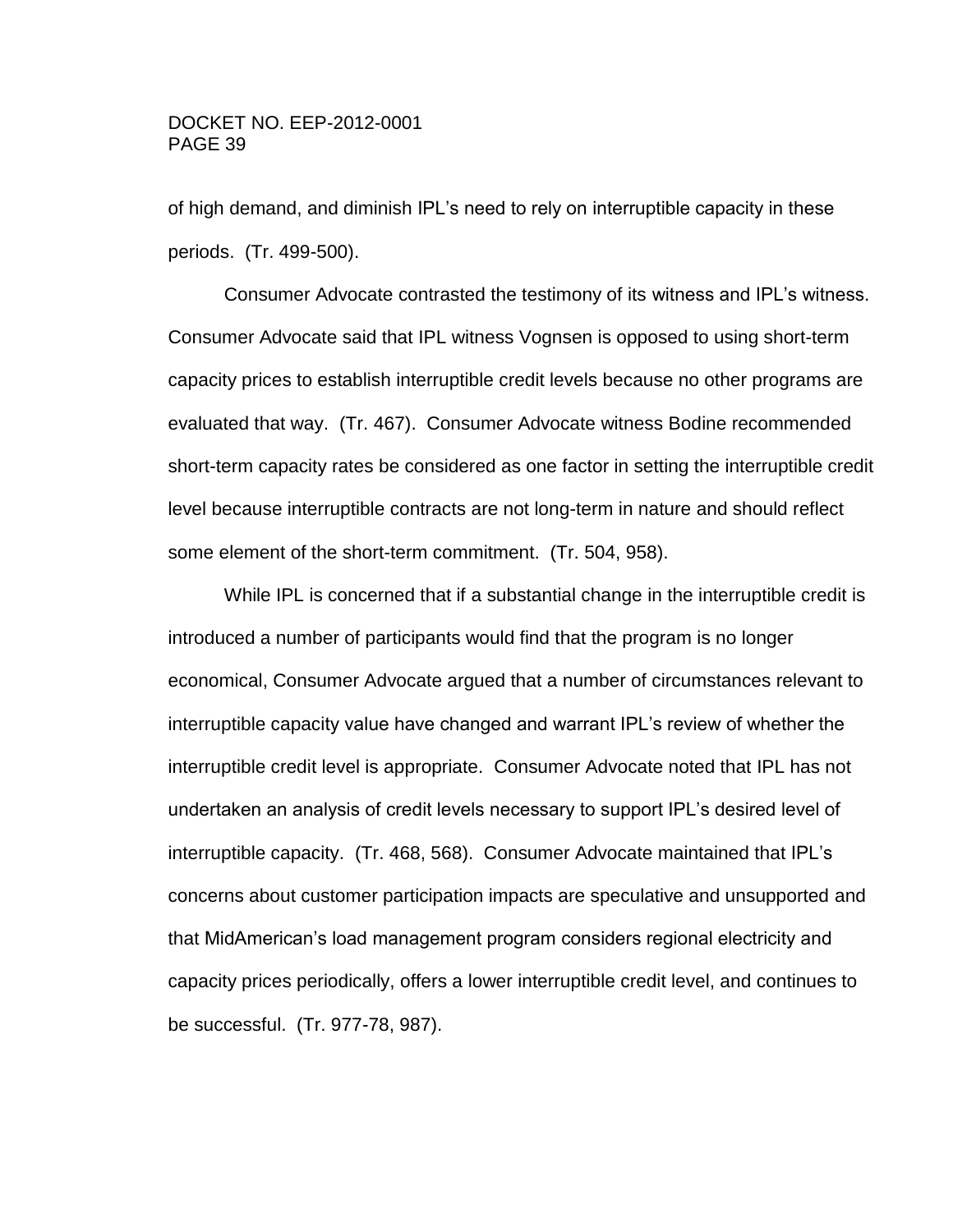Consumer Advocate pointed out that IPL pays approximately \$23 million annually for interruptible capacity, which has only been used during IPL's summer peak period during its current five-year energy efficiency plan. (Tr. 491, 502). Consumer Advocate said that IPL claims that the interruptible credit levels were set based on the cost of resources IPL would otherwise need to procure in lieu of maintaining interruptible capacity (Tr. 490-91), but it is unclear whether IPL will need such capacity following the addition of the Marshalltown Generating Station. (Tr. 495-96).

Consumer Advocate said that it is understandable that interruptible customers are satisfied with the current credit level and do not want lower interruptible credits, but that is not a legitimate reason for not reviewing the appropriateness of the credit level. Consumer Advocate argued that interruptible credits were moved from base rates to the energy efficiency cost recovery factor for the express purpose of facilitating review of the program and associated costs and that it is time to review IPL's credits to take into account the most recent information. (Tr. 494).

ICEE supported IPL's current interruptible credit levels and noted that IPL's residential and nonresidential demand response programs have a societal and ratepayer impact B/C ratio well in excess of 2.0 (Exhibit MEB-R1) and both programs provide substantial benefit to all customers by reducing the level of rates. ICEE said it was unclear why Consumer Advocate witness Bodine singled out the avoided capacity cost used to judge the credits for the nonresidential interruptible program for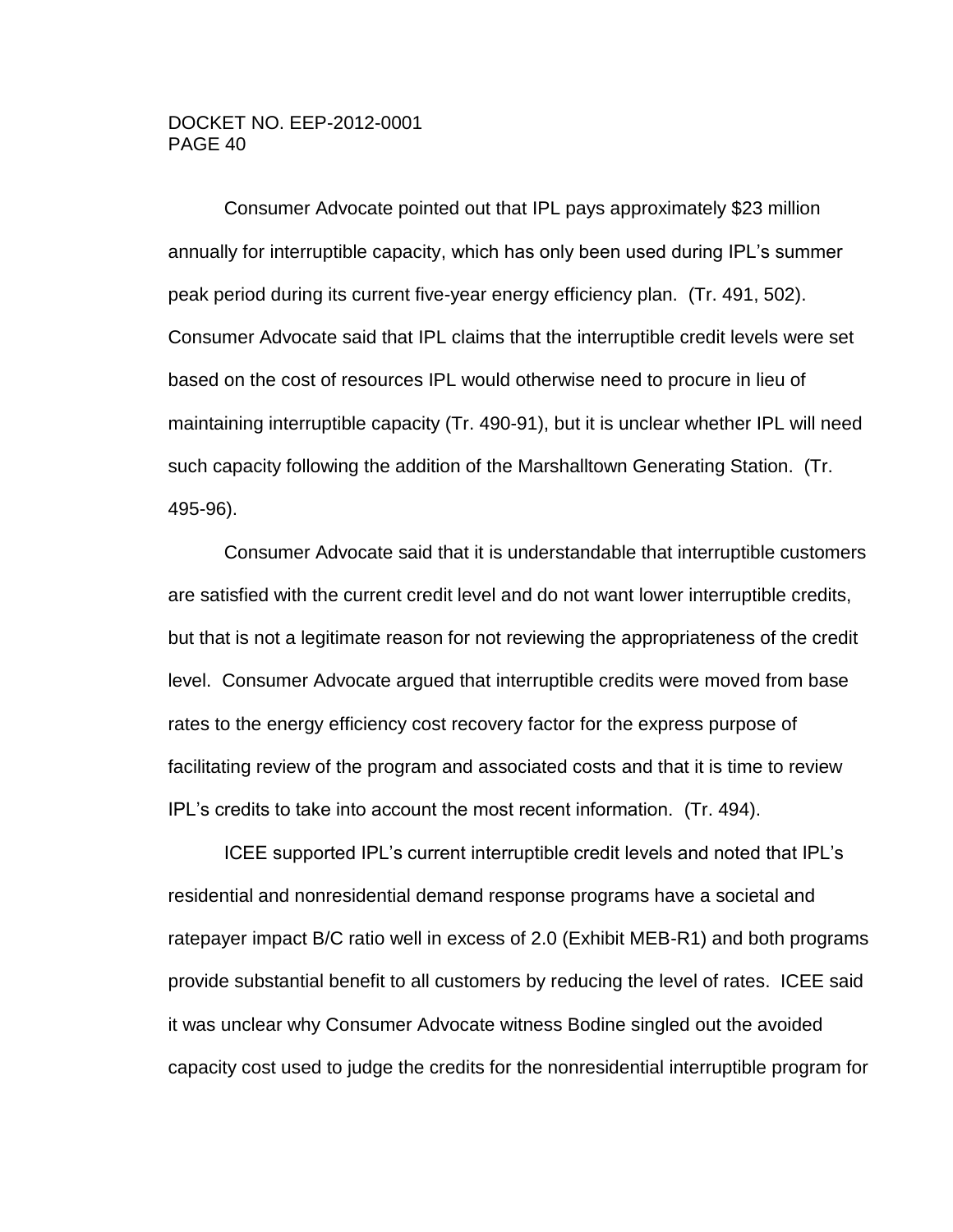further scrutiny when the same capacity credits are used to evaluate all energy efficiency and demand response programs.

ICEE said that industrial customers rely on the stability of the interruptible program and the program could be damaged if changes to the credit levels are made. (Tr. 523, 525-26). ICEE pointed out that Consumer Advocate witness Bodine acknowledged that his proposal could damage the nonresidential interruptible program and its participants. ICEE said that Consumer Advocate's proposal should be rejected. (Tr. 977-78).

Deere also argued that IPL's interruptible credit levels are appropriate and should not be reduced and that the testimony presented at hearing strongly supports the interruptible program's value for all customers and in fact suggested the interruptible credit may be undervalued. Deere noted that the interruptible program derives value not only as a generation capacity offset, but also provides reliability benefits in the form of transmission and local distribution system response. (Tr. 552- 53).

Deere said that Consumer Advocate witness Bodine understands that the MISO capacity market is not long-term and properly acknowledged at hearing that many other pieces of information would be required before changes to the credit levels were adopted. (Tr. 976). Deere said that the MISO value cited (\$1.05/MWday or \$0.38/kW-year) is not reflective of IPL's capacity cost to serve a customer with even one individual component of generation, transmission, or distribution and is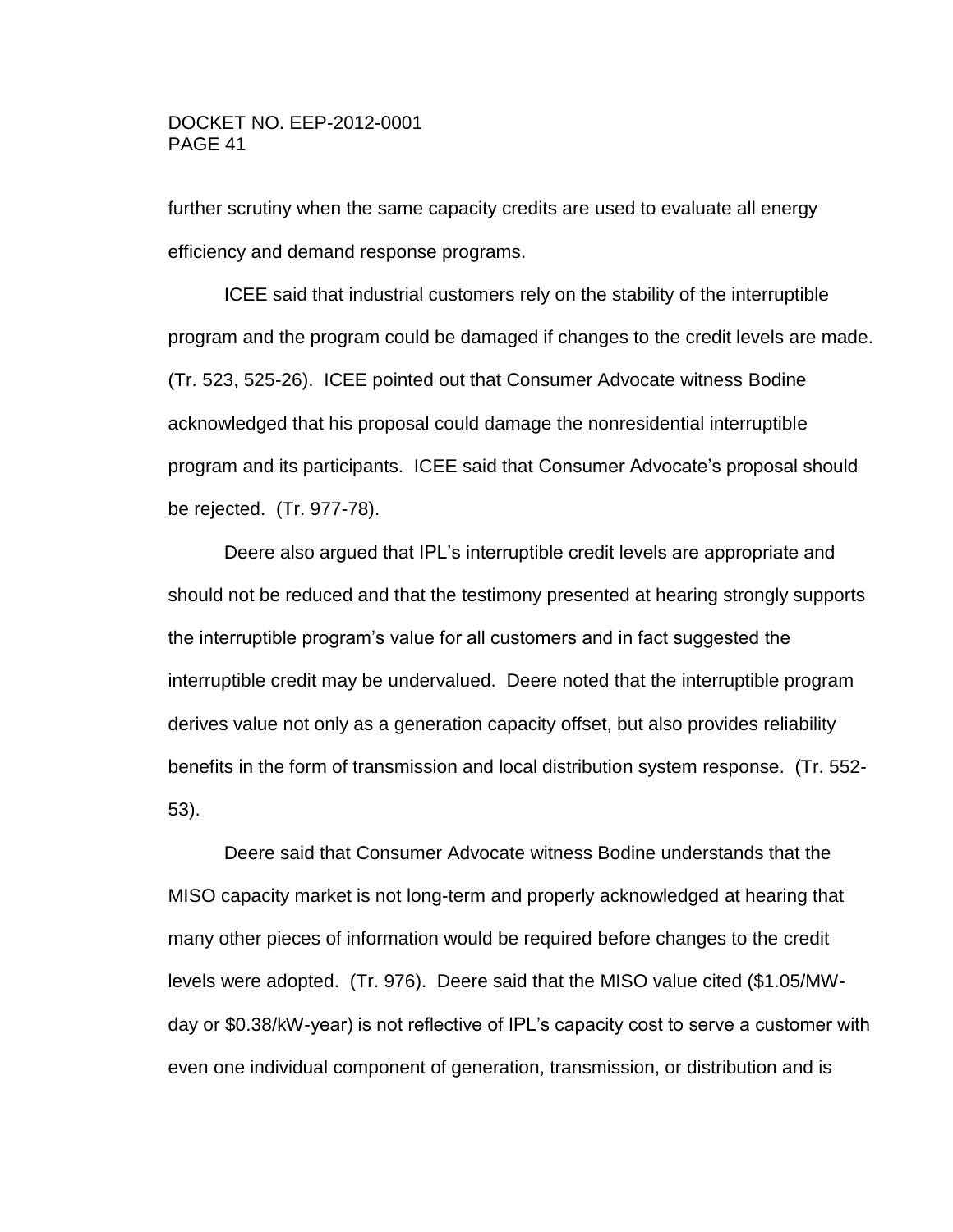currently at least two, if not three, orders of magnitude below what Large General Service customers pay in demand charges on their bills. Deere pointed out that IPL witness Vognsen concluded that "combined with the generation value, the total value for kW in 2014 computes to \$248, almost four times the annual credit paid." (Tr. 468- 69). Deere said that without the interruptible program, IPL might need to procure power at peak times, which are potentially at the highest cost of the year and this would negatively impact all customers via IPL's energy adjustment clause. (Tr. 983- 84).

The initial issue regarding demand response was whether IPL has proposed appropriate Demand Response Portfolio programs. IPL and Consumer Advocate have agreed to the cross promotion of other energy efficiency programs through its Direct Load Control program and this portion of the issue is settled, but the issue was expanded and now includes the question of whether the credit levels paid in IPL's Nonresidential Interruptible program should be revised.

IPL's nonresidential interruptible credit level was set in 2006 and has not been changed since that time. Consumer Advocate argues the market has changed since 2006 and IPL should review its interruptible credit levels to incorporate the short-term capacity market in some way. IPL, ICEE, and Deere believe the interruptible credits are appropriate, should not be changed, and should continue to be based on avoided cost.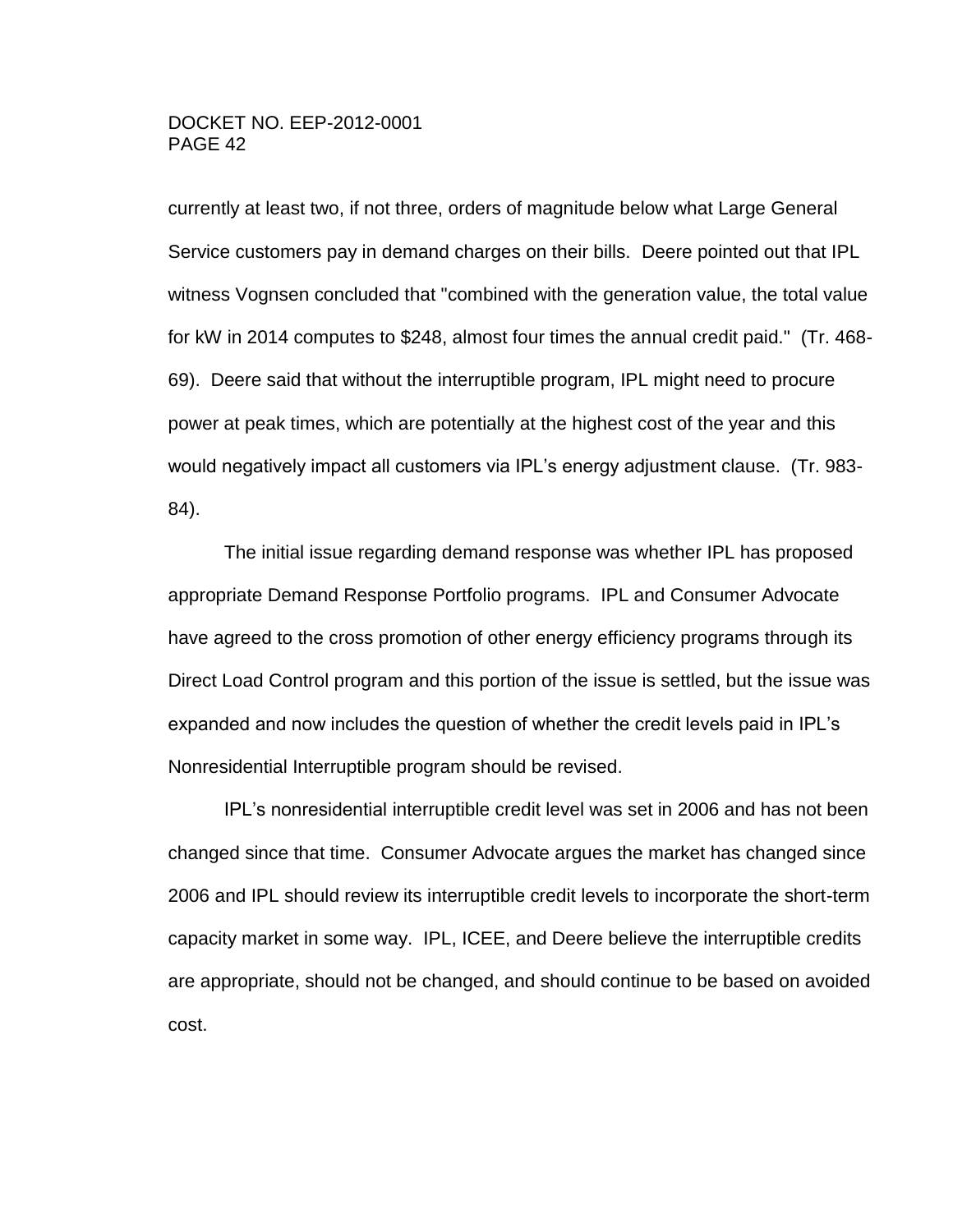The Nonresidential Interruptible program benefits all customers and provides IPL the flexibility to shed load rather than purchase power during peak hours. Customers participating in the nonresidential interruptible program have made a conscious decision to participate and many have made long-term investments to take advantage of the program. Therefore, any changes to the interruptible credit levels should not be made lightly or without appropriate analysis.

There is not sufficient evidence in this docket to reduce the credit levels because some of the evidence indicates credit levels might be too low. The current interruptible credit level will be maintained. That being said, credit levels have not been reviewed since 2006 and the Board encourages IPL to bring forth this issue in the collaborative. Because of the significant long-term investments made by many participants in the program, any proposed changes to the interruptible credit level should be fully vetted by interested stakeholders and implemented in a way that allows participants to continue to receive value from those investments. If a review shows that credit levels should be changed, it would be most appropriate to propose those in IPL's next plan filing so that participants will have sufficient lead time to adapt to the changes.

#### **B. Issue 16—Bill Identification of Cost Recovery Factors**

Issue 16 is whether the energy efficiency cost recovery factors should be explicitly identified on customers' bills. IPL and ICEE have proposed a resolution to this issue, agreeing that no sooner than the implementation of IPL's new customer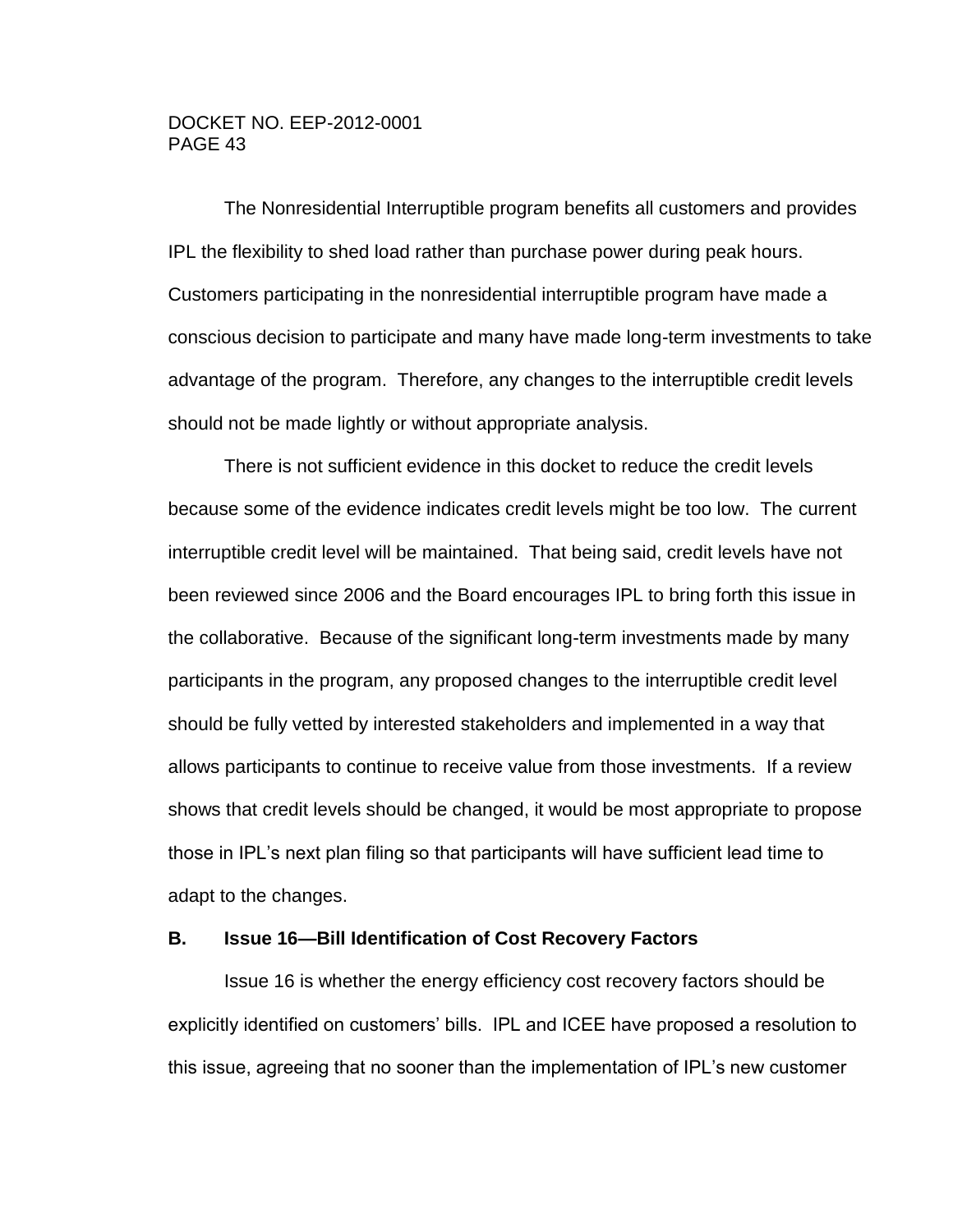information system, IPL will display on customers' bills the energy efficiency cost recovery factors in the form of a monthly charge and corresponding factor. Deere and Consumer Advocate do not take a position on this issue. The Environmental Intervenors object to the proposed resolution.

IPL said that it has experienced incidents where customers have not been able to appropriately tie the rates in IPL's tariffs to the amount of their bills and that this problem has often been attributable to the energy efficiency cost recovery factors. (Tr. 549). IPL said displaying the charges and factors on the bill will increase transparency for customers.

ICEE noted that Iowa Code § 476.6(16)"g" provides that "[t]he utility shall not represent energy efficiency in customer billings as a separate cost or expense unless the board otherwise approves." ICEE said customers do not know what the energy efficiency charge is unless they calculate it themselves. Unlike revenue expense items related to the cost of generating electricity (which are not listed separately on the bill), ICEE said that energy efficiency charges are different because they are charges that are directed and marketed to customers, not a component of energy charges.

The Environmental Intervenors said that customers' electric bills cover numerous costs which are not listed separately. Also, the Environmental Intervenors point out that suddenly including energy efficiency charges as a separate line item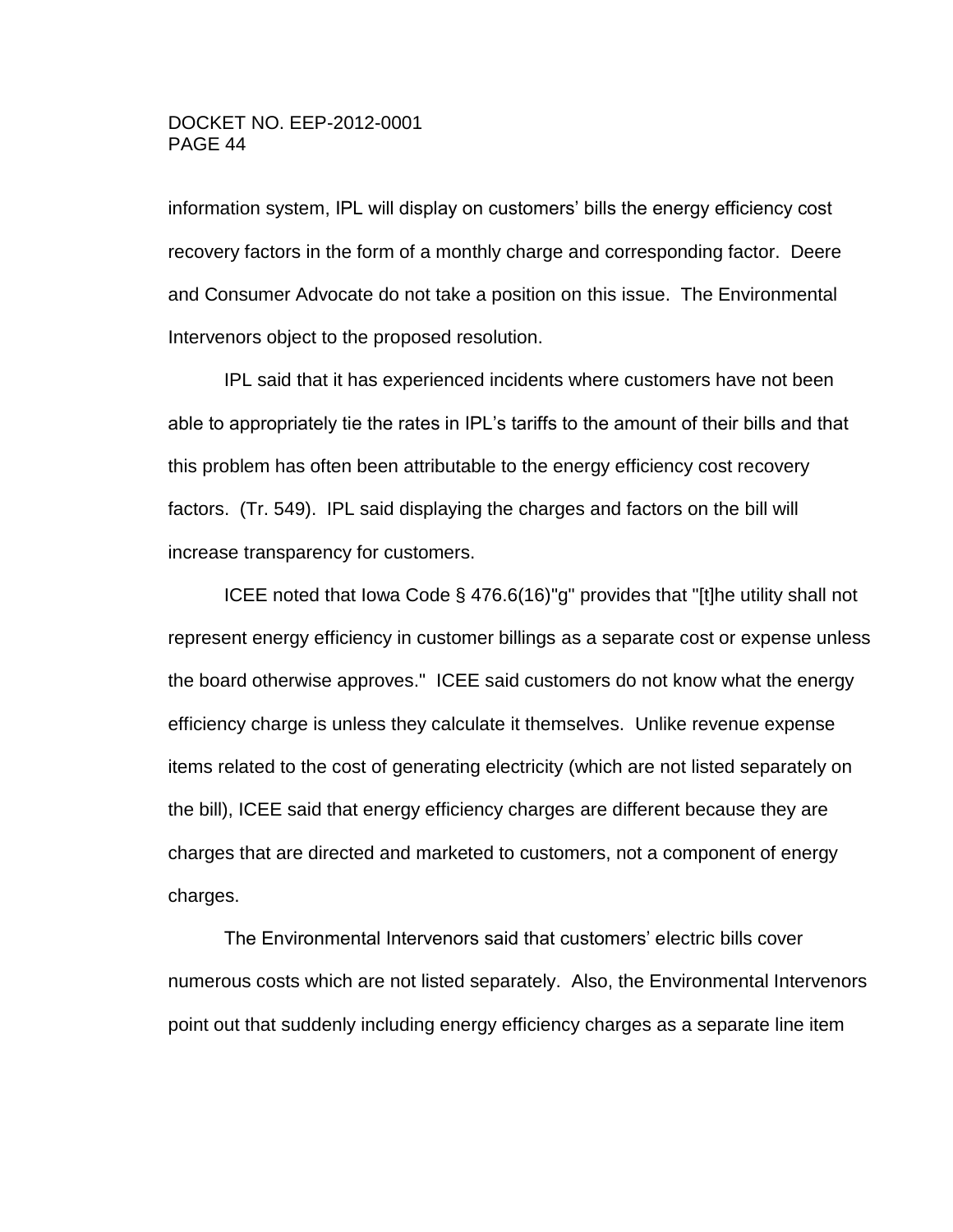could present a confusing and distorted message as it would appear to customers

that this is a new charge, which it is not.

The proposed resolution of this issue is not reasonable, in the public interest,

or supported by the evidence, and the Board will reject it. Providing energy efficiency

cost recovery factors and charges as separate line items on customers' bills is

misleading because while the charges would be transparent, the benefits attributable

to energy efficiency programs would not be apparent. As the Board has said:

The Board will not require separate line item listing of energy efficiency charges. Separating out one item of the total cost of providing energy service is misleading and could undermine, rather than encourage, participation in energy efficiency programs. Because many energy efficiency programs produce long-term benefits (20 years or more), quantifying those benefits to correspond with EECR [energy efficiency cost recovery] charges would be difficult, if not impossible, particularly on an individual customer basis. MidAmerican Energy Company, "Final Order," Docket No. EEP-08-1 (6/24/2009), p. 34.

In 1985 selected itemization was tried unsuccessfully. MidAmerican, in 1996, filed an alternative electric pricing plan in Docket No. APP-96-1 which included a proposal for a Public Programs Charge (similar in concept to the energy efficiency cost recovery factors) to be shown as a separate line of the customers' bill. The Board, cognizant of the unsuccessful history of itemizing some charges on customers' bills, approved the "Public Programs Charge as proposed by MidAmerican, subject to approval of a public education campaign and decisions on

the title or label of the charge and the extent to which the charge will be itemized."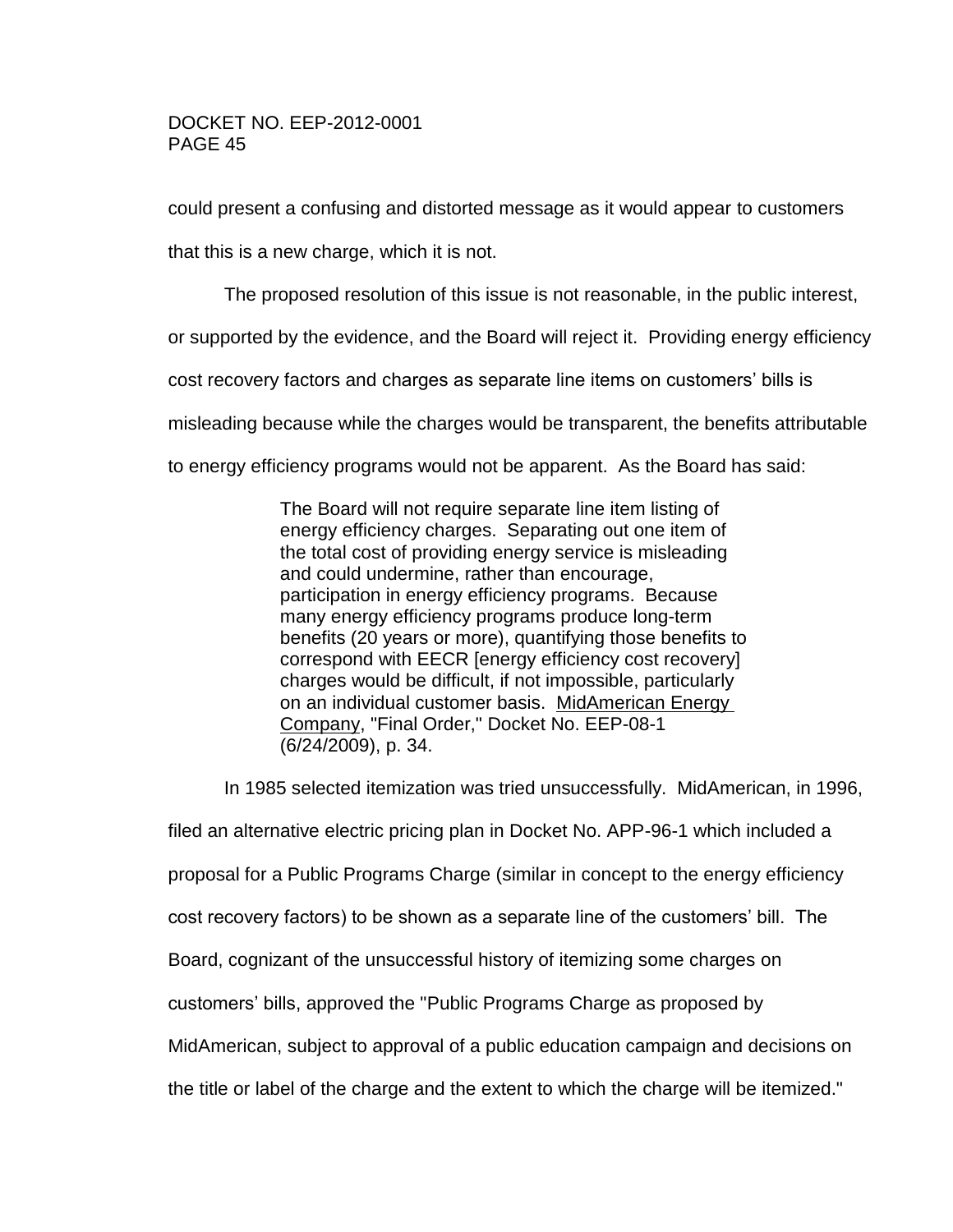MidAmerican Energy Company, "Order Conditionally Approving Line Item(s) Billing," Docket Nos. APP-96-1, RPU-96-8 (8/5/1997), p. 11.

The MidAmerican order provided specific information and design criteria for an education program for the Public Programs Charge. MidAmerican submitted its proposed plan in September 1997, but the Board in May 1998 rejected the education program because the proposed public education campaign did not adequately describe the programs or inform the customers of the costs, benefits, and results of the programs included in the Public Programs Charge. The proposed resolution in this docket did not include any type of public education campaign at all.

While the Board rejects the line item charge here, the Board notes that interested customers are able to calculate the charges from IPL's publicly-filed tariff sheets, which are available on IPL's Website. IPL should train its customer service personnel so that interested customers who inquire can be told how to calculate their individual energy efficiency cost recovery charges. Those inquiring customers should also receive information on the benefits of energy efficiency.

## **C. Issue 17—Tracking Nonresidential Expenditures**

Issue 17 is whether IPL should be ordered to track nonresidential energy efficiency expenditures by rate class as well as by program. IPL and ICEE resolved this issue with IPL, agreeing to track nonresidential energy efficiency expenditures by rate class as well as by programs. IPL said in its initial brief at page 42 that this will allow for increased accuracy regarding the future allocation of costs across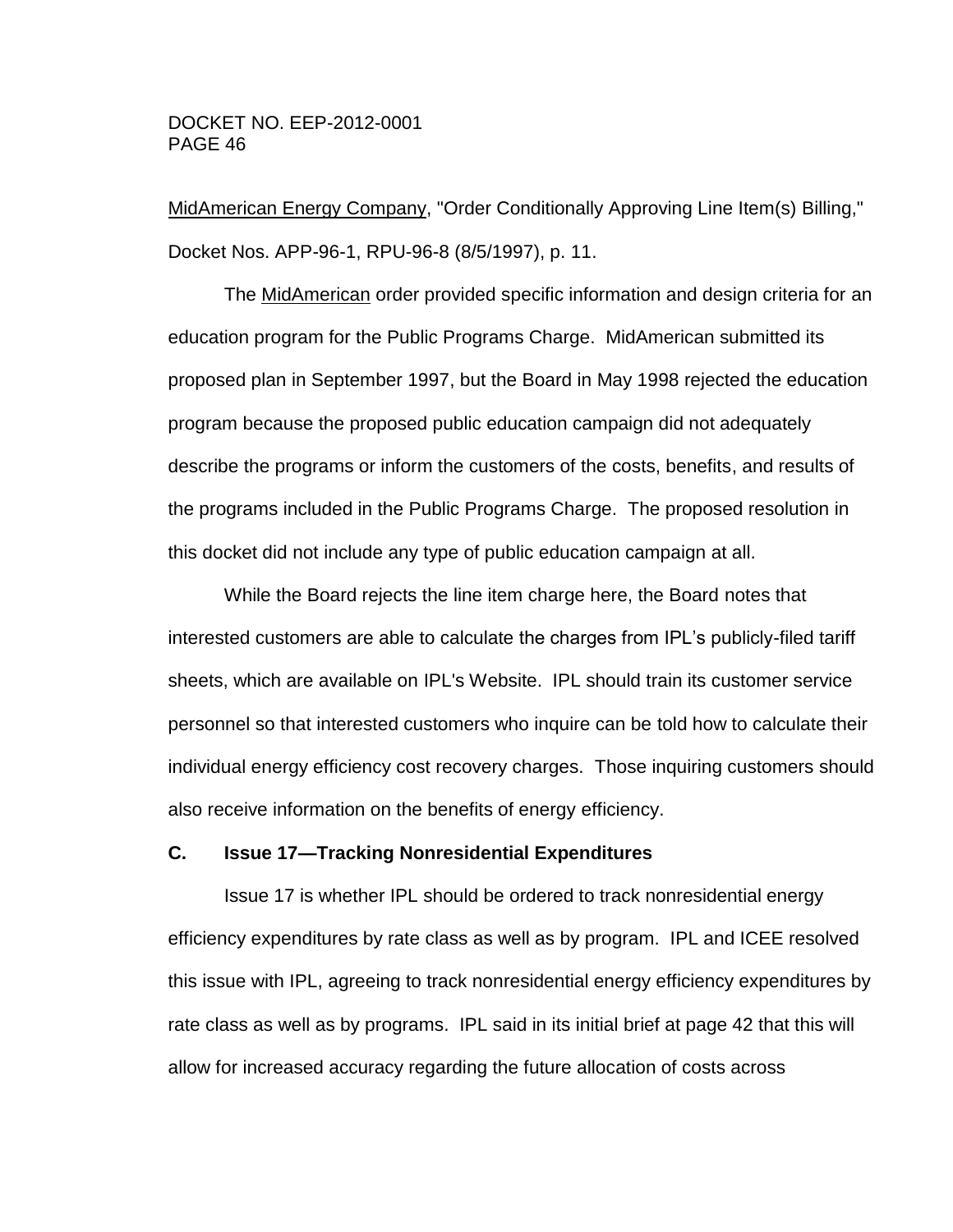nonresidential classes. IPL said that currently the calculation of the annual energy efficiency cost recovery factor is an allocation based on the non-energy efficiency cost recovery revenue and the incentive expenditures are allocated the same way, although IPL has agreed to directly assign incentive costs to those customer classes or rate schedules. The Environmental Intervenors and Deere did not take a position on Issue 17.

Consumer Advocate objected to the settlement of Issue 17, with its witness stating that he assumed ICEE would use the information to justify an opt-out procedure. Consumer Advocate also objected to the settlement because the costs to track the information are not specified and the potential or expected benefits of the tracking are unclear.

IPL said that after assessing a system solution, it believes it will entail minimal costs to track the information. ICEE noted that cost-based rates are important and tracking expenditures by rate class can more accurately assign costs to a particular customer class.

Based on IPL's assertions that the cost of tracking will be minimal with its new system, the Board does not see any harm to customers from tracking this information and additional information could benefit future energy efficiency plan development. The Board does not see this information as a precursor to an opt-out program. While some costs will still need to be allocated, the tracking agreed to in the settlement could provide for more accurate cost allocation in the future. The Board will approve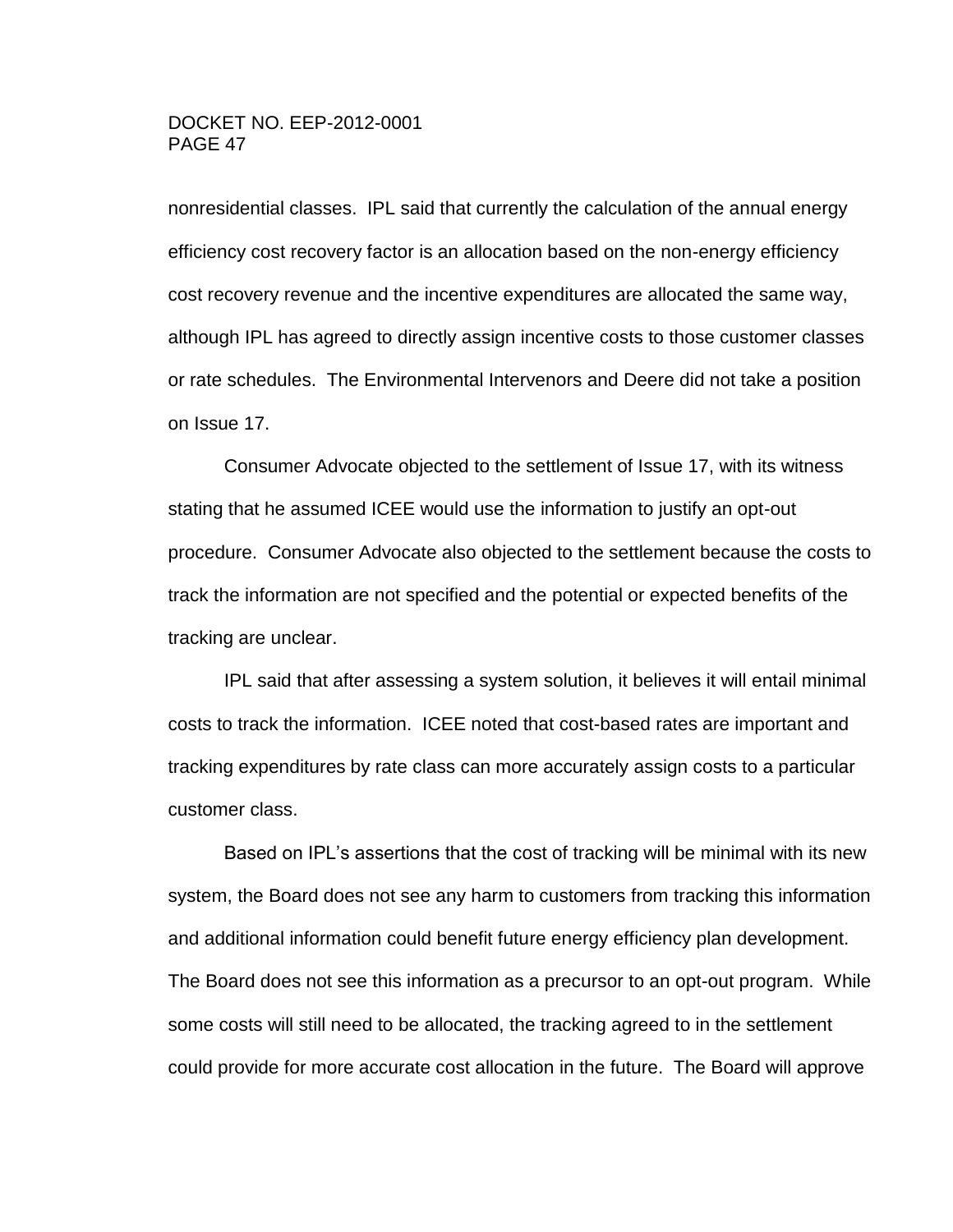the tracking contained in the settlement and will include those minimal costs in IPL's energy efficiency plan.

# **V. ISSUES RESOLVED BY SETTLEMENT AGREEMENT**

The following issues appear to be settled by two or more signatories to the Settlement Agreement and not disputed by other signatories to the Settlement Agreement, though they may be disputed by non-signatories. While some of these issues were initially disputed, they were not addressed as disputed issues in brief. WED and the Sustainable Living Coalition were not signatories to the Settlement Agreement.

# **A. Issue 6—Sustained Coordination**

Issue 6 is whether IPL's proposed energy efficiency programs demonstrate a sufficient level of consistent and sustained coordination, such that there is integrated, systematic, and cost-effective implementation of energy efficiency measures within and across program sectors. IPL and Consumer Advocate settled this issue, with IPL agreeing to incorporate provisions for third-party contracting into its requests for proposals (RFP) process for Assessment contractors as outlined in Appendix 2 of the Settlement Agreement. IPL also agreed to work with Green Iowa AmeriCorps (GIAC) to develop a supplemental weatherization program and will try to use its Hometown Rewards program to engage other third parties or local resources.

The Environmental Intervenors objected to this provision but did not provide detail regarding their objection, other than to say this item impacts the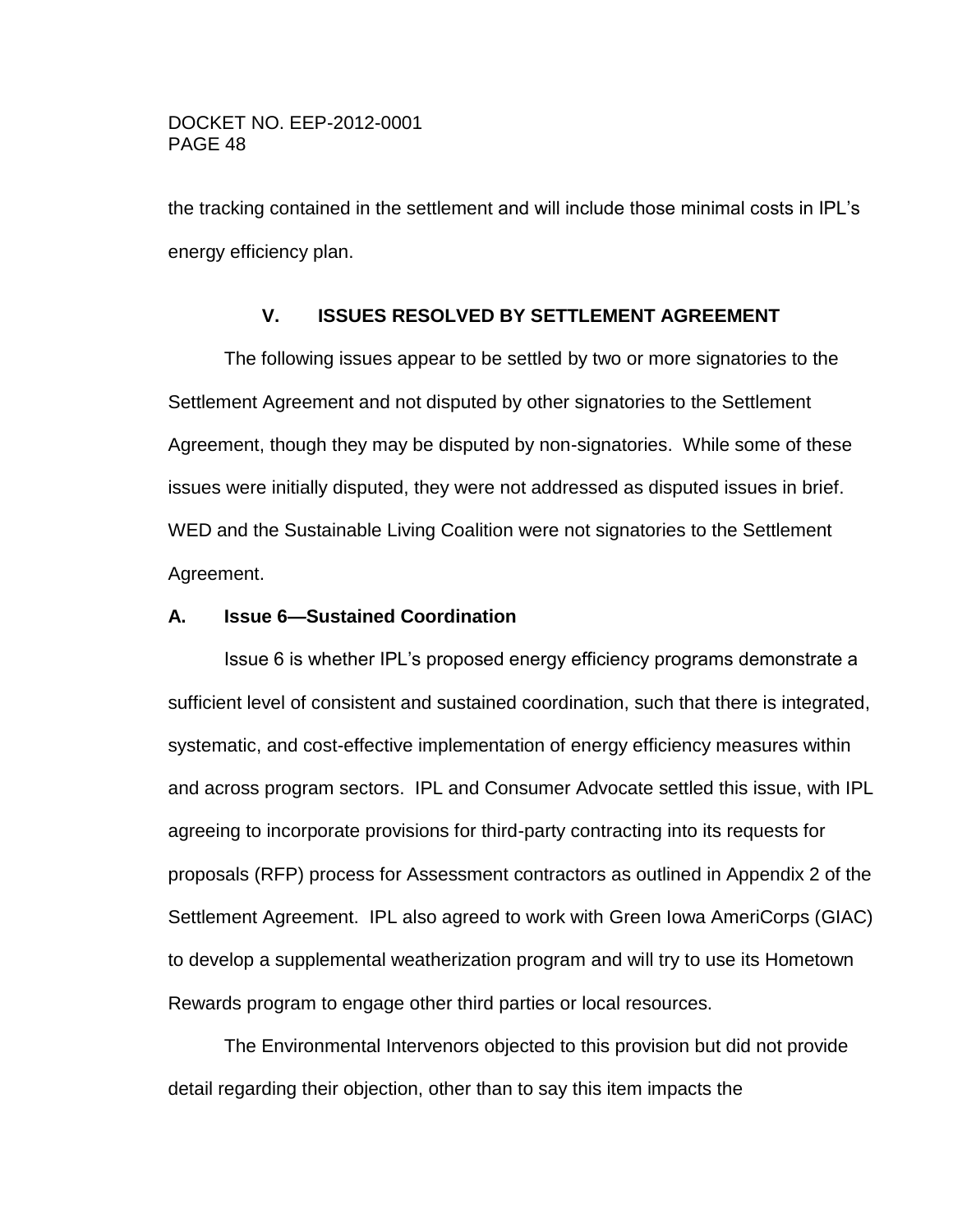appropriateness of IPL's savings targets, budgets, and programs to meet those targets and budgets. WED objected to the resolution of this issue because program details are not yet available. ICEE and Deere took no position on this issue.

Some of the issues raised by WED in its direct and rebuttal testimony have been addressed by the resolution of Issue 6. While not all details are in place, it appears a reasonable process has been agreed to so that third-party contractors will have an opportunity to participate in IPL's programs and a supplemental weatherization program will be developed. The Board approves this settlement term, which demonstrates that IPL's proposed energy efficiency programs demonstrate a sufficient level of consistent and sustained coordination.

#### **B. Issue 7—Measurement and Verification**

Issue 7 is whether IPL has proposed an appropriate plan and budget for the evaluation, measurement, and verification of its energy efficiency plan. The issue was resolved in the Settlement Agreement by IPL, Consumer Advocate, and the Environmental Intervenors; Deere and ICEE did not take a position.

The settling parties agreed that the evaluation, measurement, and verification (EM&V) plan contained in Appendix 1 to the Settlement Agreement is the appropriate resolution of this issue. IPL noted in its brief that quality assurance and quality control for IPL's programs will be addressed in the EM&V plan and that as this plan is implemented, IPL will monitor whether budget adjustment is necessary in order to fully implement the plan components. (IPL Initial Brief, p. 26).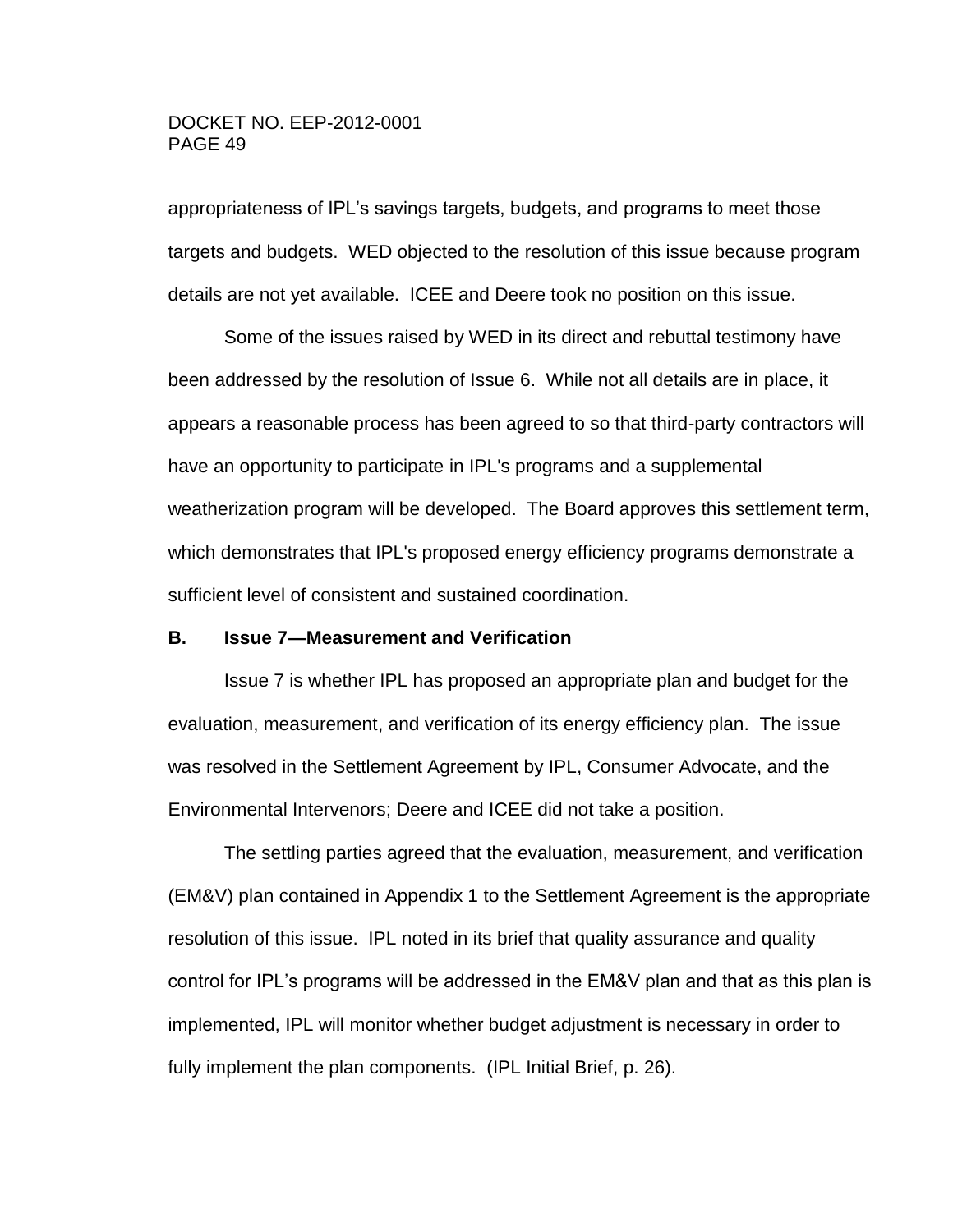It appears that the EM&V process agreed to in the Settlement Agreement will include stakeholder input into the development of a request for proposals for engaging an independent EM&V contractor and that IPL will provide informational updates throughout the implementation of the evaluation plans and will consult stakeholders prior to taking remedial action, such as dismissing the EM&V contractor.

The Board will approve the settlement of Issue 7. The Board will require IPL to include an update on its EM&V activities in its annual reports and also require IPL to promptly file with the Board any EM&V reports.

# **C. Issue 8—Technical Assistance Standards**

Issue 8 is whether technical assistance standards are adequate and effective to achieve high levels of "conversion," or practice, implementation, and to adequately attribute practice implementation and savings back to technical assistance provided versus stand-alone prescriptive or custom rebates. Issue 8 is resolved between IPL and Consumer Advocate; ICEE, the Environmental Intervenors, and Deere did not take a position on this issue.

IPL noted that WED appeared to dispute IPL's conversion rates and proffered that a local entity could do more to spur customers from assessment to implementation. (Tr. 409). IPL said that WED witness Johnson contended that current assessments "are a program driven product – the technical provider is incentivized to get in, produce a report and move on." (Tr. 393). IPL noted that its witness Donnolly described the assessment process and the new system IPL is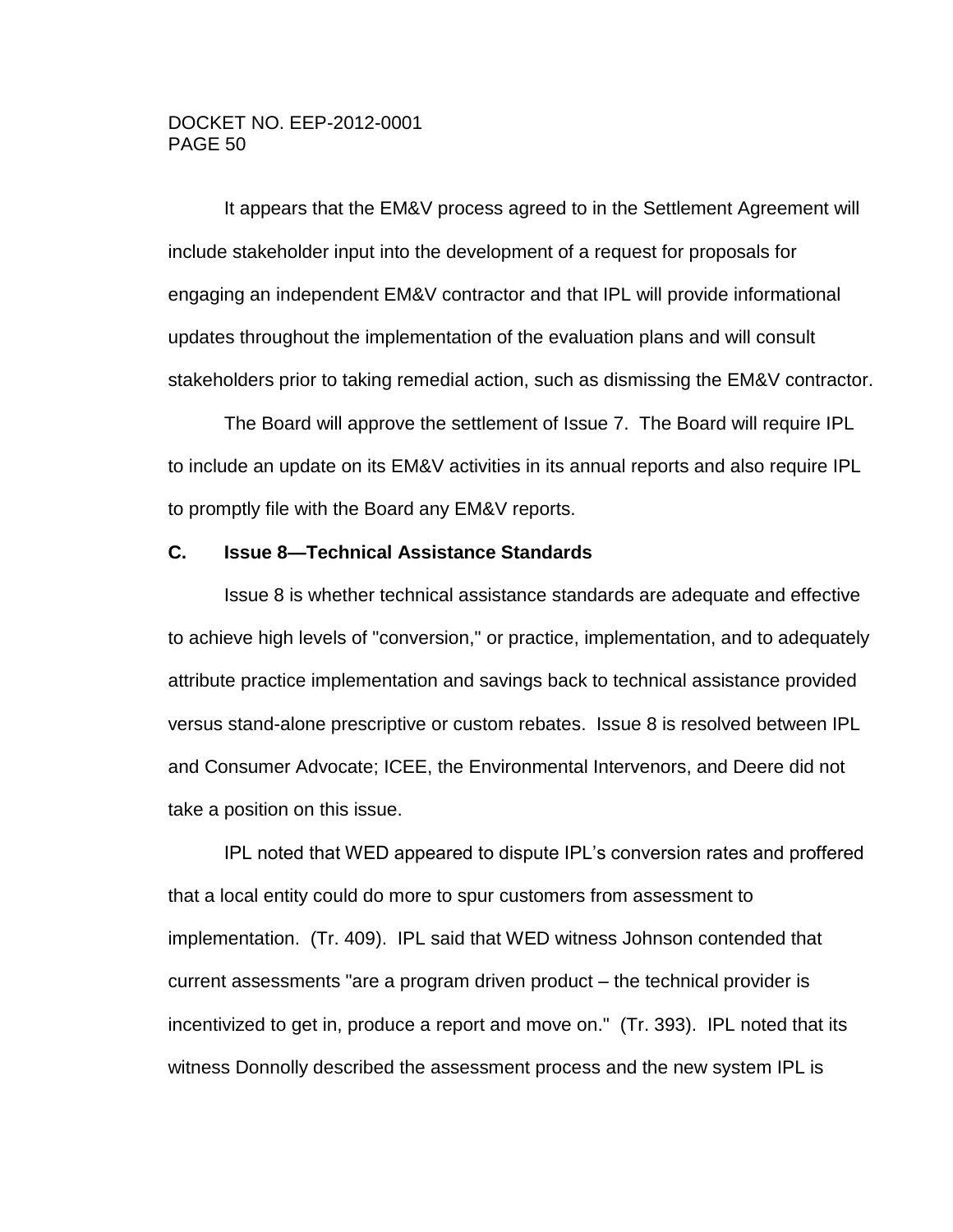launching to track its assessments. (Tr. 252-53, 255-57). With the new tracking mechanism, IPL said that it believes its conversion rate will increase and that WED's concerns are unfounded. (IPL Initial Brief, pp. 27-28).

WED said its experience has shown that high-quality technical assistance can provide the foundation for very high rates of customer practice implementation and satisfaction. WED requested that the Board direct IPL to improve its proposed assessments by: 1) ensuring all technical providers are certified by BPI and/or RESNET; 2) requiring that all assessments include a blower door test and all comprehensive assessments use modeling software approved by BPI or DOE to provide reliable predictions of energy and financial savings; 3) including all energy sources and uses; 4) providing an energy action plan that identifies the customer's decision priorities, schedule, and timeline and specific follow-through steps; and 5) aligning program-based financial incentives for both provider and customer to maximize outcomes rather than the number of customers served. (WED Initial Brief, pp. 2-5).

WED claims that its model has yielded high customer implementation and satisfaction results, but WED provided no data related to the cost-effectiveness of its program. IPL's proposed Residential Assessment program offers both a basic and comprehensive audit and offers a bonus rebate for customers participating in the comprehensive audit who implement multiple efficiency measures. Additionally, IPL clarified that savings accounted for under the Residential Assessment program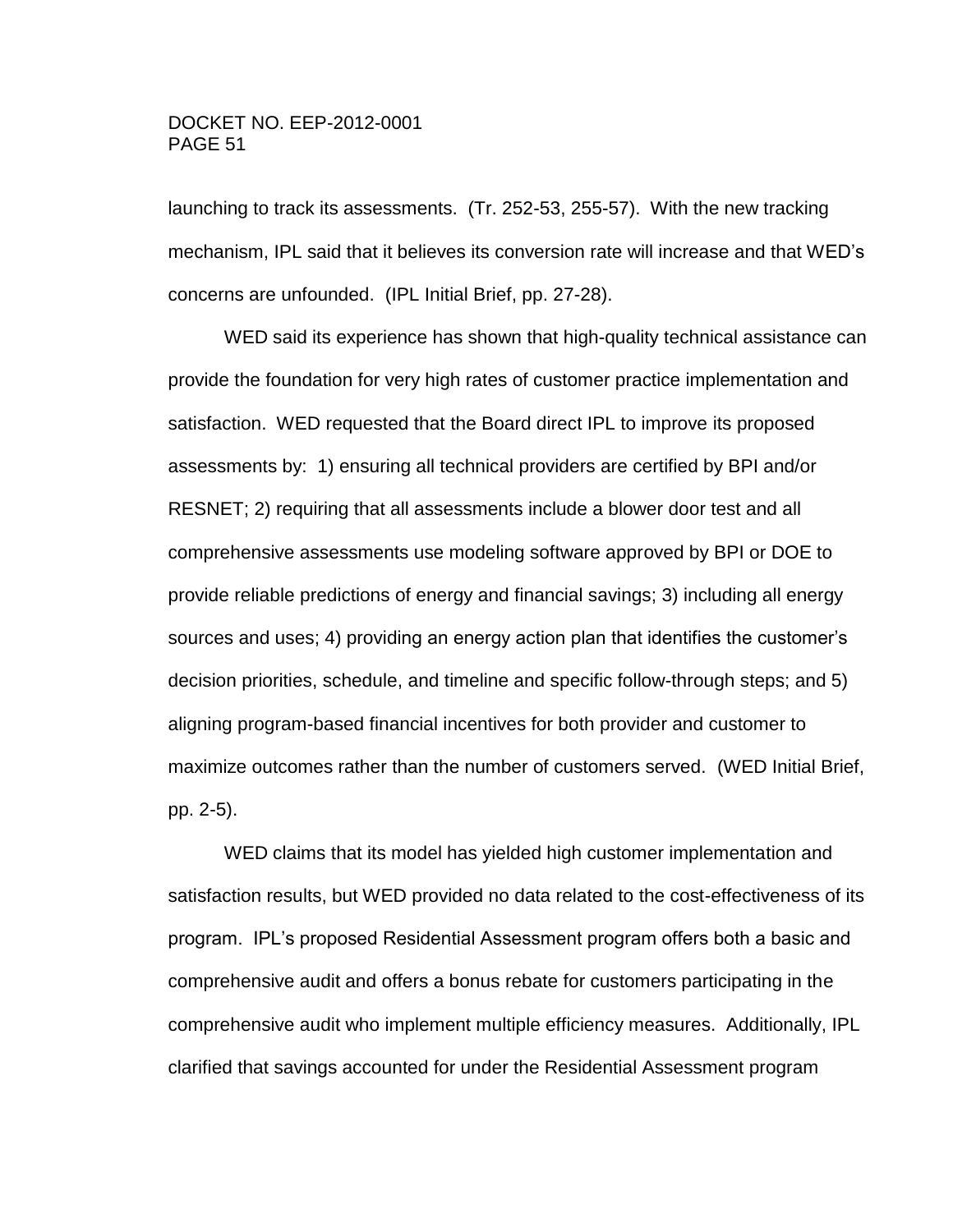include both direct install and prescriptive measures and not just the direct install measures. (IPL Reply Comments, pp. 5-6). IPL implemented a new tracking system that will help monitor the conversion rate of customers and which IPL believes will help increase its conversion rate.

The Board typically does not approve technical assistance standards, but rather allows the utility (with the assistance of stakeholders) to determine the appropriate standards the utility relies on for technical assistance. If the standards are not producing the desired savings results or customer satisfaction, then IPL will need to re-examine those standards. The evidence shows that IPL has taken steps to address WED's concerns related to this issue and WED has not provided sufficient data to persuade the Board that IPL's proposed residential or nonresidential assessment programs should be modified. The settlement of Issue 8 will be approved as the Board relies on IPL, with input from stakeholders, to set appropriate standards for technical assistance that will achieve the desired savings results.

#### **D. Issue 9—Qualified Energy Professionals**

Issue 9 is whether technical assistance (energy auditing, assessments, planning, and follow-through) to all customer classes ought to be open to additional qualified energy professionals not currently participating in IPL's energy efficiency plan. This issue is resolved between IPL and Consumer Advocate; the Environmental Intervenors, ICEE, and Deere have not taken a position on this issue.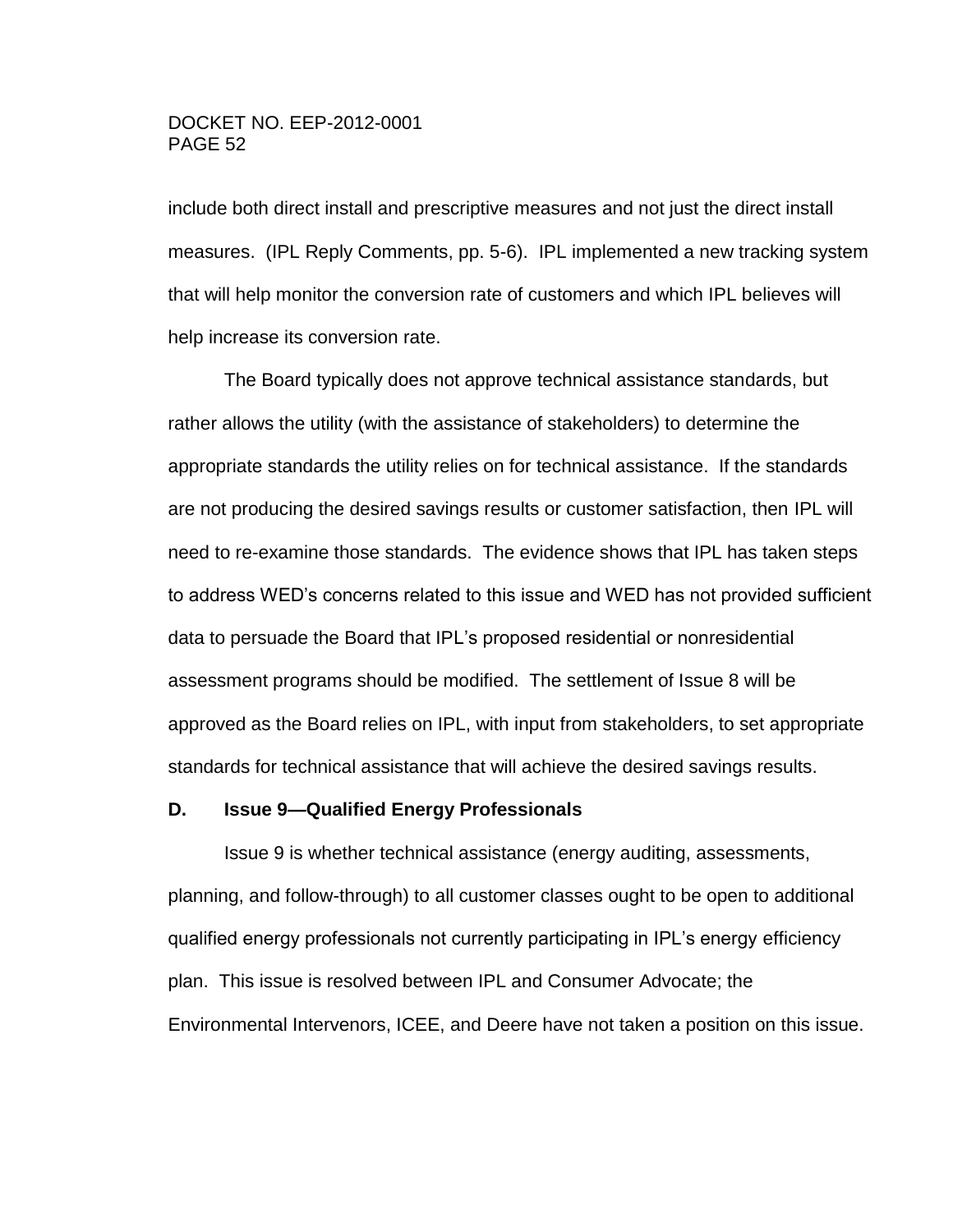WED objects to this settlement item based on program implementation details that IPL does not have available at this time. (Tr. 266).

IPL said that it has incorporated provisions for third-party subcontracting within its RFP process. IPL concurs with Consumer Advocate that the RFP, entitled "Interstate Power & Light Company Request for Proposals for Energy Assessment Delivery: Residential and Small Business in Iowa and Minnesota" and contained in Appendix 2 to the Settlement Agreement, alleviates the concerns expressed in testimony regarding these programs. During contract negotiations with the successful bidder, IPL said that it will reserve the right to allow third-party qualified subcontracting and will also retain the right to require the vendor to support thirdparty subcontracting as defined and directed by IPL. IPL noted that it will retain oversight, management, and direct access to the third-party contractor. (IPL Initial Brief, pp. 28-29).

WED addressed this issue at pages 5 through 9 of its initial brief. WED said that is was encouraged by IPL's willingness to incorporate third-party subcontracting into its RFP process and believes that this is the area with the greatest potential for streamlining and cost savings if implemented by a qualified third party such as the Iowa Energy Center or the Center for Energy and Environmental Education.

To promote efficiency, fairness, and cost-effectiveness in implementing thirdparty vendors for technical assistance, WED said that IPL should develop and release the RFP in consultation with Consumer Advocate; provide clear qualifications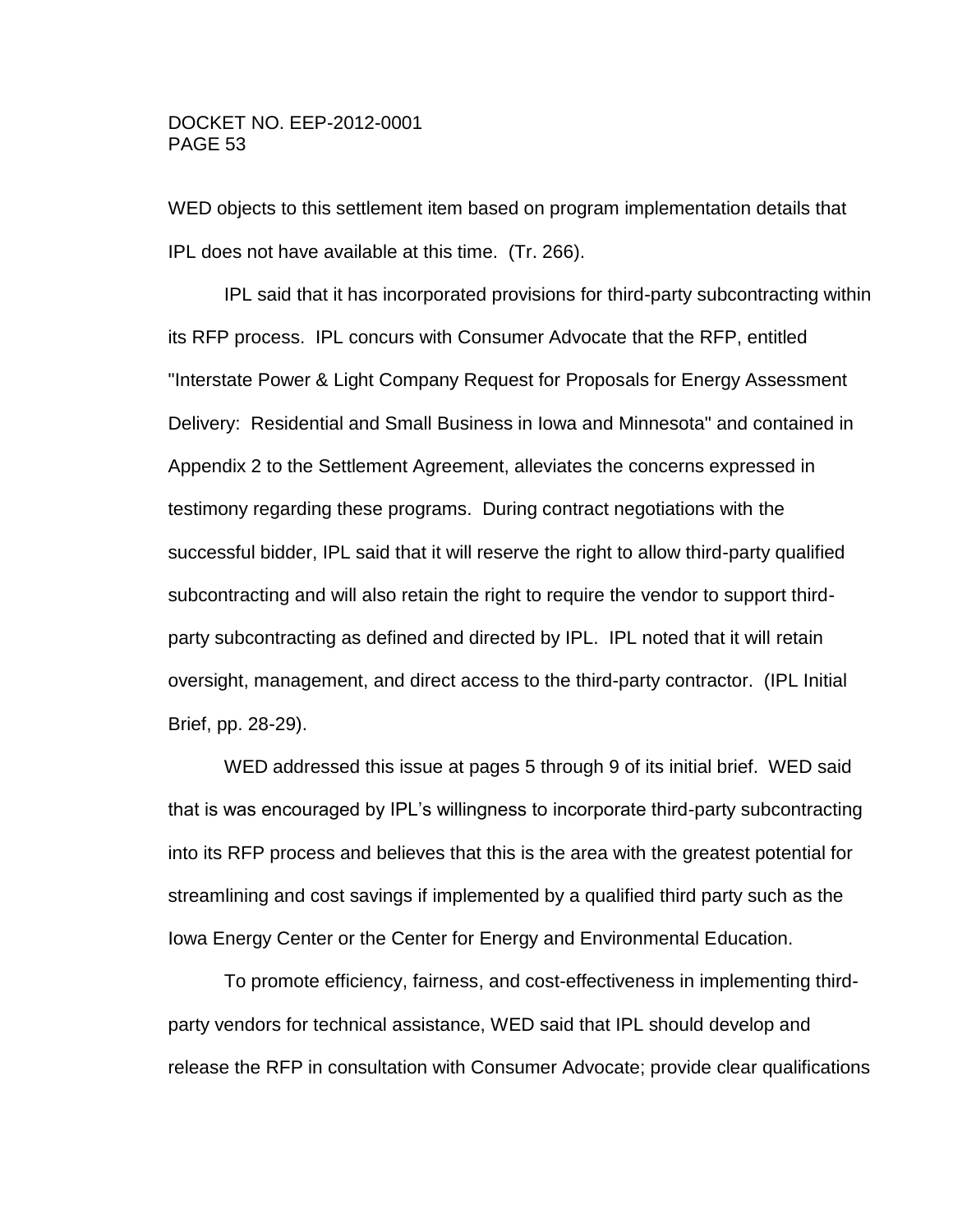for technical service providers; give priority to local professionals and organizations where provider territories overlap; allow customers to choose their technical service provider; have a transparent decision-making process for approving and denying third-party providers that is open to appeal with Consumer Advocate as arbitrator; and reimburse third-party technical providers at the same rate for services as the principal vendor. If properly implemented, WED said that this will be a significant step toward ending the current lockout of a large number of Iowa energy professionals from the investor-owned utilities' energy efficiency programs.

WED said that it is also encouraged by IPL's willingness to work with GIAC teams that share service territories to develop a "supplemental weatherization program" for customers on the community action program (CAP) agencies' waiting lists. However, WED noted its concerns about limiting GIAC's work, which will create significant administrative costs and burdens. WED argued that confidentiality agreements between GIAC, host organizations, and CAP agencies could be difficult to develop and implement and that confusion within the community and among potential customers could develop over different programs with similar names. WED said that data management will be duplicative as GIAC teams currently serve populations much broader than those on CAP agency waiting lists.

Another concern expressed by WED is that IPL has ignored the opportunity presented by a community-based stand-alone Direct Install program open to all customers. WED witness Johnson declared that past Residential Assessment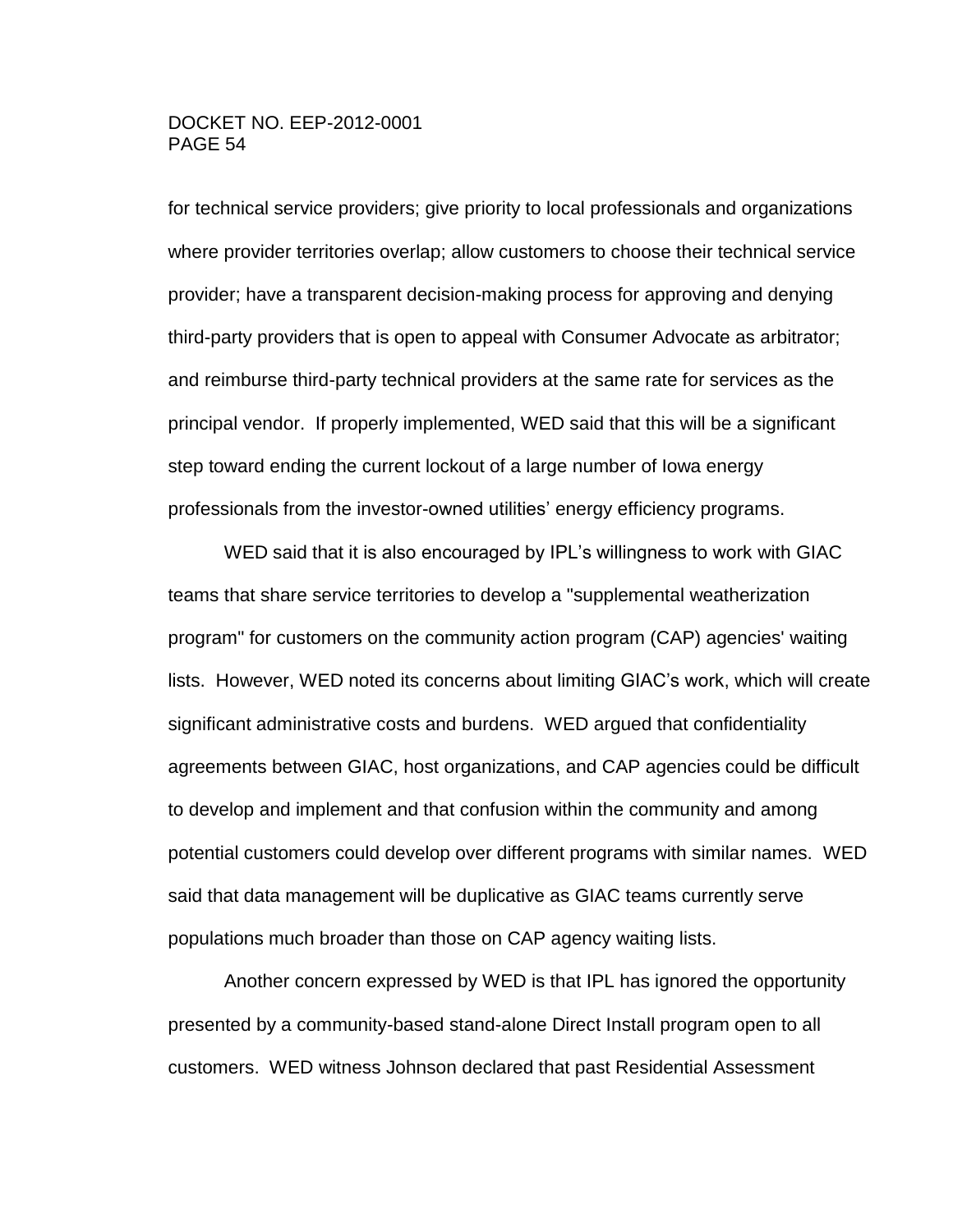program savings come from direct install efforts of auditors and that limiting direct install participation to those requesting an assessment or those on CAP agency waiting lists precludes the vast majority of customers from receiving direct install services.

WED asked that the Board consider directing IPL to offer a new residential Direct Install program based upon the expanded direct install practices included in IPL's proposed Residential Assessment and open for local implementation through the third-party vendor process. WED said that if the Board does not consider this approach feasible, WED requests that the proposed settlement be revised to allow GIAC teams to provide full-scope direct install services to all residential customers served in those communities on a pilot-project basis. WED said that this pilot should include the following: the scope for direct install refined by a Consumer Advocate-led collaborative; clearly defined financial reimbursement for local GIAC hosts based on actual savings from installed measures and supplemented by outreach and education funding for community activities and projects; the program should be open to all customers in the community with priority given to customers on the CAP waiting list; and lessons learned from the GIAC pilot should form the basis of a future Residential Direct Install program, if the pilot project is successful.

This issue relates to whether any qualified professional should be eligible to provide services for IPL's Assessment program rather than the services being provided by just one contractor. WED also argues that direct install measures do not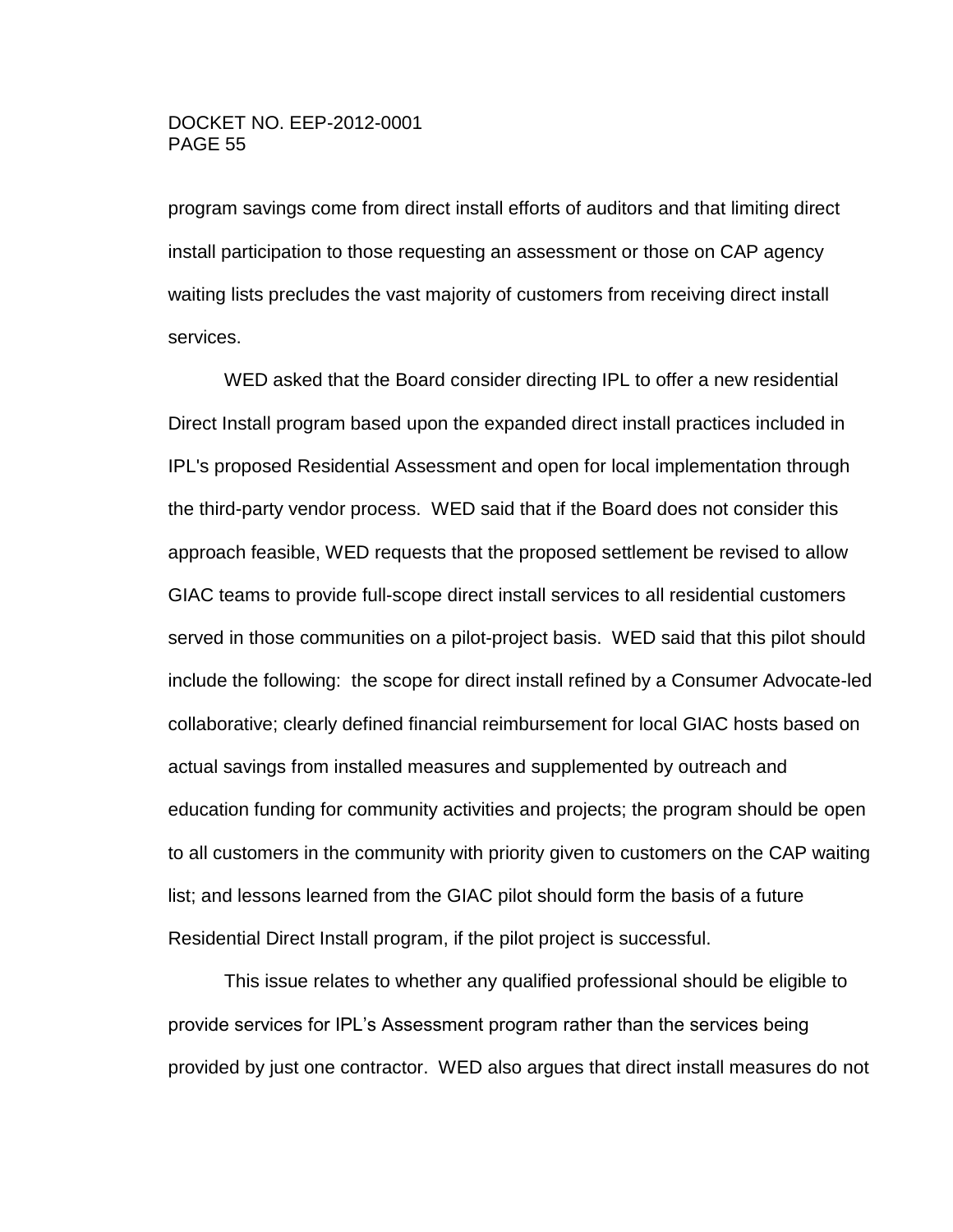need to be installed by an energy assessment professional, but could be installed by community organizations like GIAC. WED recommends IPL implement a stand-alone direct install program available to all customers – not just those who receive an energy assessment – but has not presented a fully developed proposal complete with cost-effectiveness data.

The Settlement Agreement resolves this issue between IPL and Consumer Advocate. IPL has incorporated provisions for third-party subcontracting within the RFP entitled "Interstate Power & Light Company Request for Proposals for Energy Assessment Delivery: Residential and Small Business in Iowa and Minnesota" contained in Appendix 2 to the Settlement Agreement. The RFP will allow IPL to support local, third-party contractors and should address some of WED's concerns that qualified energy planning professionals should be able to participate in IPL's Assessment programs. Also, as noted in this discussion on Issue 8, IPL clarified that savings accounted for under the Residential Assessment program include both direct install and prescriptive measures and not just the direct install measures. (IPL Reply Comments, pp. 5-6). The Settlement Agreement on this issue will be approved.

#### **E. Issue 10—Formal Collaboration**

Issue 10 is whether a more formal collaboration or enhanced reporting process for energy efficiency plan performance is warranted. This issue has been resolved among IPL, Consumer Advocate, and the Environmental Coalition. ICEE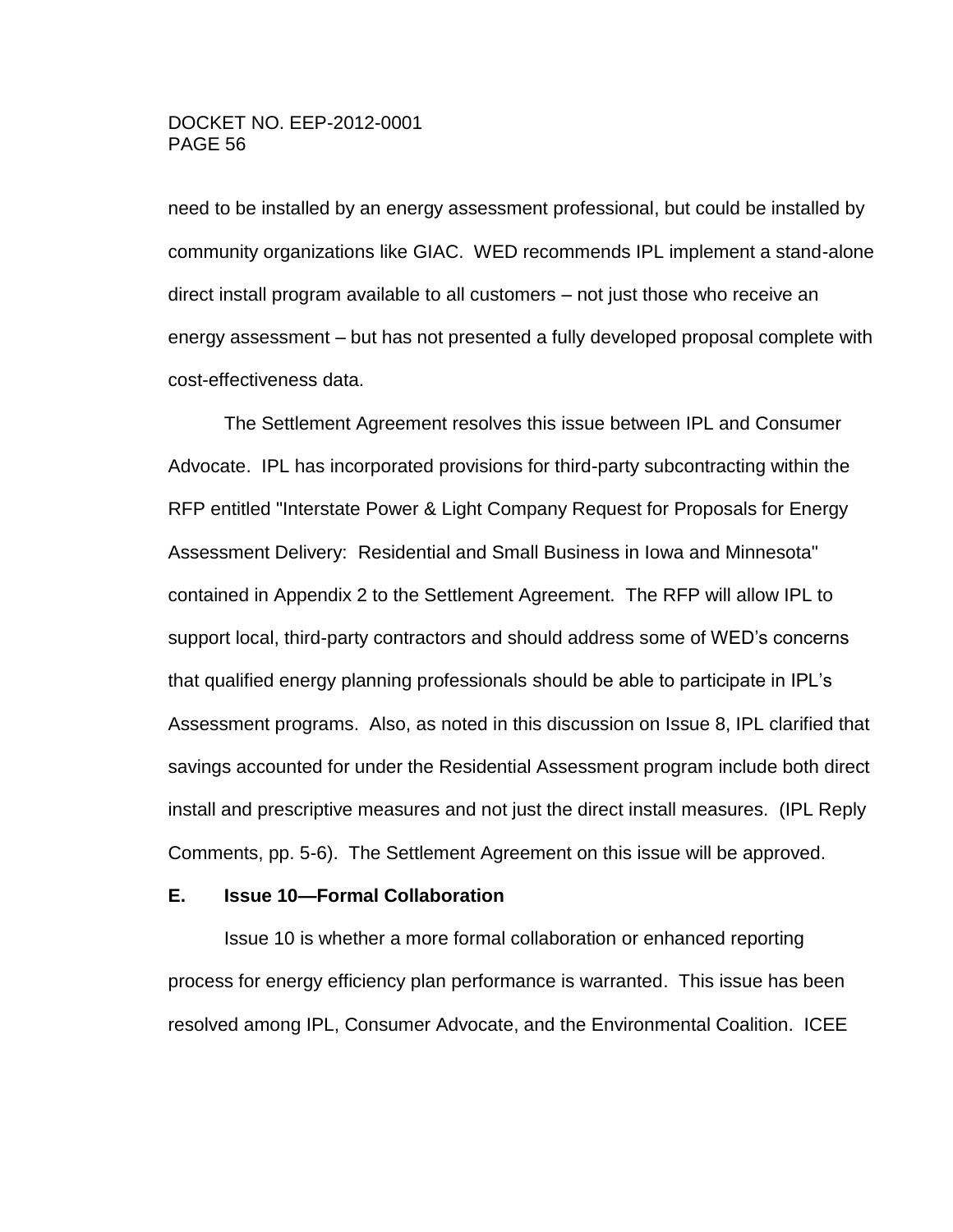and Deere did not take a position and WED did not appear to object to this provision in testimony or brief.

The signatories to this settlement issue agree to a format commemorated in Appendix 3 to the Settlement Agreement entitled "Collaboration Plan for IPL and 2014-2018 Energy Efficiency Plan Stakeholders." Consumer Advocate noted at page 6 of its initial brief that the enhanced collaboration process embodied in Appendix 3 will help address the need for routine review and is compatible with the ongoing review, adjustment, and modification that is provided for in energy efficiency plans.

The Settlement Agreement enhances the current Consumer Advocate-led collaborative process, which has worked well in providing stakeholder input into the investor-owned utilities' energy efficiency process. Appendix 3 outlines specific reporting and meeting timelines as well as priority topics, such as the EM&V plan and the technical reference manual. The Settlement Agreement appears to provide more structure to the collaborative process, but IPL retains the ultimate responsibility for implementing its energy efficiency plan with input from the stakeholder collaborative.

The Settlement Agreement also refers to plan and program modifications. The Board reminds the parties and other stakeholders that the Board's rules provide for a plan or budget modification if certain conditions occur, such as a change in the total annual plan budget by plus or minus 5 percent. 199 IAC 35.6(4). However, utilities have modified programs without Board approval during the plan period if program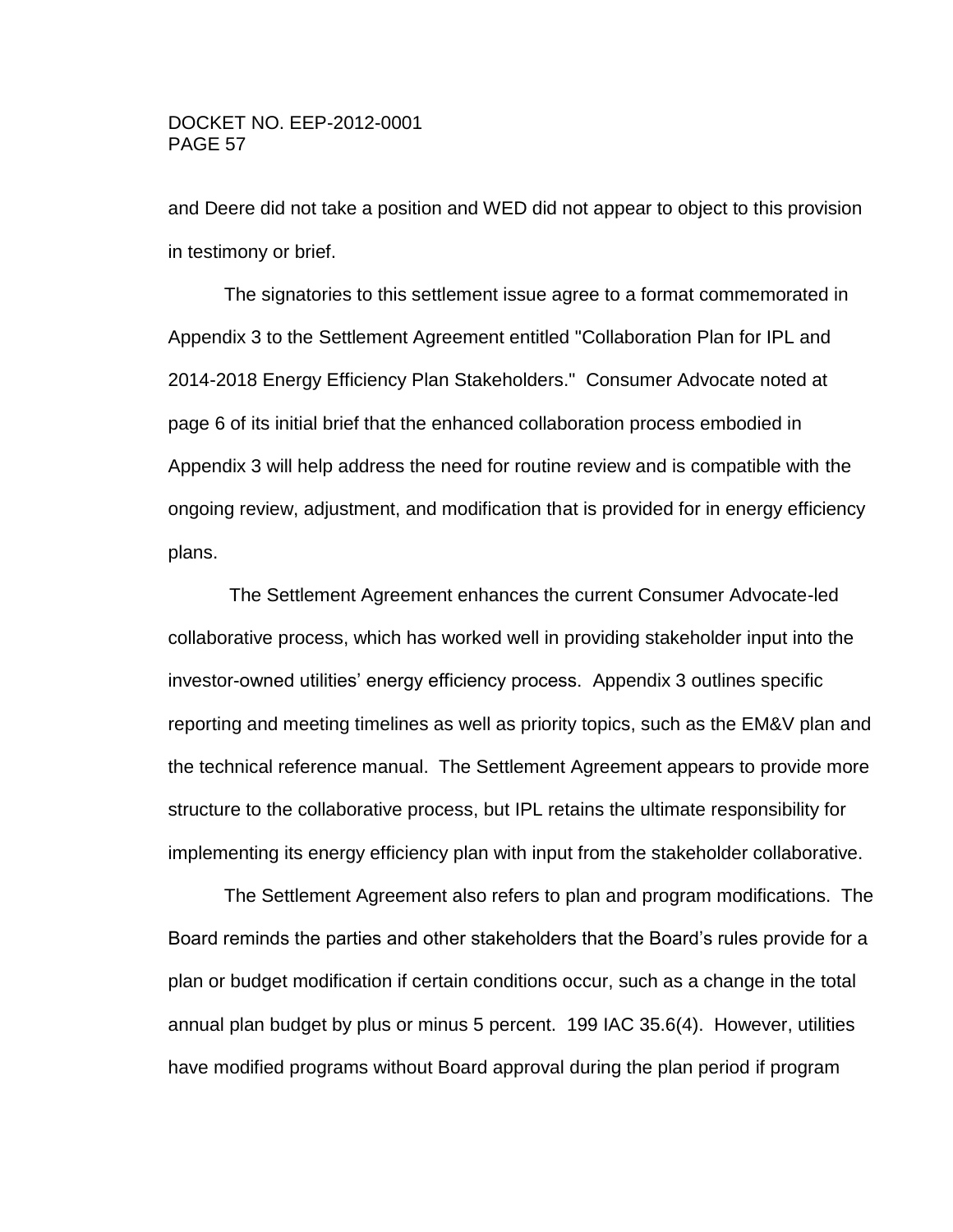changes are needed. Utilities are encouraged to continue this practice but also to seek and consider stakeholder input prior to making any program changes. Those program changes only require a formal plan modification or request for waiver filing with the Board if the thresholds in 199 IAC 35.6(4) are met.

The Board is pleased that the parties want to continue the stakeholder collaborative and take steps to assure its continued success. The resolution of Issue 10 will be approved.

# **F. Issue 11—Residential Portfolio Programs**

Issue 11 is whether IPL has proposed appropriate Residential Portfolio Programs, including recognition of the potential for stand-alone direct install programming open for implementation by qualified community-level organizations including, but not limited to, GIAC teams and hosts. This issue is settled between IPL and Consumer Advocate. Deere and ICEE do not take a position. The Environmental Intervenors support the LED settlement delineated in 11.C and 11.I of the Settlement Agreement, but raises issues contrasting IPL's spending versus savings on the Change-a-Light program relative to MidAmerican's program. The Environmental Intervenors do not take a position on the remainder of the proposed Issue 11 Settlement Agreement.

IPL has a full range of residential programs. IPL in its initial brief at pages 29- 33 outlined the steps it has agreed to take, including greater emphasis on LEDs and increasing the total number of bulbs in the Change-a-Light program, decreasing CFL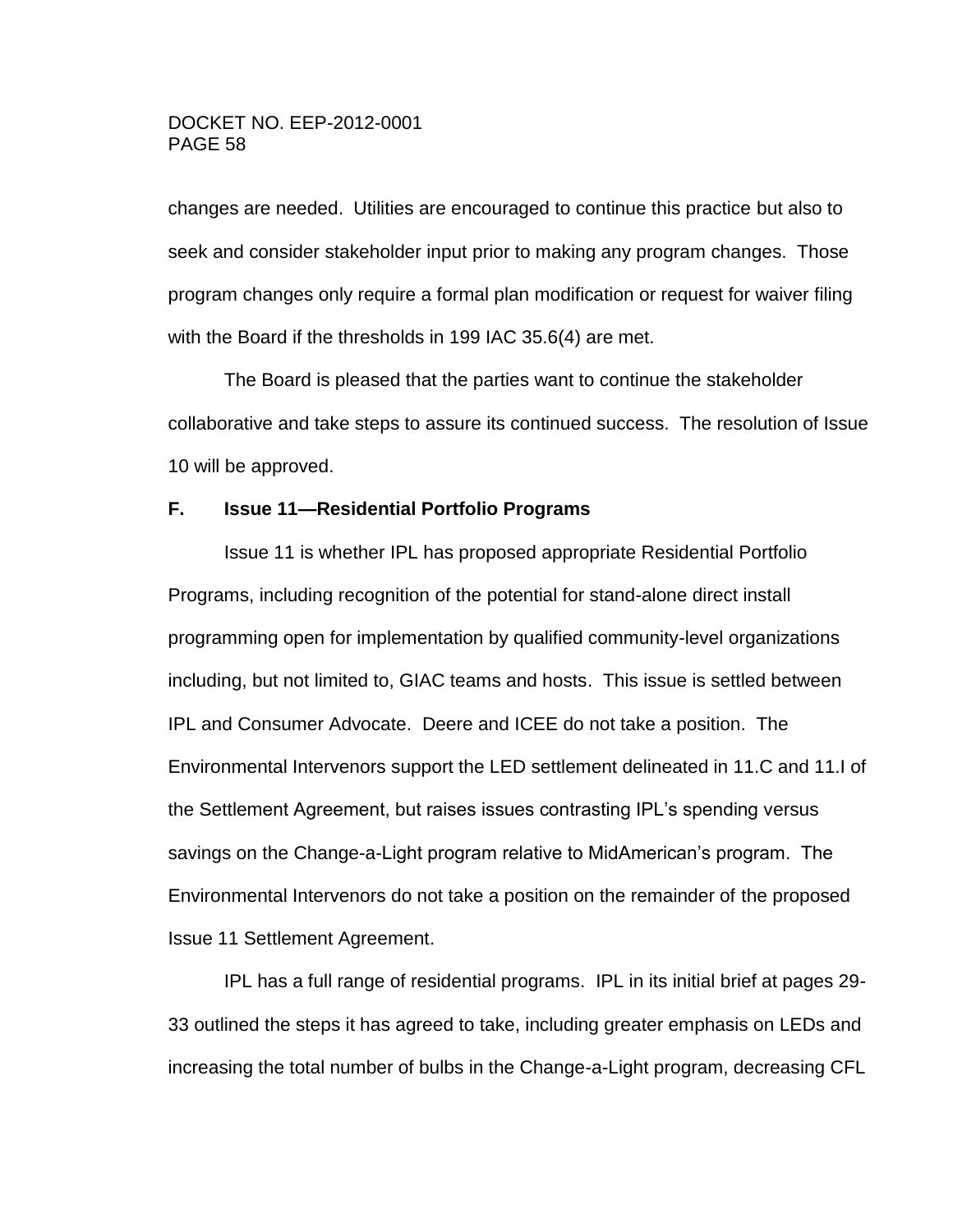incentives, and LED incentives that will adjust over the plan period to keep the incentive between 50 and 100 percent of the incremental measure costs. There is also the potential for stand-alone direct install programming open for implementation by qualified community-level organizations including, but not limited to, GIAC teams and hosts.

The Board will approve the Settlement Agreement on Issue 11. IPL has enhanced its residential offerings and improved its Change-a-Light program. The Board recognizes that there are differences between IPL's lighting program and MidAmerican's, but there are service territory differences between the two utilities as well as differences in the number of electric customers and participating retailers, making it difficult to offer identical Change-a-Light programs.

#### **G. Issue 12—Nonresidential Portfolio Programs**

Issue 12 is whether IPL has proposed appropriate Nonresidential Portfolio programs. IPL and Consumer Advocate resolved this issue, while the Environmental Intervenors specifically support the Business Assessments portion of the settlement (12.B) but take no position on the remainder of this issue. ICEE and Deere do not take a position on this settled issue.

IPL's plan includes agricultural options, commercial new construction, and prescriptive and custom rebates. With respect to Business Assessments, IPL now has a system that will allow for tracking of assessment recommendations and matching those recommendations to its program offerings and will issue an RFP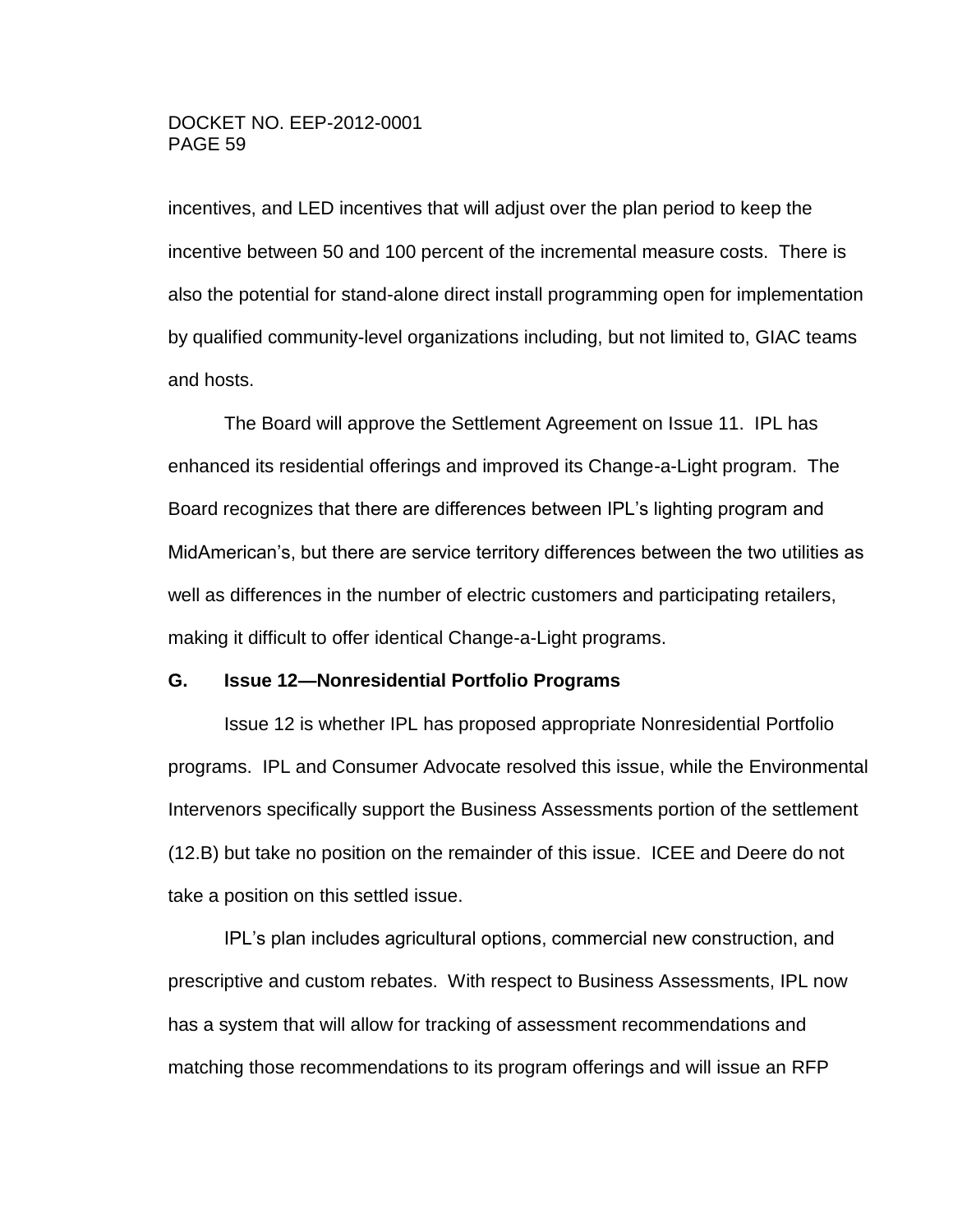consistent with Consumer Advocate's recommendations for third-party inclusion, as described in the Settlement Agreement for Issues 9 and 11.

The proposed settlement of Issue 12 will be approved. IPL's plan contains a broad range of nonresidential options and the Settlement Agreement appears to improve on the current plan portfolio.

# **H. Issue 13—Outreach, Education, and Training**

Issue 13 is whether IPL has proposed appropriate Outreach, Education, and Training Portfolio programs, including the potential for local or community programs including, but not limited to, GIAC teams and hosts for local activities. IPL and Consumer Advocate settled this issue; Deere, ICEE, and the Environmental Intervenors take no position.

Pursuant to the Issue 13 agreement, IPL agreed to utilize GIAC not only as part of Issue 11D, but also as a resource to serve manufactured housing in the communities in which GIAC is located. IPL also will share a comprehensive marketing plan at the October/November stakeholder meeting described in Appendix 3 to the Settlement Agreement. The agreement on Issue 13 is reasonable and will be approved.

# **I. Issue 18—Large General Service Energy Efficiency Cost Recovery Factors**

Issue 18 is whether IPL should revise its Large General Service EECR factors to a two-part EECR factor with a separate demand factor for recovery of costs associated with direct load control and interruptible program costs and an energy-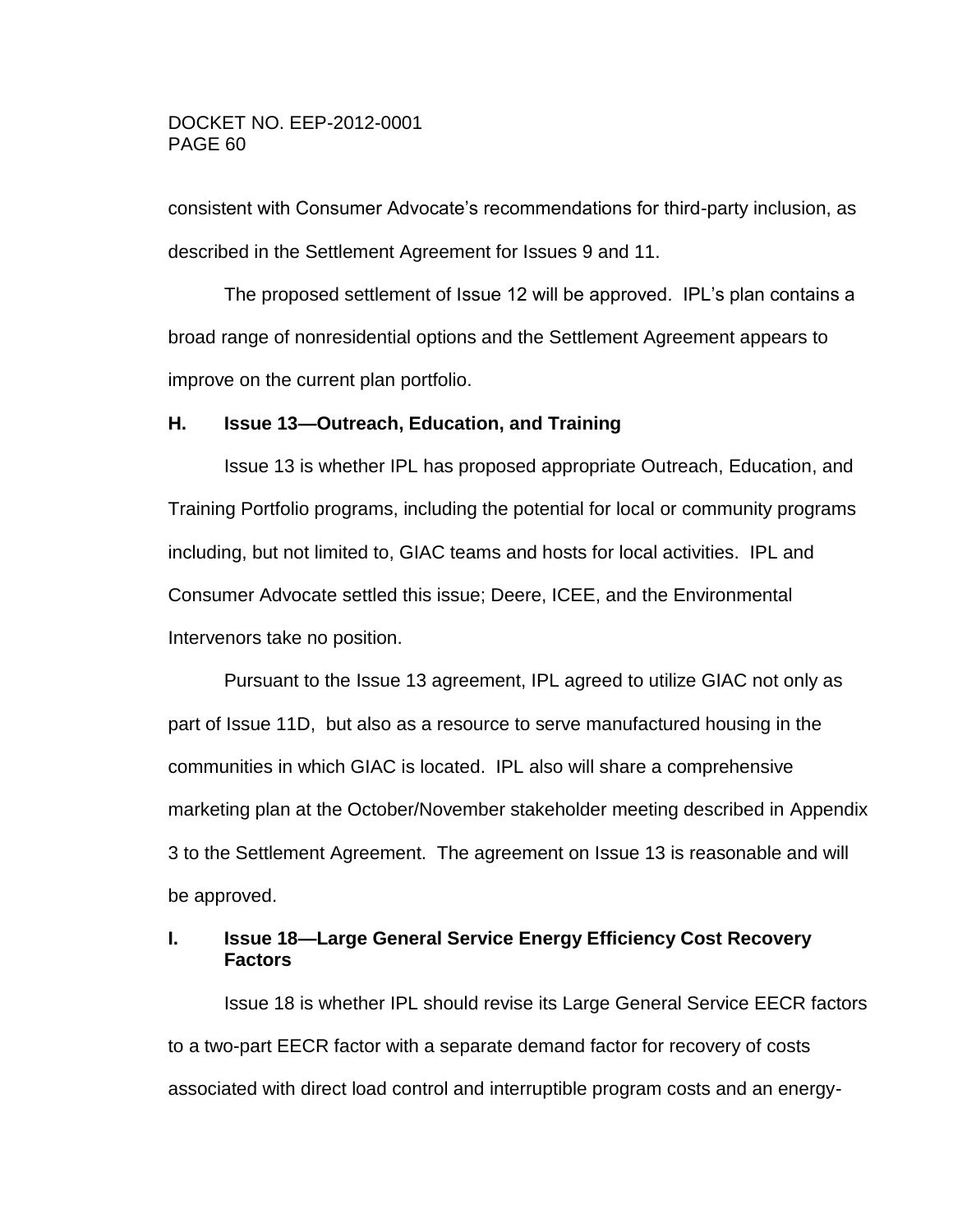based factor for all other eligible energy efficiency costs. IPL, Consumer Advocate, and ICEE agreed to the settlement terms on this issue; the Environmental Intervenors and Deere did not take a position.

Pursuant to the Settlement Agreement, the signatories agreed to examine any appropriate revision to IPL's Large General Service rate design in the context of IPL's rate case. While ICEE and Deere commented favorably in their briefs about the possibility of splitting Large General Service energy efficiency cost recovery factors into kW (demand) and kWh (energy) components, the Settlement Agreement does not take a position on the merits of the issue, only stating that any proposed revision would be examined in IPL's rate case.

The Board agrees that examining rate design changes is most appropriate in a rate case proceeding and will approve the settlement on Issue 18. However, 199 IAC 35.12(3) appears to require a uniform energy efficiency cost recovery factor and any proponents of placing demand response energy efficiency costs in a kW charge instead of a kWh charge should be prepared to address this issue, as well as provide any evidence of billing impacts, particularly on lower load factor customers.

# **J. Issue 19—Market Transformation**

Issue 19 is whether IPL is appropriately integrating a market transformation approach in its program and, if so, what are the implications of market transformation (e.g., when the market has been transformed via energy efficiency codes and standards or other intervention strategies). The issue has been settled between IPL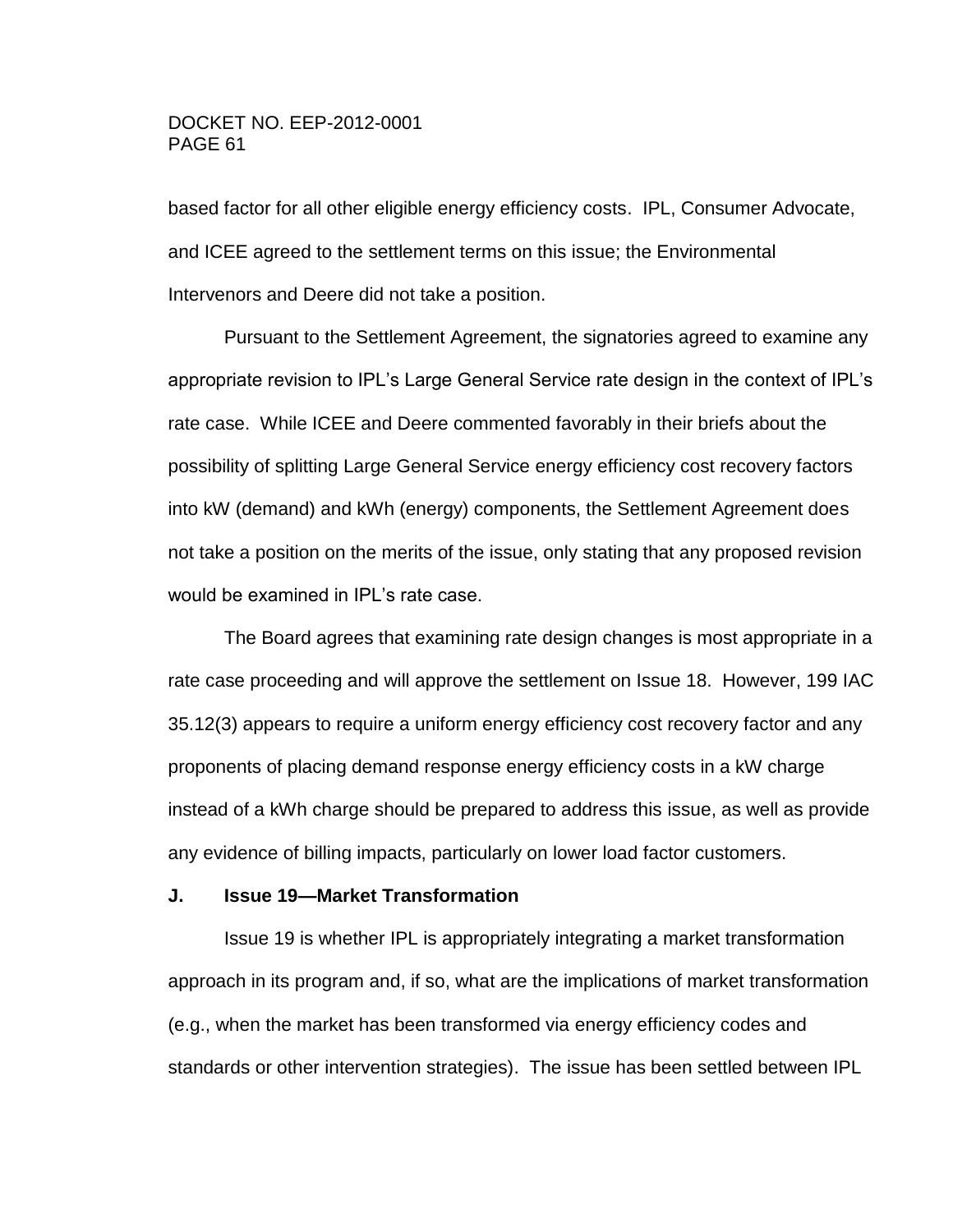and Consumer Advocate. ICEE, the Environmental Intervenors, and Deere did not take a position on the issue and WED and the Sustainable Living Coalition did not file comments addressing this issue.

In Consumer Advocate witness Foster's direct testimony, an argument was made that IPL should move to a "market transformation" approach which moves away from prescriptive measures, high rebate levels, and contractor-delivered programs to comprehensive, customer-centered, multi-year approaches or strategies that may result in greater savings. IPL noted that the settlement terms for Issues 5 (performance-based incentives), 7 (EM&V), 10 (collaborative meetings), and 20 (Technical Reference Manual) address the concerns raised regarding market transformation. (IPL Initial Brief, p. 43). The Board will approve the market transformation portion of the Settlement Agreement.

#### **K. Issue 20—Technical Reference Manual**

Issue 20 involves considerations regarding a technical reference manual, including formulation, consistency among utilities, timing of implementation, and independent oversight process and administration. IPL, Consumer Advocate, and the Environmental Intervenors settled this issue; ICEE and Deere did not take a position.

IPL said that it agreed to work with MidAmerican, Black Hills Energy, and interested stakeholders in the development of a technical reference manual. (IPL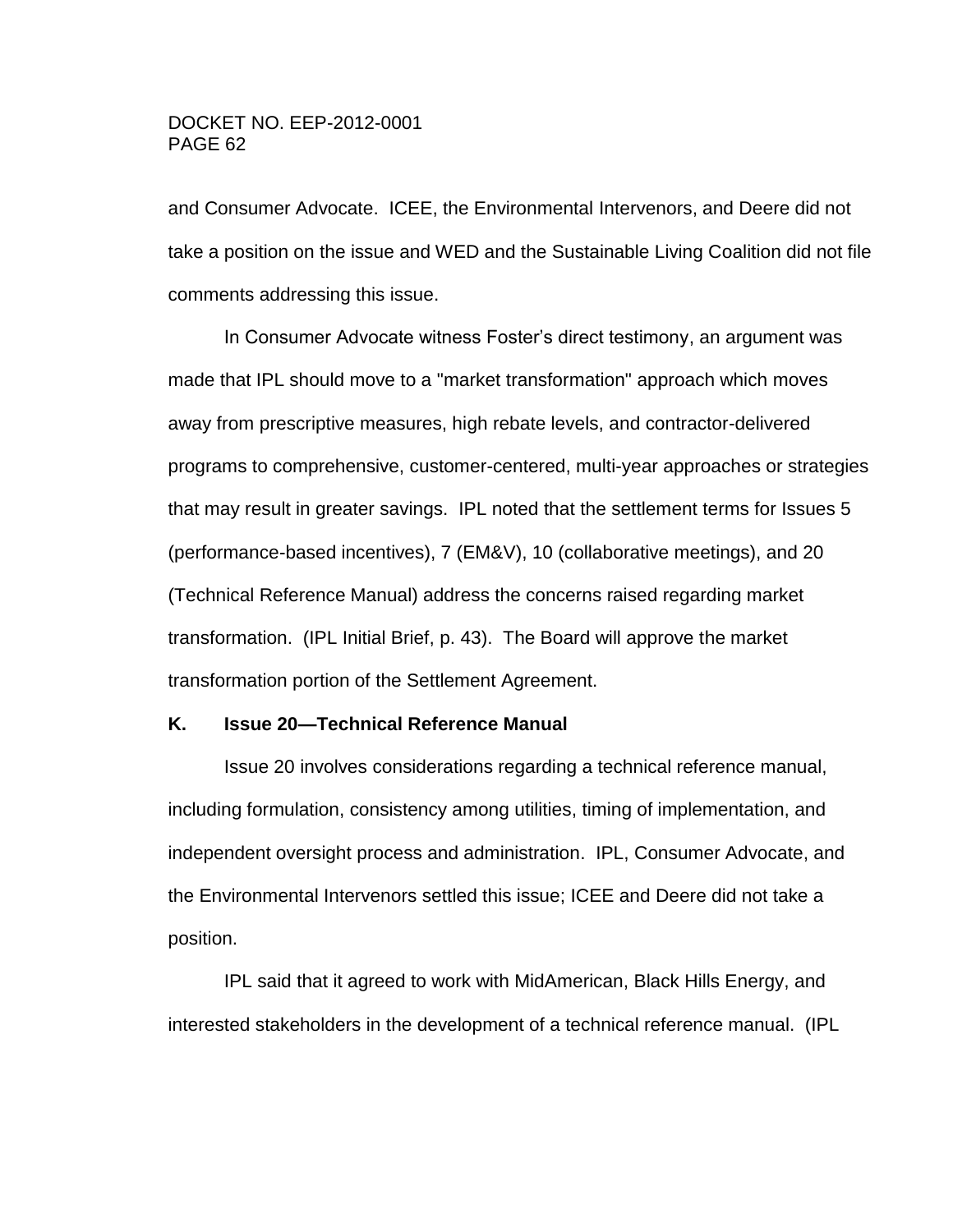Initial Brief, p. 43). The development strategy for the manual is detailed in Section 4 of Appendix 1 to the Settlement Agreement.

Consumer Advocate noted that IPL's participation in a process to develop and maintain a statewide technical reference manual will also serve to bring improved precision and more rigorous and frequent review to the deemed savings employed in the Statewide Assessment. (Consumer Advocate Initial Brief, p. 6). Consumer Advocate witness Foster explained that the development of standard and defensible protocols for calculating savings through a technical reference manual can be expected to contribute to reported savings more closely mapping to verified savings and providing structure for program planning and goal setting. (Tr. 162-63).

The Board believes a collaborative process to develop and maintain a statewide technical reference manual is a worthwhile endeavor and will approve this portion of the Settlement Agreement. The Evaluation, Measurement, and Verification Framework document (Appendix 1 of the Settlement Agreement) contains a section related to the development of a technical reference manual. The Settlement Agreement provides that the investor-owned utilities and interested stakeholders will form a planning committee to develop an RFP for an independent, third-party contractor to be selected through a competitive bidding process. IPL expects to have the TRM completed in time for use in the Statewide Assessment for the 2019-2023 energy efficiency plans, targeting the beginning of the third quarter 2016 for completion. IPL has included the cost for the TRM in its plan budget.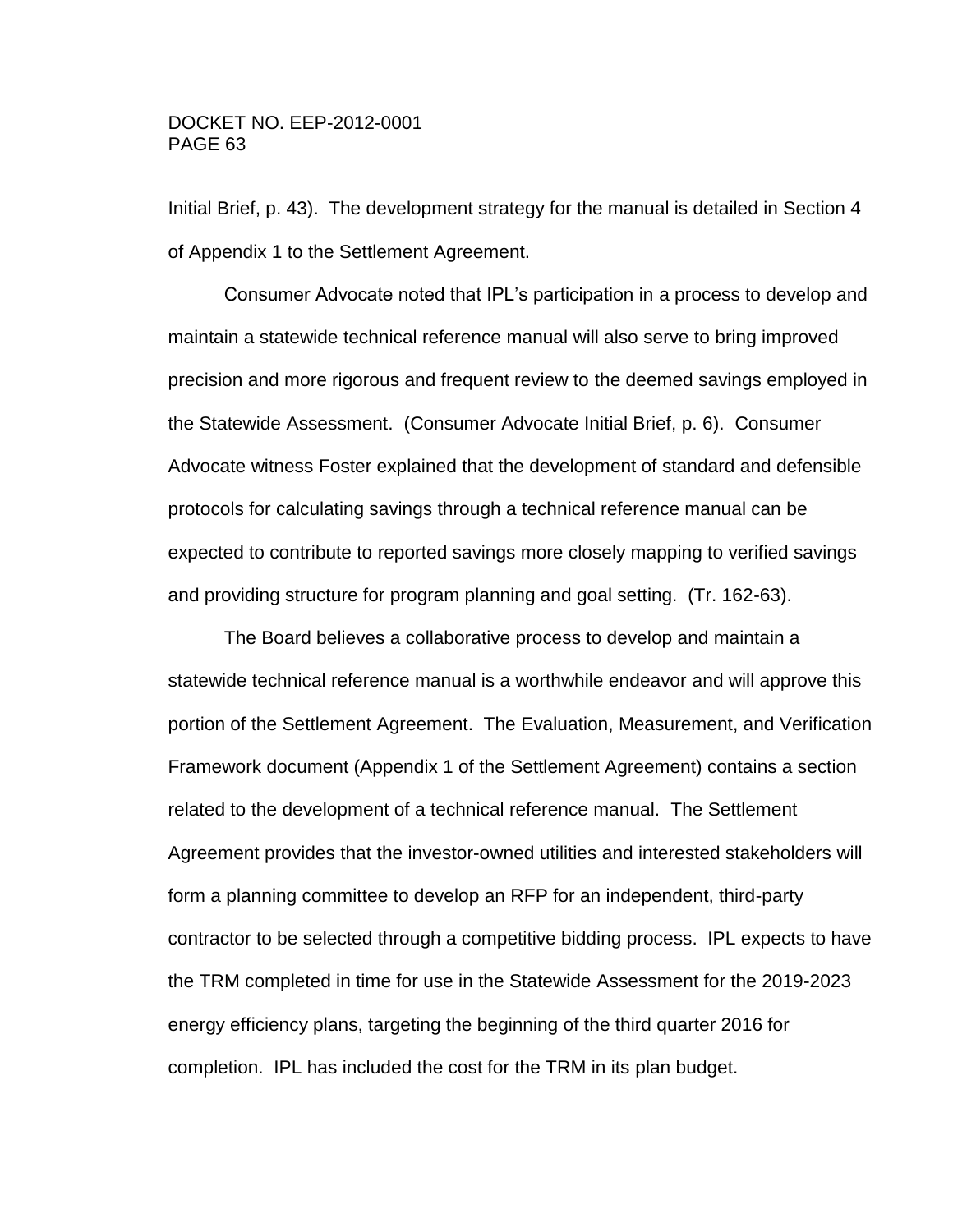#### **L. Issue 21—Net-to-Gross**

Issue 21 deals with the implications of, and consideration to be given to, implementing net-to-gross ratios other than 1.0 for specific programs. This issue has been resolved between IPL, Consumer Advocate, and the Environmental Intervenors. Deere and ICEE have not taken a position on this issue.

According to the Settlement Agreement, net-to-gross will be addressed in the context of the EM&V framework described in Issue 7 and the technical reference manual described in Issue 20. The Environmental Intervenors reserved the right to contest the implications of net-to-gross on the savings targets and budgets in IPL's 2014-2018 plan; savings targets and budgets were addressed earlier in this order.

The Evaluation, Measurement, and Verification Framework document (Appendix 1 of the Settlement Agreement) contains a section related to net-to-gross. The collaborative review of net-to-gross involving the other investor-owned utilities and interested stakeholders will be postponed until the investigation concerning the methods and policy implications of the Department of Energy's Uniform Methods Project is complete. The collaborative's report is expected to be complete by the third quarter of 2015 so the findings can be considered in the current plan and used to inform the next Statewide Assessment. Additionally, IPL plans to investigate market conditions with a focus on understanding the saturation of specific technologies through targeted studies which will inform IPL's future program design and help to set incentive levels that would minimize free ridership.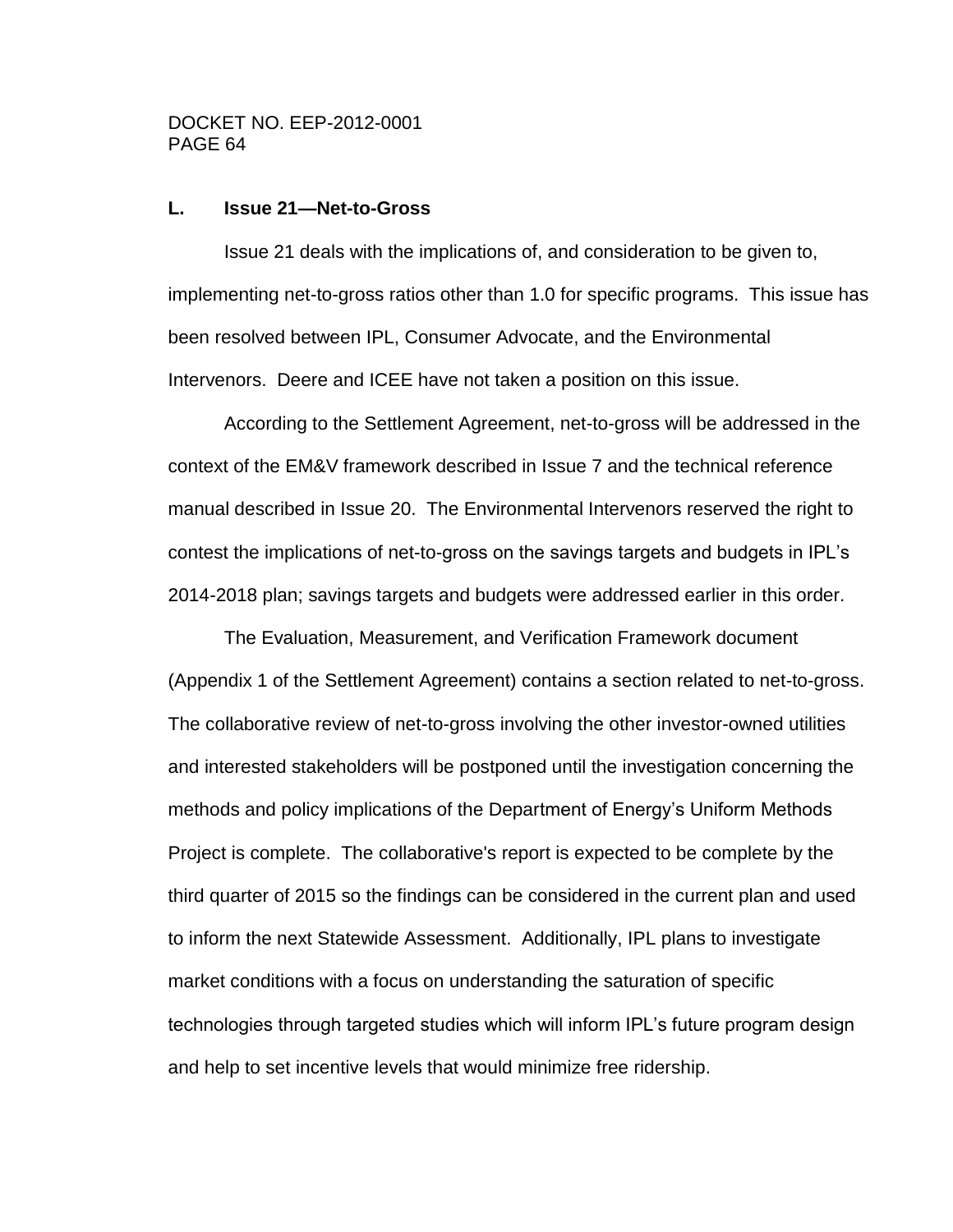The settlement provisions on net-to-gross that include a collaborative process are reasonable and will be approved. The final report on net-to-gross is to be submitted to the Board on or before September 30, 2015.

#### **M. Issue 22—Avoided Costs**

Issue 22 is whether avoided cost timing and methodologies should be revised or addressed in this proceeding. IPL, Consumer Advocate, and the Environmental Intervenors have settled this issue. Deere and ICEE took no position. The three signatories agreed to request an investigative proceeding before the Board to address the issue of avoided cost in more detail. Pursuant to the agreement, the three signatories are to submit the request, either singularly or jointly, by January 15, 2014.

By way of background, this issue first arose in Docket No. TF-2012-0546, a revision to IPL's Cogeneration and Small Power Production tariff. The proposed tariff revised IPL's standard rates for purchases of energy and capacity from qualifying facilities (QF) with a capacity of 100 kW or less (Small QFs) under the Public Utility Regulatory Policies Act of 1978 (PURPA) and 199 IAC 15.5(3). Various issues were raised by intervening parties, including whether utilities should use the same uniform avoided cost methodology for purchasing energy and capacity from PURPA QFs and for energy efficiency plan dockets, whether avoided cost methodologies should be made more transparent, and which would be the most appropriate forum for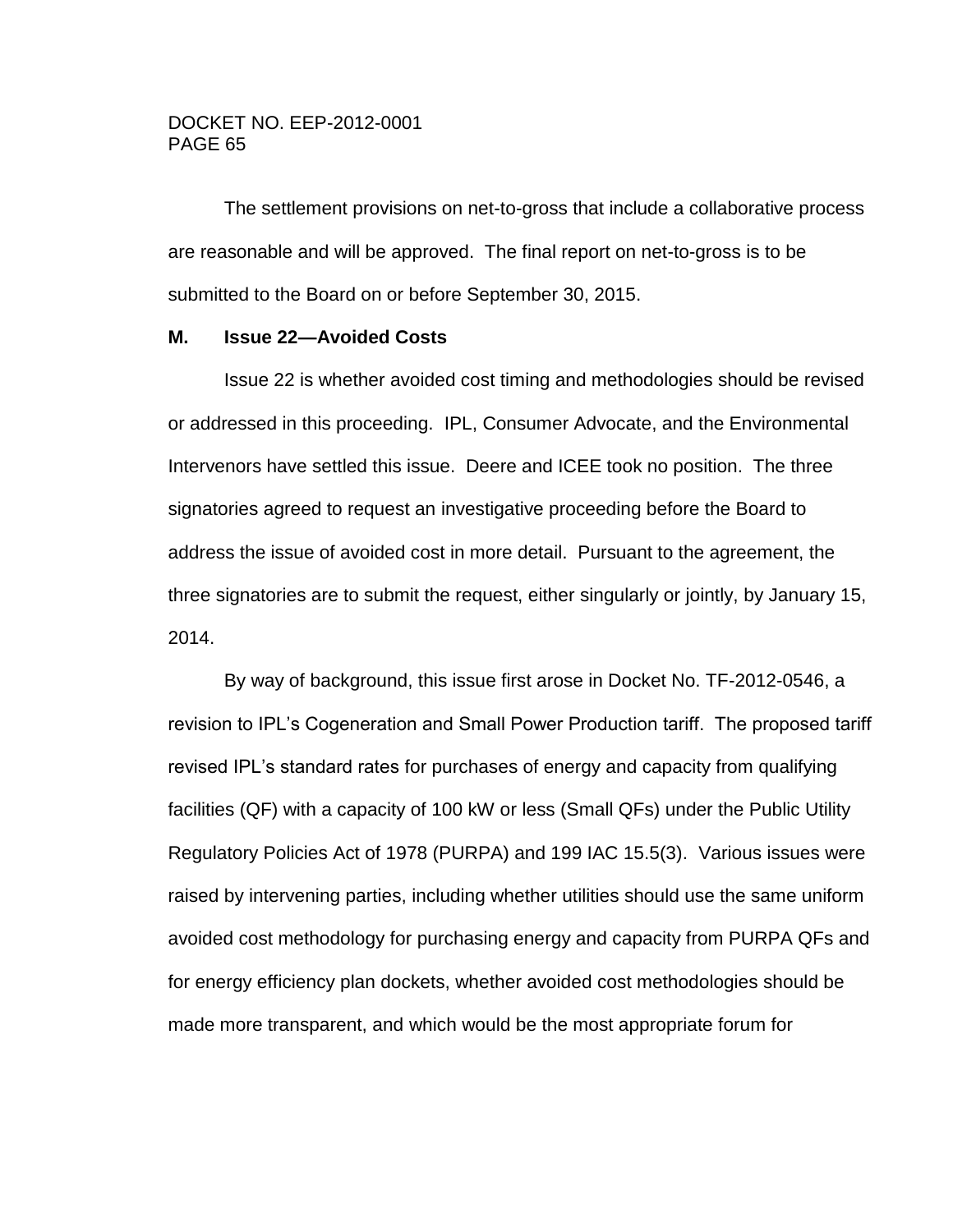addressing these issues. The parties to the tariff filing agreed to continue the

discussion in IPL's energy efficiency plan filing.

Similar issues were raised and refined in the current plan proceeding docket.

Some of the issues raised were:

a) Whether IPL's current avoided cost methodologies are compliant with 199 IAC 35.9(7), 199 IAC 35.10 (2), and 199 IAC 35.10(4) and whether changes in methodology are warranted;

b) Whether the identified avoided costs accurately reflect the costs that IPL avoids by implementing energy efficiency and customer-sited renewable energy programs;

c) Whether avoided cost determinations should be computed using the same methodology for both EEP development (199 IAC 35.9(7)) and PURPA qualifying facilities pricing (199 IAC 15.5); and

d) Whether a change in avoided costs of more than 10-20 percent during plan implementation should result in an updated screening of energy efficiency programs to consider whether program changes or plan modifications are warranted.

The Environmental Intervenors argued that IPL's avoided costs were too low and

Consumer Advocate recommended three adjustments to IPL's methodology:

reducing IPL's reserve margin from 15 to 12 percent, applying IPL's distribution

demand loss factor to its transmission avoided capacity costs, and applying IPL's

distribution energy loss factor to its avoided energy costs. Other interested persons

have questioned which components of IPL's energy efficiency plan avoided costs

should be used in determining avoided costs for PURPA QFs.

The Board believes it is appropriate to continue the discussion and will

approve the settlement of Issue 22. The signatories requesting the investigative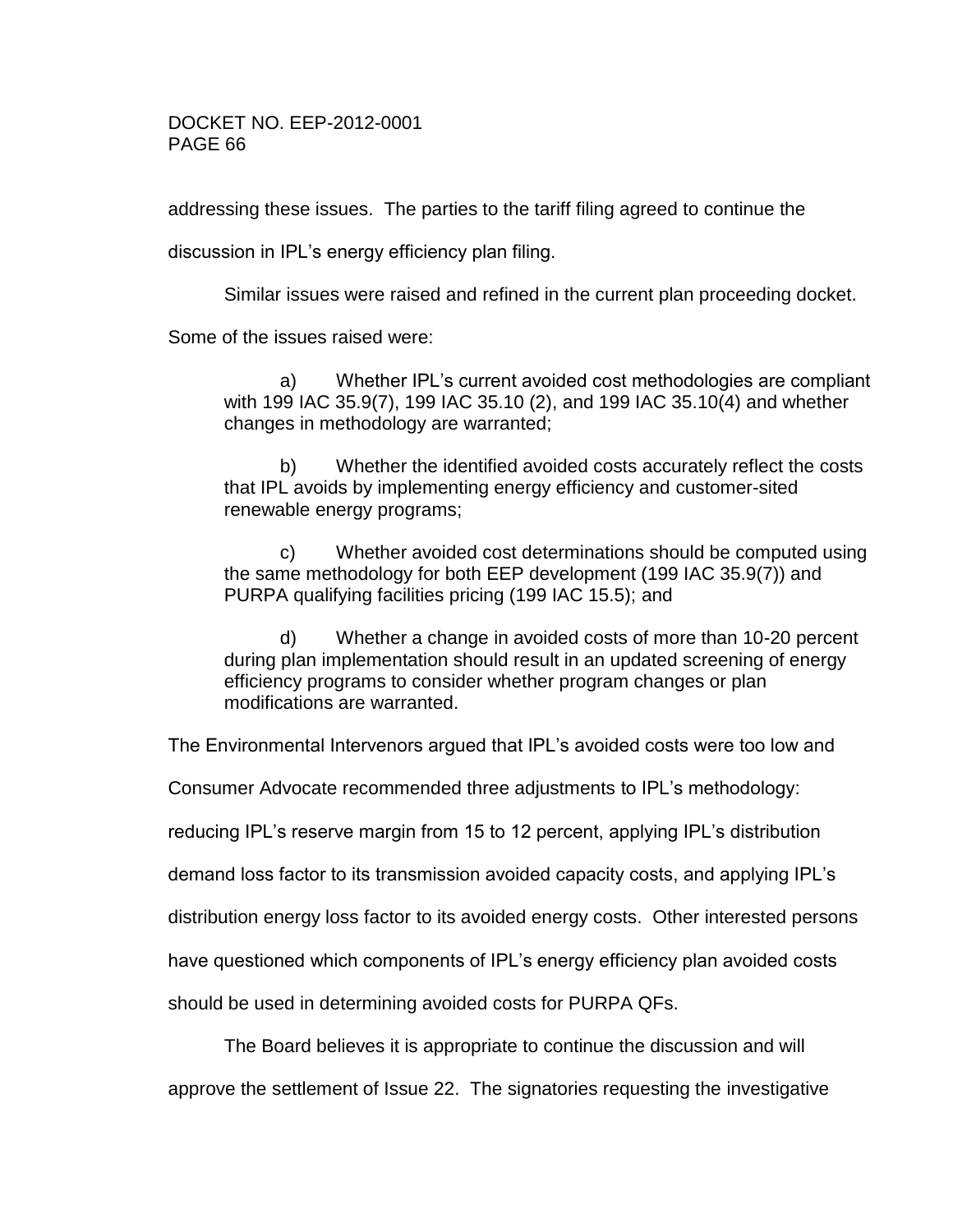proceeding are to specify the issues they intend to address that have not already been addressed in either the tariff proceeding or the IPL energy efficiency plan proceeding, specify their respective ongoing concerns, and propose solutions for discussion that would address their concerns. The signatories indicated in the Settlement Agreement that the proposal would be filed individually or jointly.

The Board will approve IPL's proposed avoided costs for this proceeding, and for consistency and continuity, these avoided costs will remain in effect until IPL's next energy efficiency plan; the current avoided costs for energy efficiency purposes will not be revised for this plan period (2014-2018) as a result of any findings or recommendations that result from the investigation.

#### **N. Issue 25—Data Centers**

Issue 25 is whether IPL should include a program or program track targeted at data centers. IPL in its initial brief at page 57 said that this issue is resolved between IPL and Environmental Intervenors; Consumer Advocate, ICEE, and Deere did not take a position. IPL said it provided an action plan with a proposed timeline regarding plans to research, evaluate, and implement a data center pilot through its Research, Development, and Demonstration program, attached as Appendix 4 to the Settlement Agreement. IPL said that it will involve interested stakeholders in the RFP development for the market potential study and stakeholders will also be involved in defining the parameters IPL will use in determining whether to move forward with the pilot. IPL and the interested stakeholders are assuming that a pilot will go forward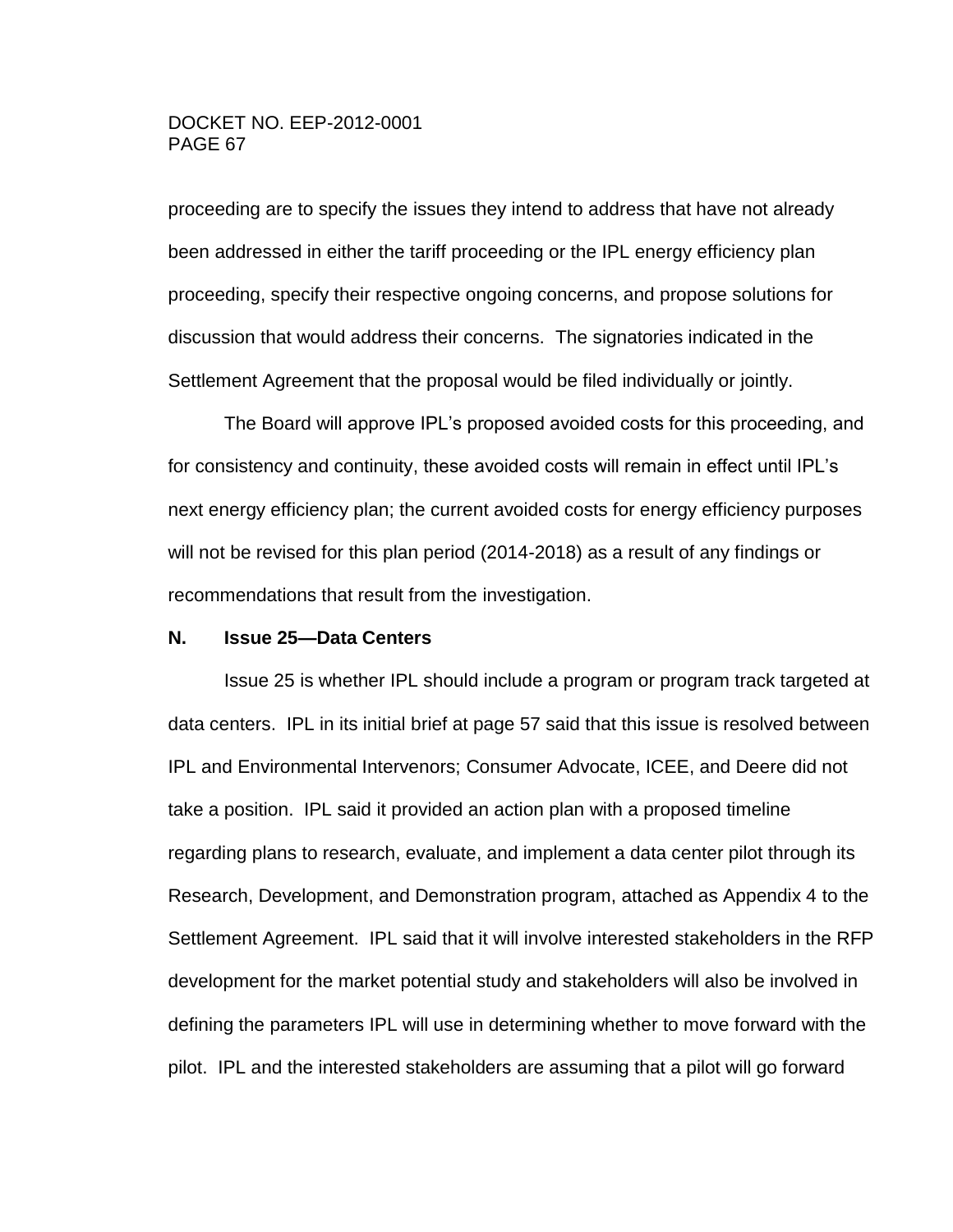unless the market study shows there is no potential. The action plan agreed to by IPL and the Environmental Intervenors is reasonable and the Board will approve this portion of the Settlement Agreement.

#### **O. Issue 26—Behavioral Programs**

Issue 26 is whether IPL should include behavioral programs, such as Opower. Issue 26 is resolved between IPL, Consumer Advocate, and the Environmental Intervenors; Deere and ICEE did not take a position.

In addition to the residential programming addressed in paragraph 11.C of the Settlement Agreement, IPL will offer a nonresidential sustainability pilot that utilizes behavioral approaches (peer groups in similar geographic locations) to motivate energy efficiency decisions. This is a reasonable approach and will be approved.

# **VI. ADMINISTRATIVE ISSUES**

The Board will require IPL to clarify the new plan, as modified by the settlement and the Board's decisions in this order, to reduce any potential confusion in interpreting the new plan. As indicated earlier, the Settlement Agreement does not show specifically how changes made in the Settlement Agreement will alter established goals. IPL will be required to document any program specific changes in annual savings impacts that result from the Settlement Agreement and this order. This compliance filing should be filed with the Board by January 31, 2014, and must include an update of any budget or savings changes applicable to any of the tables numbered as Table 2.19 through 2.35 (part of the Application Chapters 1-3\_Revised)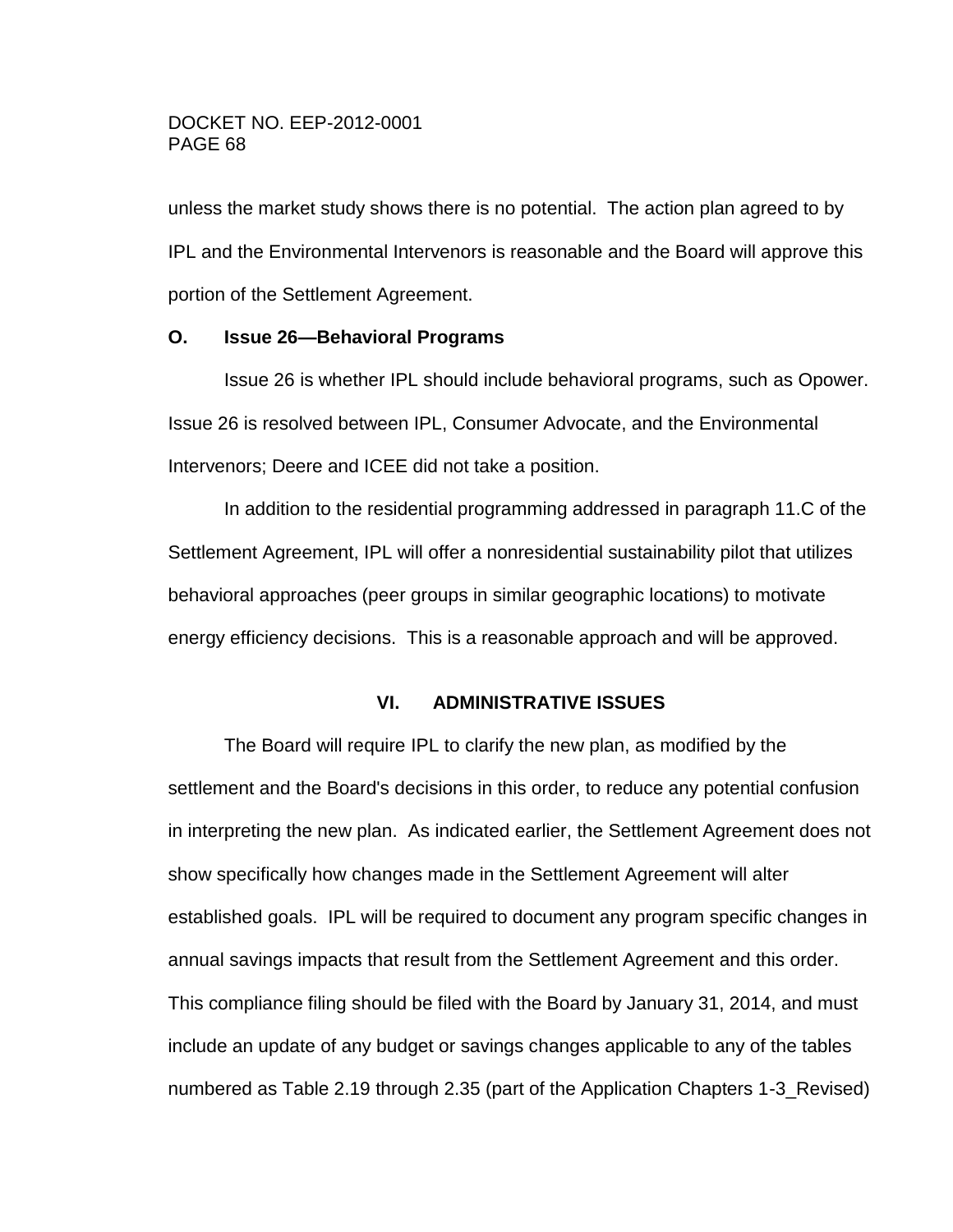filed on January 25, 2013, in this docket. In subsequent years, IPL must file an update of program features (much like Attachment A filed on December 19, 2012, as part of Docket No. WRU-2012-0013-0150 (EEP-08-1). The update is to describe program changes that do not require a plan modification and those updates will be due on January 31 of each year.

There are other administrative requirements that the Board will address. First, as noted earlier, IPL will be required to file its next energy efficiency plan on or before February 1, 2018, with a target effective date for the new plan of January 1, 2019. Second, IPL will be required to continue filing annual reports presenting the results of its energy efficiency plan implementation on or before May 1 of each year. Third, a report on net-to-gross is to be filed on or before September 30, 2015. Fourth, a completed TRM is to be filed on or before September 30, 2016. Fifth, a complete evaluation of the renewable program is to be filed on or before March 16, 2015.

Also, as discussed earlier, the Board intends to convene a meeting approximately 18 months before the first plan filing in the next cycle for all interested stakeholders to discuss what the Board expects to see in the initial plan filings so that the Board will not need to issue orders requiring extensive additional information, which disrupts the plan schedule. As a guide, the Board's requests for additional information in this proceeding contain much of what the Board will expect to see in the next initial plan filings. Notice of the meeting will be provided to all parties to the plan proceeding and the Board expects that Consumer Advocate or another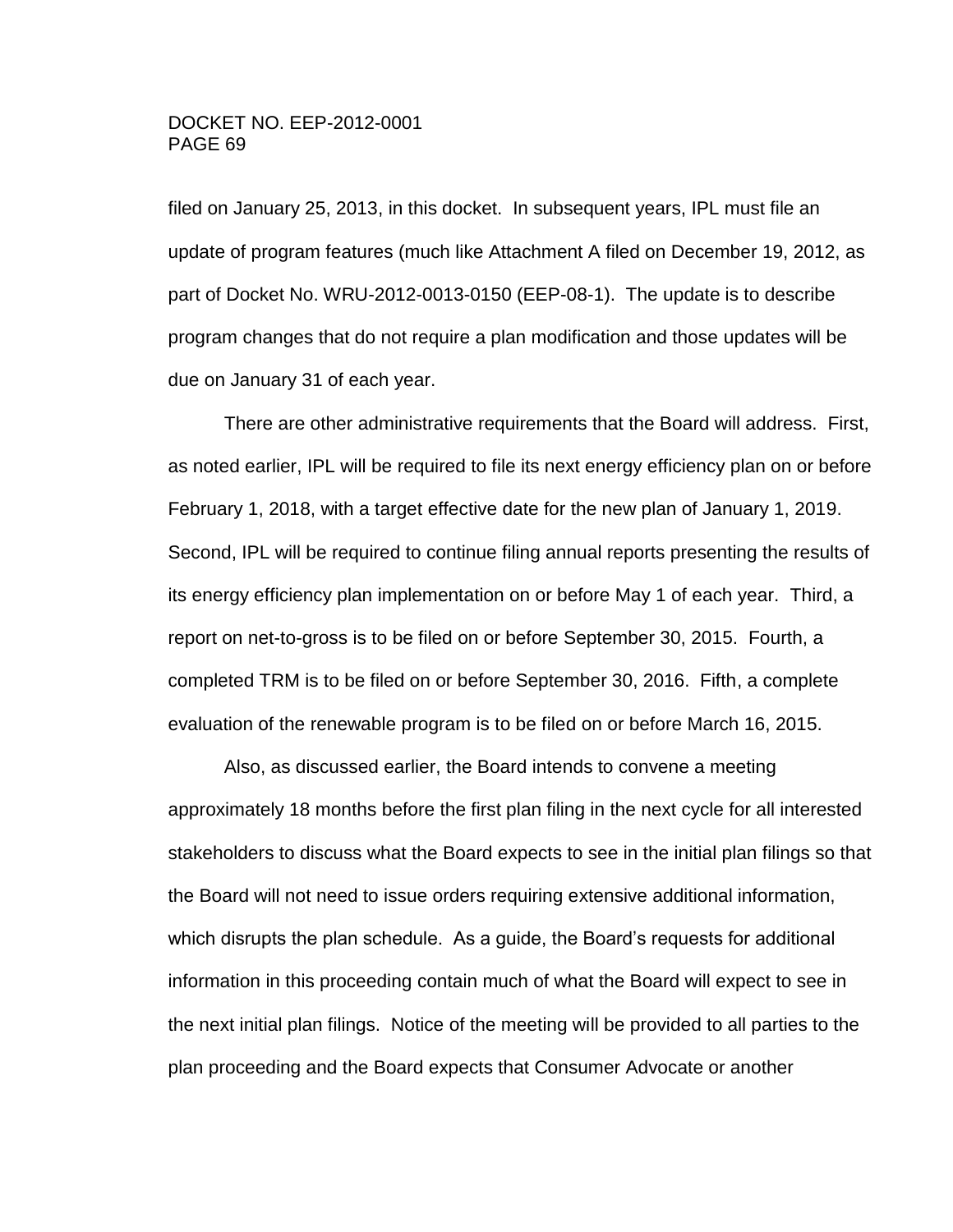participant will announce the date, location, and time of the meeting during the collaborative meetings. The notice of the meeting will also be posted on the Board's Website.

One final matter will be addressed. On October 16, 2013, ICEE filed a motion asking that the Board accept its attached updated membership list. On October 16, 2013, the Environmental Intervenors filed an objection, stating that it was too late in the proceeding to add a member unless the new member filed a late-filed exhibit identifying all energy efficiency measures and all energy feasibility studies and audits it has conducted.

The Board does not determine who is a member of an ad-hoc intervenor group but asks that the members be identified to facilitate any discovery or questions at hearing. The motion filed by ICEE was unnecessary; ICEE merely needed to file a new membership list or document identifying the new member. Because the Board does not determine group membership, the Board will not rule on ICEE's motion or the objection.

#### **VII. FINDINGS OF FACT**

1. Subject to the modifications to the Settlement Agreement contained in this order and the Board's decisions on the contested issues, the Settlement Agreement is reasonable in light of the whole record, consistent with law, and in the public interest.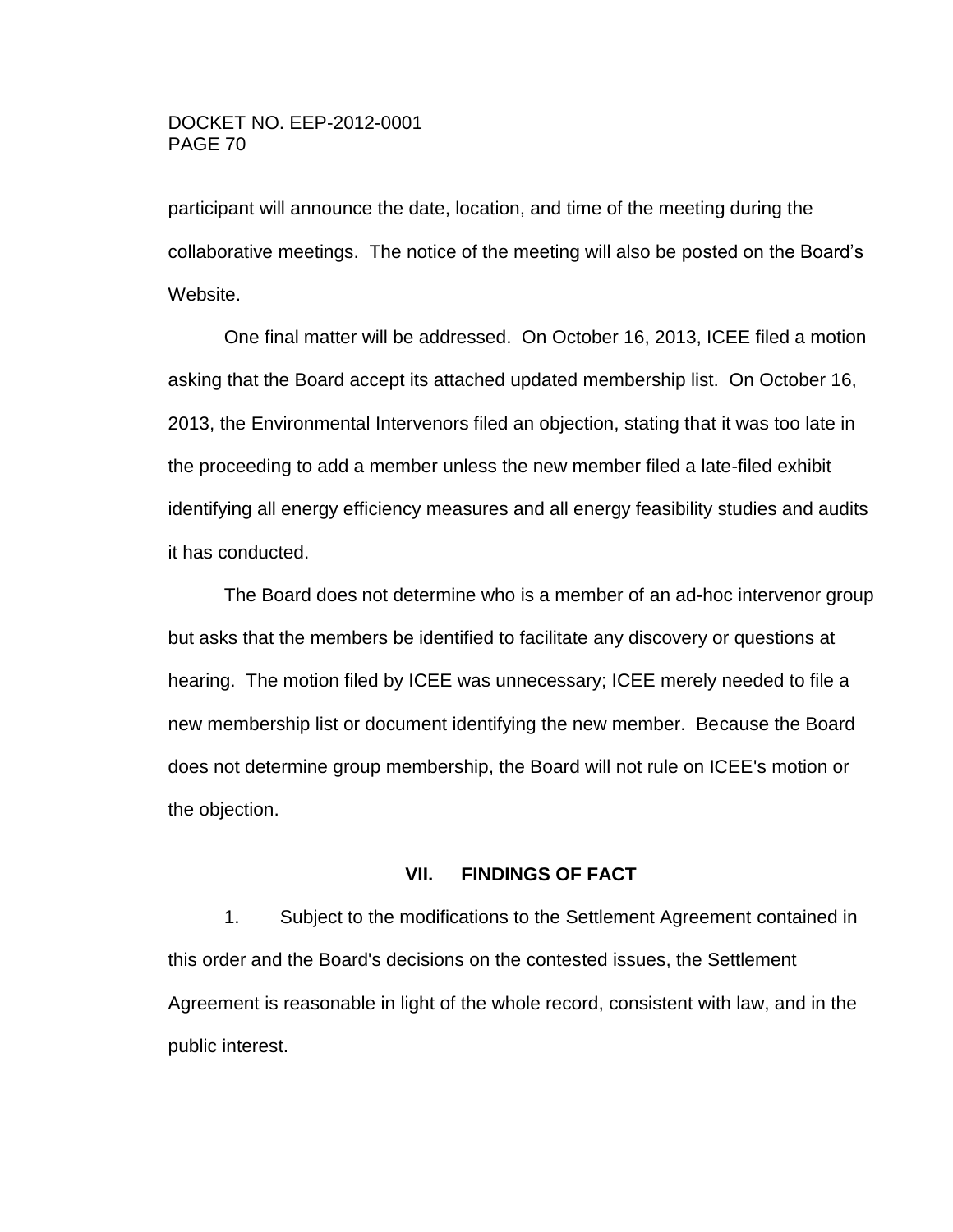2. It is reasonable to find that the 2014 through 2018 energy efficiency plan filed by IPL is cost-effective pursuant to the societal cost test, while providing the required analysis from the utility, participant, and ratepayer impact tests.

3. It is reasonable to find that IPL's energy efficiency plan meets the plan requirements set forth in 199 IAC 35.8, 35.9, and 35.10.

4. The Settlement Agreement's resolution of the appropriate amount of achievable economic potential pursuant to the Statewide Assessment is reasonable.

5. IPL's annual savings targets as contained in the resolution to Issue 4 in the Settlement Agreement are reasonable.

6. It is reasonable to conclude that IPL's proposed energy efficiency programs and budgets, as modified by the Settlement Agreement, are reasonable to achieve IPL's projected savings.

7. It is unreasonable to include an opt-out provision for certain large customers and it is also unreasonable for the Board to institute a rule making or other proceeding on the topic.

8. It is unreasonable to expand IPL's combined heat and power offering, but reasonable to continue the current CHP assistance efforts.

9. It is reasonable to suspend the portion of IPL's renewable energy program that pays incentives to customers for renewable installations, but to continue requiring IPL to provide information and technical assistance to customers seeking to understand the costs and benefits of renewable projects.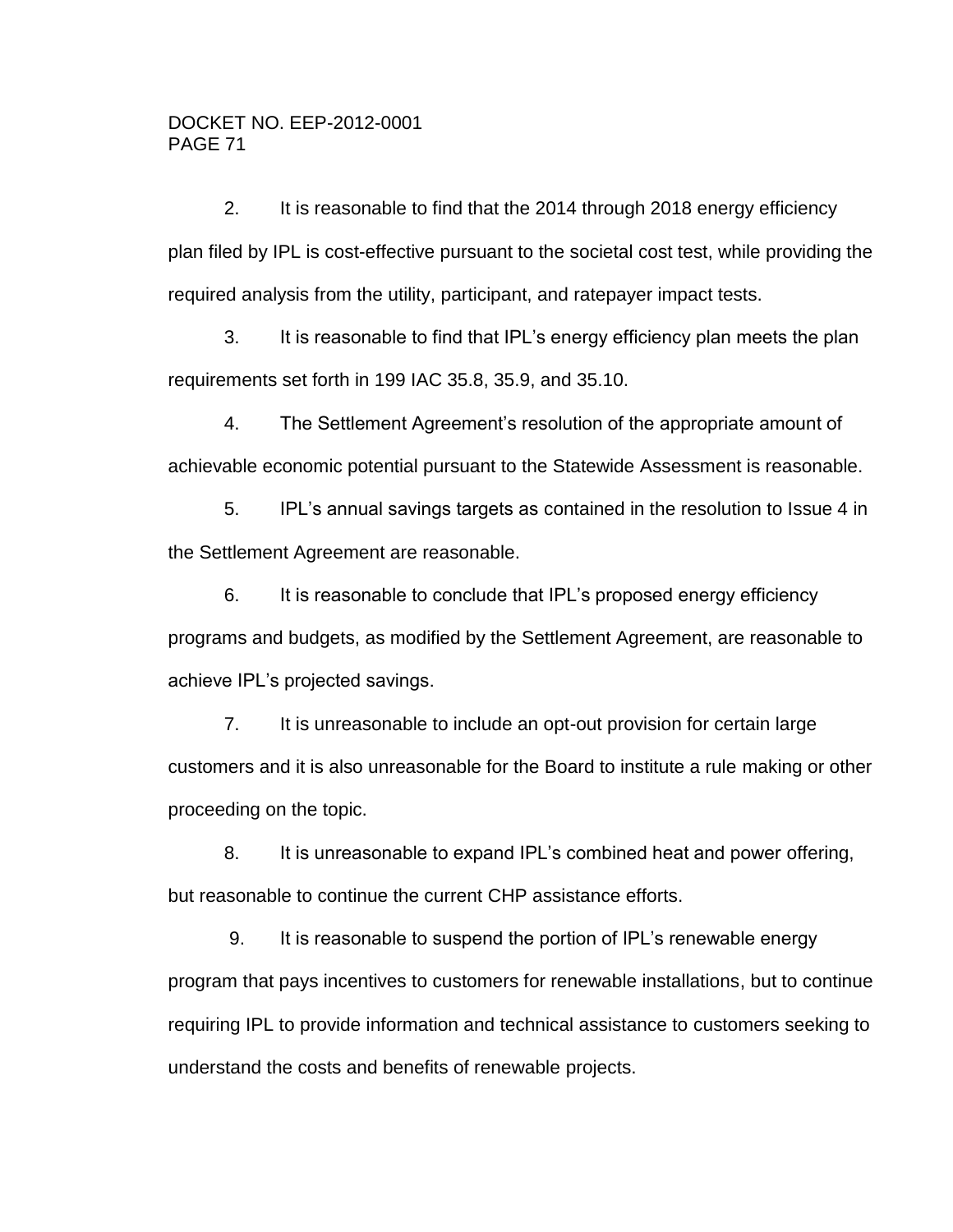10. Modifying the interruptible credit levels at this time is unreasonable.

11. Identifying energy efficiency cost recovery factors as a separate line item on customers' bills is unreasonable.

12. It is reasonable to allow IPL to track nonresidential energy efficiency expenditures by rate class as well as by program.

13. The Settlement Agreement's resolution of sustained coordination is reasonable.

14. The evaluation, verification, and measurement plan contained in the Settlement Agreement is reasonable.

15. It is reasonable to address technical assistance standards as provided for in the Settlement Agreement.

16. The process for participation in IPL's energy efficiency plan by qualified energy professionals is reasonable.

17. The collaboration process outlined in the Settlement Agreement is reasonable.

18. IPL's residential portfolio programs are reasonable.

19. IPL's nonresidential portfolio programs are reasonable.

20. The Settlement Agreement's resolution of outreach, education, and training is reasonable.

21. The Settlement Agreement's resolution of large general service energy efficiency cost recovery factors is reasonable.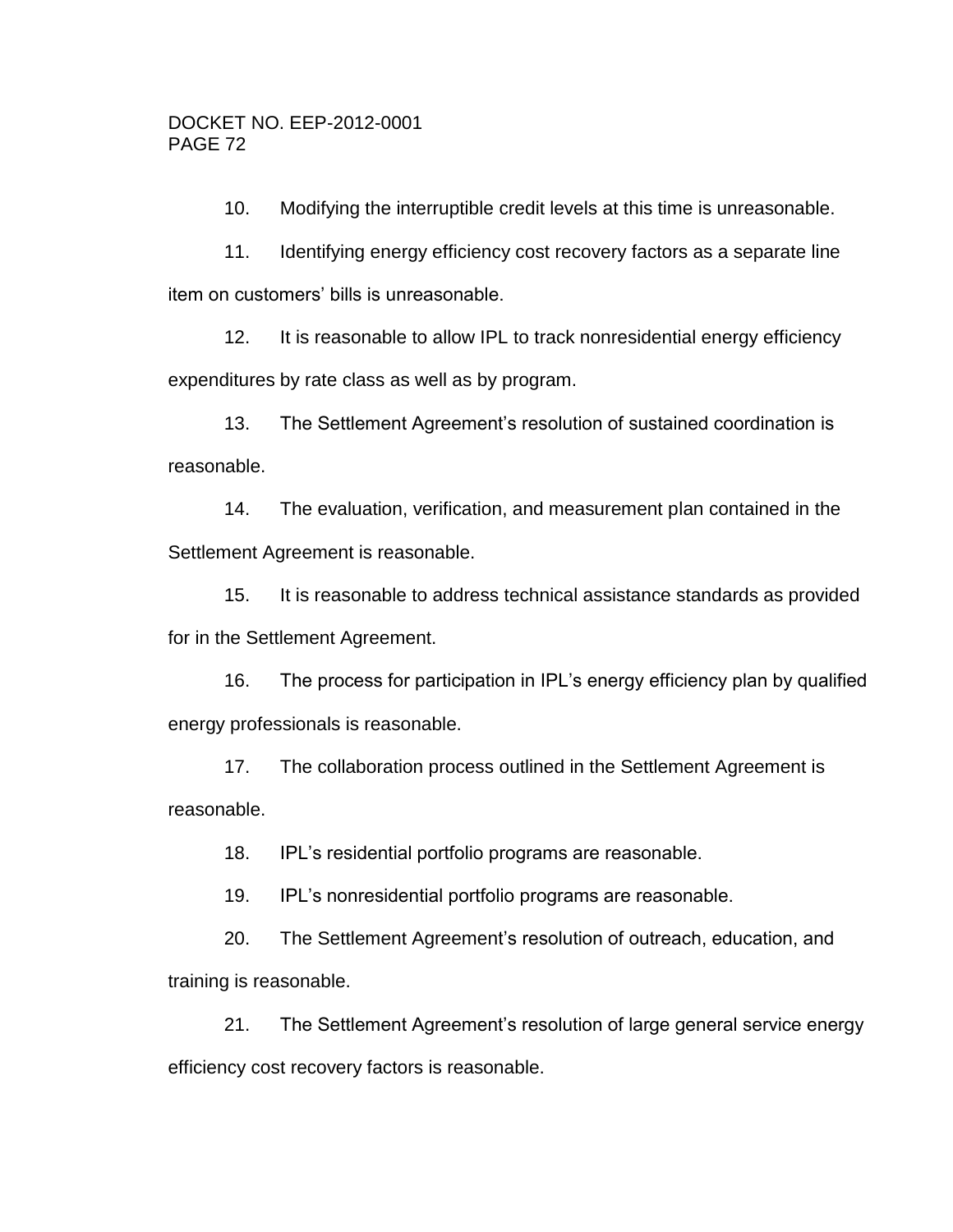22. The Settlement Agreement on market transformation is reasonable.

23. Developing a statewide technical reference manual is reasonable.

24. The Settlement Agreement's resolution of the net-to-gross issue is reasonable.

25. It is reasonable to address general topics related to avoided costs in another docket and it is reasonable to approve, for the duration of the IPL energy efficiency plan, the energy efficiency-related avoided costs developed and used for this plan.

26. It is reasonable to include an energy efficiency program for data centers.

27. The Settlement Agreement's resolution regarding behavioral programs in reasonable.

## **VIII. CONCLUSION OF LAW**

The Board has jurisdiction of the parties and the subject matter in this proceeding pursuant to Iowa Code chapter 476 (2013).

## **IX. ORDERING CLAUSES**

## **IT IS THEREFORE ORDERED:**

1. The non-unanimous partial settlement agreement filed on June 18,

2013, by Interstate Power and Light Company, Consumer Advocate, the

Environmental Intervenors, ICEE, and Deere is approved, subject to the clarifications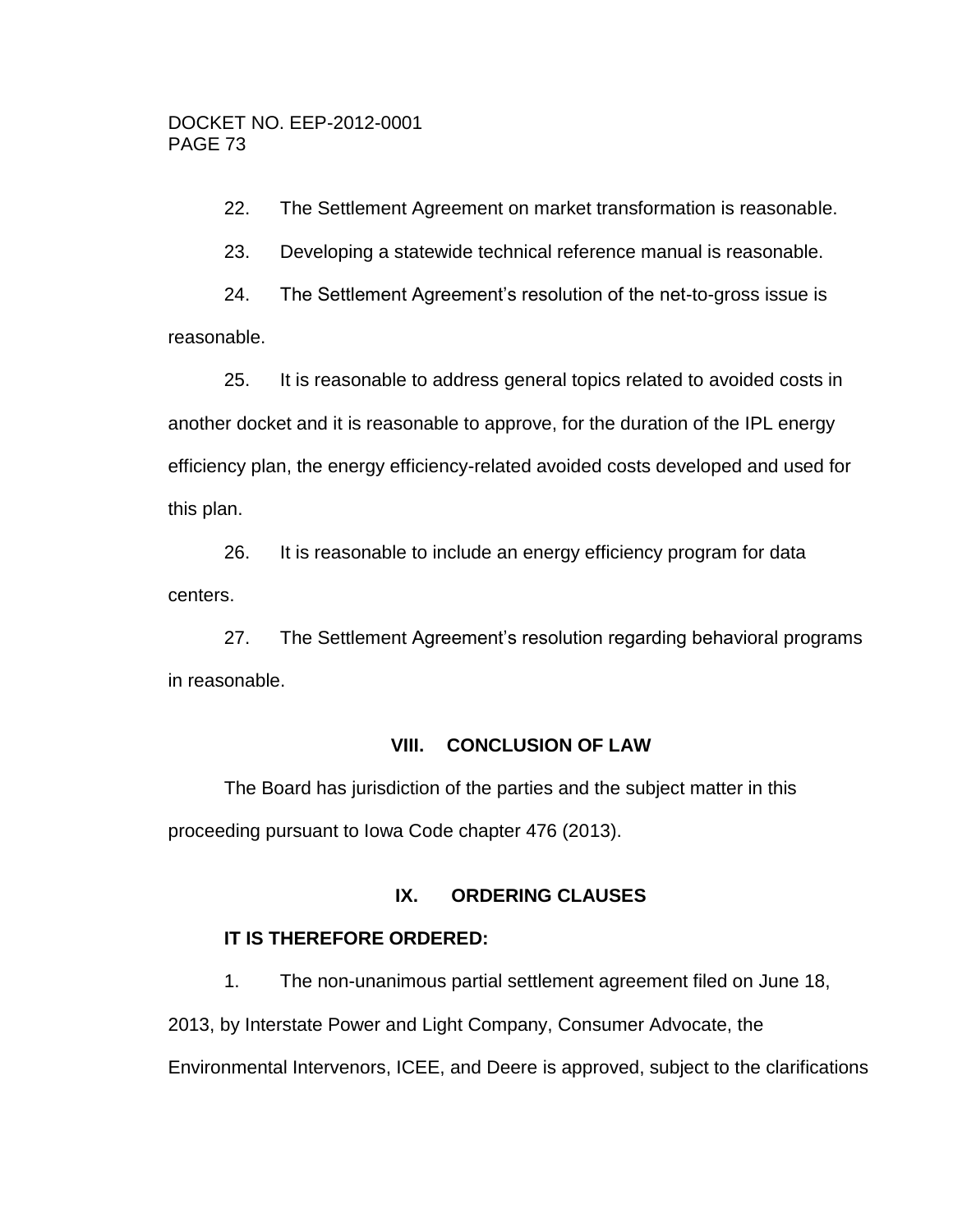#### DOCKET NO. EEP-2012-0001 PAGE 74

and modifications contained in this order. IPL's energy efficiency plan filed on November 30, 2012, as amended on January 25, 2013, and as modified by the Settlement Agreement and this order, is approved. IPL will be required to document any program specific changes in annual savings impacts and update the total savings impacts by year due to the Settlement Agreement and this order. This information shall be filed with the Board on or before January 31, 2014, and shall include an update of any budget or savings changes applicable to any of the tables numbered as Table 2.19 through 2.35 (part of the Application Chapters 1-3\_Revised) filed on January 25, 2013, in this docket. In subsequent years, IPL must file an update of program features (much like Attachment A filed on December 19, 2012, as part of Docket No. WRU-2012-0013-0150 (EEP-08-1)). The update is to describe program changes that do not require a plan modification and those updates will be due on January 31 of each year.

2. IPL shall file its next energy efficiency plan on or before February 1, 2018. The Board intends to schedule by subsequent order a meeting with all investor-owned utilities and interested stakeholders to discuss filing requirements for the next energy efficiency plans; the meeting will be held approximately 18 months prior to the first scheduled plan filing.

3. IPL shall continue to file annual energy efficiency reports on or before May 1 of each year. The annual reports shall include updates on EM&V activities. Final EM&V reports are also to be filed, as they become available.